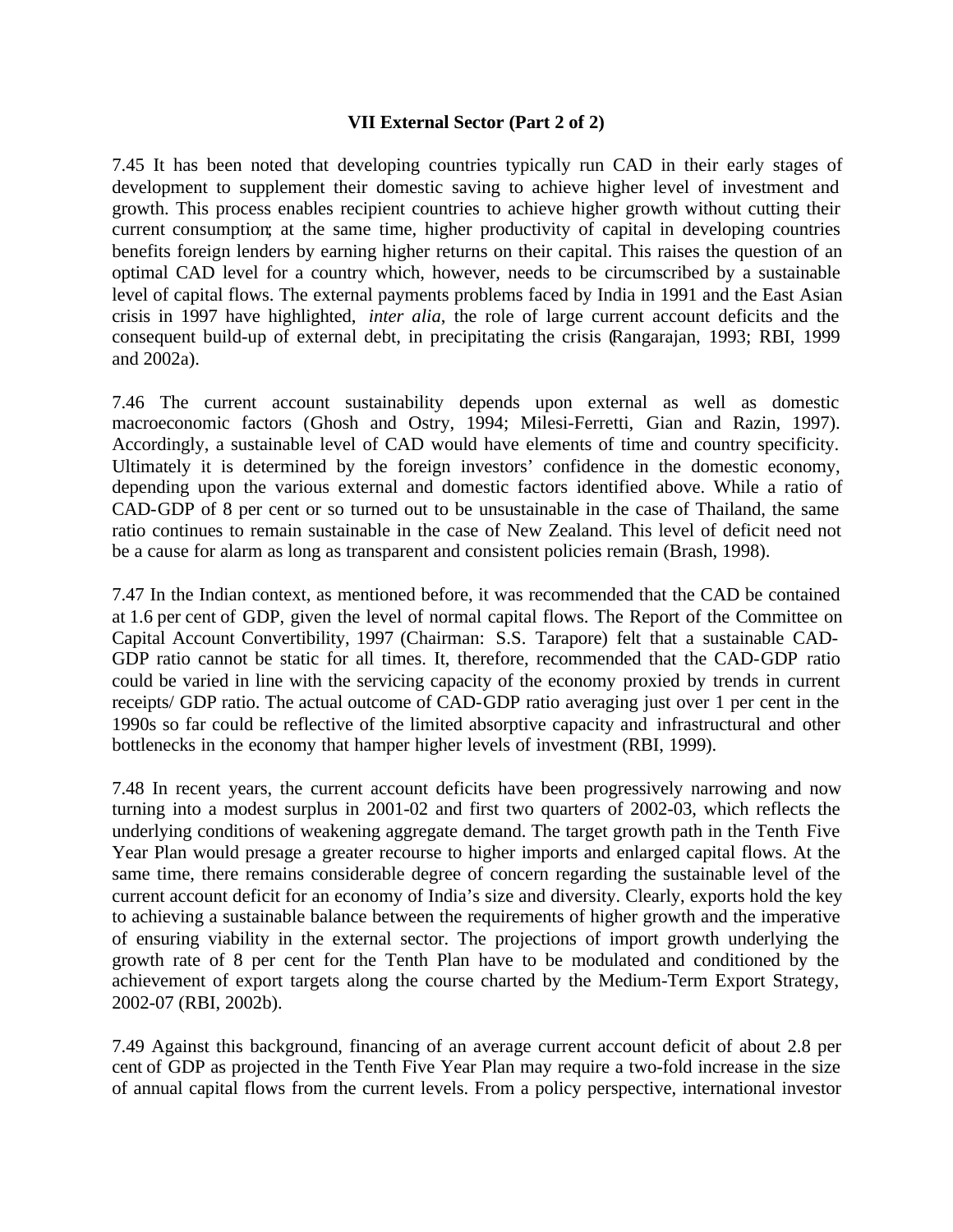confidence is critical to mobilise capital flows of this order. For this purpose, accumulation of reserves at a high level is an important pre-requisite.

7.50 In sum, during the decade of 1990s, the reform measures coupled with sound macroeconomic management succeeded in reducing the current account deficit well within the sustainable level for India. Given the sluggish export performance, the moderate current account deficit experienced in the recent years, including the condition of modest surplus recorded in 2001-02 can be largely attributed to sustained buoyancy in invisibles receipts. This reflects sharp rise in software service exports and subdued non-oil import demand, which in turn is symptomatic of a slowdown in industrial growth. There is, thus, a need for concerted policy efforts to raise the CAD-GDP ratio in line with the Tenth Plan projections so that higher growth is feasible over the medium term.

# **III. CAPITAL ACCOUNT, EXTERNAL DEBT AND EXCHANGE RATE: APPROACH, DEVELOPMENTS AND ISSUES**

7.51 Reflecting the inward oriented economic policies in pursuit of self-reliance through export bias and import substitution, the role of the capital account during the 1980s was basically that of financing the current account deficits (RBI, 1999). The widening of the current account deficit during the 1980s coupled with the drying up of traditional source of official concessional flows necessitated a recourse to additional sources of financing in the form of debt creating commercial borrowings, non-resident deposits and exceptional financing in the form of IMF loans. 7.52 The external payment crisis of 1991 brought to the fore the weaknesses of the debt-dominated capital account financing. Recognising this, structural reforms and external financial liberalisation measures were introduced during the 1990s. The policy shift underscored the need for gradually liberalising capital account recognising that this is a process rather than a single event (Jalan, 1999). Throughout the 1990s the role assigned to foreign capital in India has been guided by the consideration of financing a level of current account deficit that is sustainable and consistent with absorptive capacities of the economy (Rangarajan, 1993; Tarapore, 1995; Reddy, 2000). In India, the move towards full capital account liberalisation has been approached with extreme caution. Taking lessons from the international experience, the Committee on Capital Account Convertibility, 1997 (Chairman: S. S. Tarapore) suggested a number of pre-conditions, attainment of which was considered necessary for the success of the capital account liberalisation programme in India (Box VII.5). The need for supplementing debt capital with non-debt capital with a clear prioritisation in favour of the latter has characterised the policy framework for capital inflows in the 1990s. The High Level Committee on BoP had recommended the need for achieving this compositional shift. Keeping in line with the policy thrust, capital flows have undergone a major compositional change in the 1990s in favour of non-debt flows (Chart VII.13).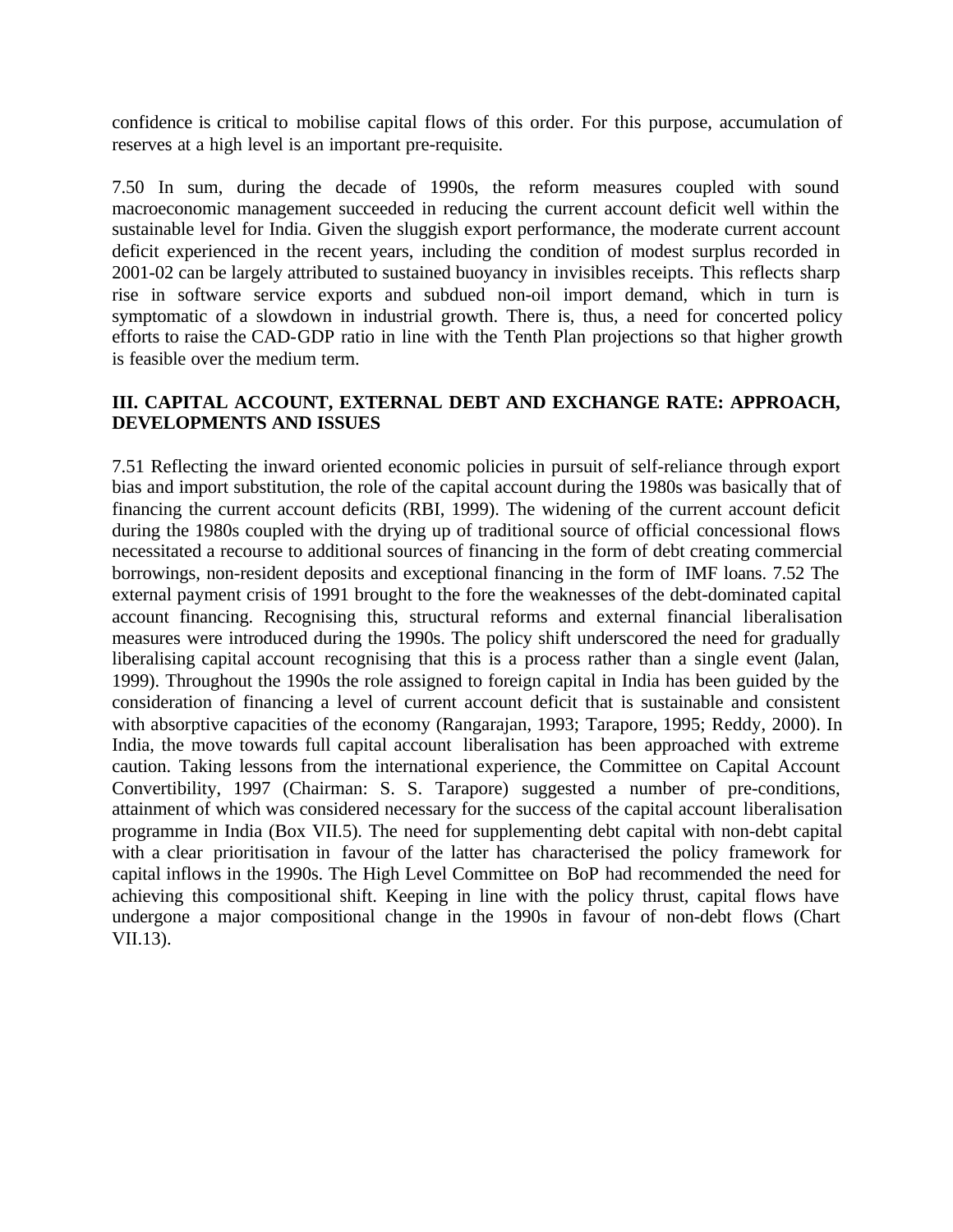

**Box VII.5 Committee on Capital Account Liberalisation (Chairman: S.S. Tarapore)**

With the growing role of private capital flows and the possibility of occasional sharp reversals, the issue of capital account liberalisation and convertibility has spurred extensive debate since 1992 - the period which witnessed a series of currency crises; in Europe (1992-93), Mexico (1994-95), East Asia (1997-98), Russia (1998), Brazil (1999), Turkey (2000) and Argentina (2001-02). These crises have raised the question of desirability of liberalisation and whether it is advisable to vest the IMF with the responsibility for promoting the orderly liberalisation of capital flows. The IMF in its study (1998) stated that "as liberalised systems afford opportunities for individuals, enterprises and financial institutions to undertake greater and sometimes imprudent risks, they create the potential for systematic disturbances. There is no way to completely suppress these dangers other than through draconian financial repression, which is more damaging." The view of IMF itself has changed over time (RBI, 2001). While opening up of the capital account may be conducive to economic growth as it could make available larger stocks of capital at a lower cost for a capital-deficient country, the actual performance of the economy, however, typically depends on a host of other factors. For a successful liberalised capital account, emerging market countries could: (i) pursue sound macroeconomic policies; (ii) strengthen the domestic financial system; (iii) phase capital account liberalisation appropriately and (iv) provide information to the market. At the international level, there is also the role of surveillance to consider, including the provision of information and the potential need for financing (Fischer, 1997).

In India, the move towards full capital account liberalisation has been approached with extreme caution. The Report of the Committee on Capital Account Convertibility, 1997 (Chairman: S.S.Tarapore) taking into account lessons from international experience suggested a number of signposts, the attainment of which are a necessary concomitant in the move towards capital account convertibility. Fiscal consolidation, lower inflation and a stronger financial system were seen as crucial signposts for India (Table 7.12).

#### **Table 7.12 : Various Recommendations for Capital Account Convertibility (Tarapore Committee)**

|    | Recommendations                                                                                  | Developments                                                                                           |
|----|--------------------------------------------------------------------------------------------------|--------------------------------------------------------------------------------------------------------|
|    | Fiscal Consolidation                                                                             |                                                                                                        |
| 1. | Reduction in gross fiscal deficit as percentage of 1.                                            | Gross fiscal deficit as a percentage of gross domestic                                                 |
|    | gross Domestic product from budgeted 4.5 in                                                      | product stood at 5.9 during 2002-03.                                                                   |
|    | 1997-98 to 4.0 in 1998-99 and further to 3.5 in                                                  |                                                                                                        |
|    | 1999-2000.                                                                                       |                                                                                                        |
|    | Mandated Inflation Rate                                                                          |                                                                                                        |
|    | 1. The mandated rate of inflation for the three-year<br>period 1997-98 to 1999-2000 should be an | Annual inflation rate based on WPI (base 1993-<br>$94=100$ ) averaged at 4.7 per cent during the three |
|    |                                                                                                  |                                                                                                        |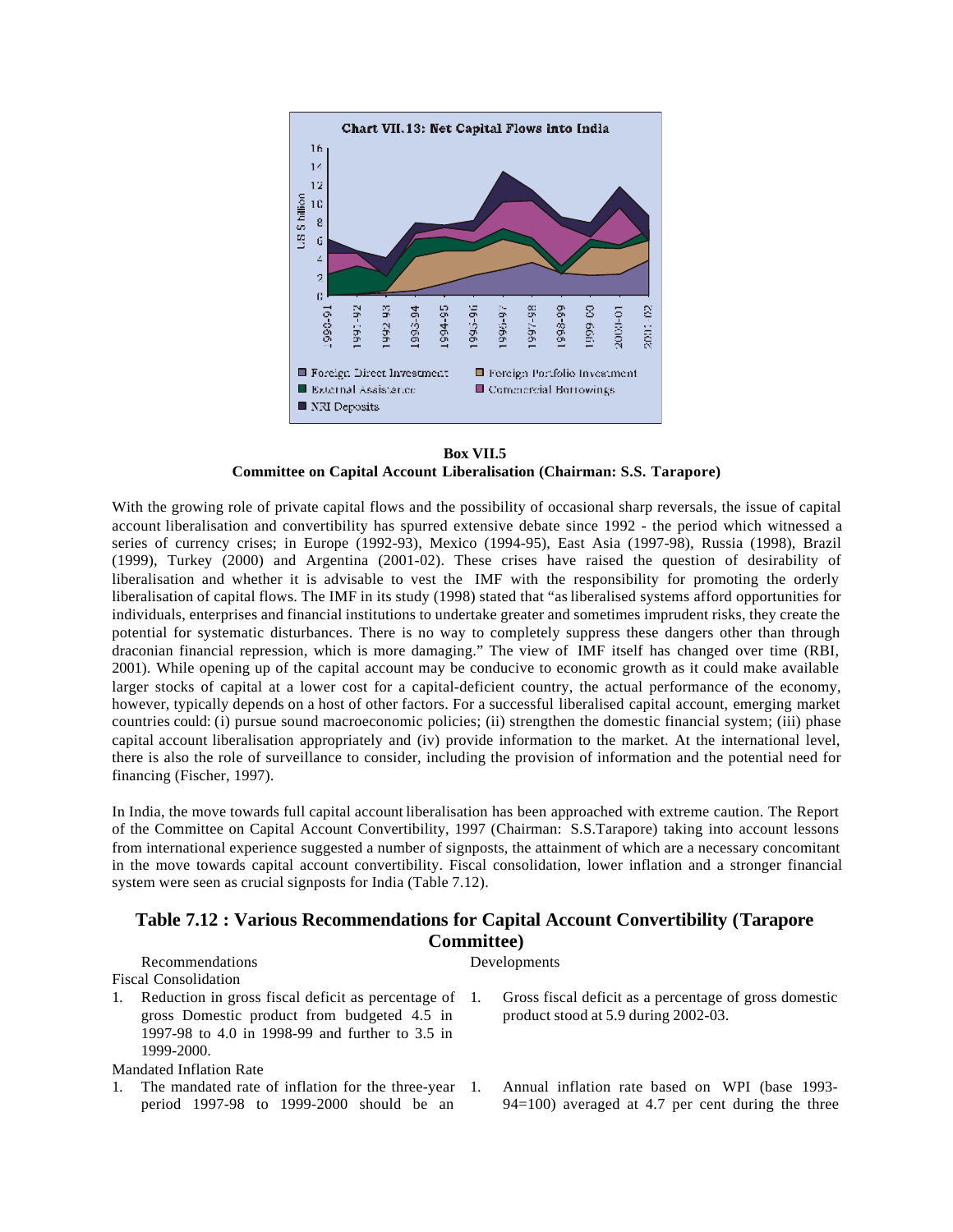2. The Reserve Bank should be given freedom to attain mandated rate of inflation approved by the Parliament.

Strengthening of Financial System

- Interest rates to be fully deregulated in 1997-98 and any formal or informal interest rate controls to be abolished.
- 2. CRR to be reduced in phases to 8 per cent in 1997-98, 6 per cent in 1998-99 and to 3 per cent in 1999-2000.
- 3. Gross Non-Performing Assets (NPA) as percentage to total Advances to be brought down in phases to 12 per cent in1997-98, 9 per cent in 1998-99 and to 5 per cent in 1999-2000.
- 4. 100 per cent marked to market valuation of investments for banks.

- 5. Best practices for forex risk management by banks.
- 6. Banks to follow international accounting disclosure norms.
- 7. Capital prescription be stipulated for market risks.
- Important Macroeconomic Indicators
- 1. A monitoring band of  $\pm/5$  per cent around the 1. neutral Real Effective Exchange Rate (REER) to be introduced and intervened by the Reserve Bank when REER is outside the band.
- 2. Debt service ratio to be reduced to 20 per cent from 25 per cent.
- 3. The foreign exchange reserves should not be less than 6 months imports.

average of 3 to 5 per cent. years period 1999-2000 to 2001-02.

- 2. Although inflation is an important determinant of monetary policy, in India there is no target/mandated rate of inflation approved by Parliament.
- 1. All interest rates (except savings bank deposit rate) have been Deregulated.
- 2. CRR was reduced to 4.75 per cent in 2002-03.
- 3. Gross NPA of the public sector banks as a percentage to total advances has come down from 16 per cent in end-March 1998 to 11.1 per cent in end-March 2002.
	- The concept of 100 per cent marked to market valuation has been done away with. The modern concept works on the basis of banks classifying their entire portfolio into three categories 'Held to Maturity', 'Available for Sale' and 'Held for Trading'. While in the first category, the investment should not exceed 25 per cent, in the other two categories the banks have a freedom to decide the proportion that would be marked to market.
- 5. Risk management guidelines were issued in October 1999, broadly covering areas of credit risk and market risk.
	- The range of disclosures as 'Notes to Accounts' in bank's balance sheet in 'Schedule 17' has been gradually expanded over the years.
- 7. In March 2000, standard assets were given a risk weight of
	- 1. No such band is maintained in India.
- 2. Debt Service ratio has steadily declined from 19.5 per cent in 1997-98 to 14.1 per cent in 2001-02.
- 3. As of end-February 2003, foreign exchange reserves covers more than a year's imports.

7.53 India followed a gradualist approach to liberalisation of its capital account. India did not experience reversal of its policies towards the capital account as was the case with some emerging market economies that had followed a relatively rapid liberalisation without entrenching the necessary preconditions (Box VII.6). This is particularly important since crosscountry studies do not provide clear evidence of increase in capital flows resulting from capital account openness across all developing countries, with only 14 developing countries accounting for about 95 per cent of net private flows to developing countries in the 1990s. Besides, empirical evidence on the positive effects of financial capital flows on economic growth is not yet conclusive (Edison *et al,* 2002).

#### **Foreign Investment**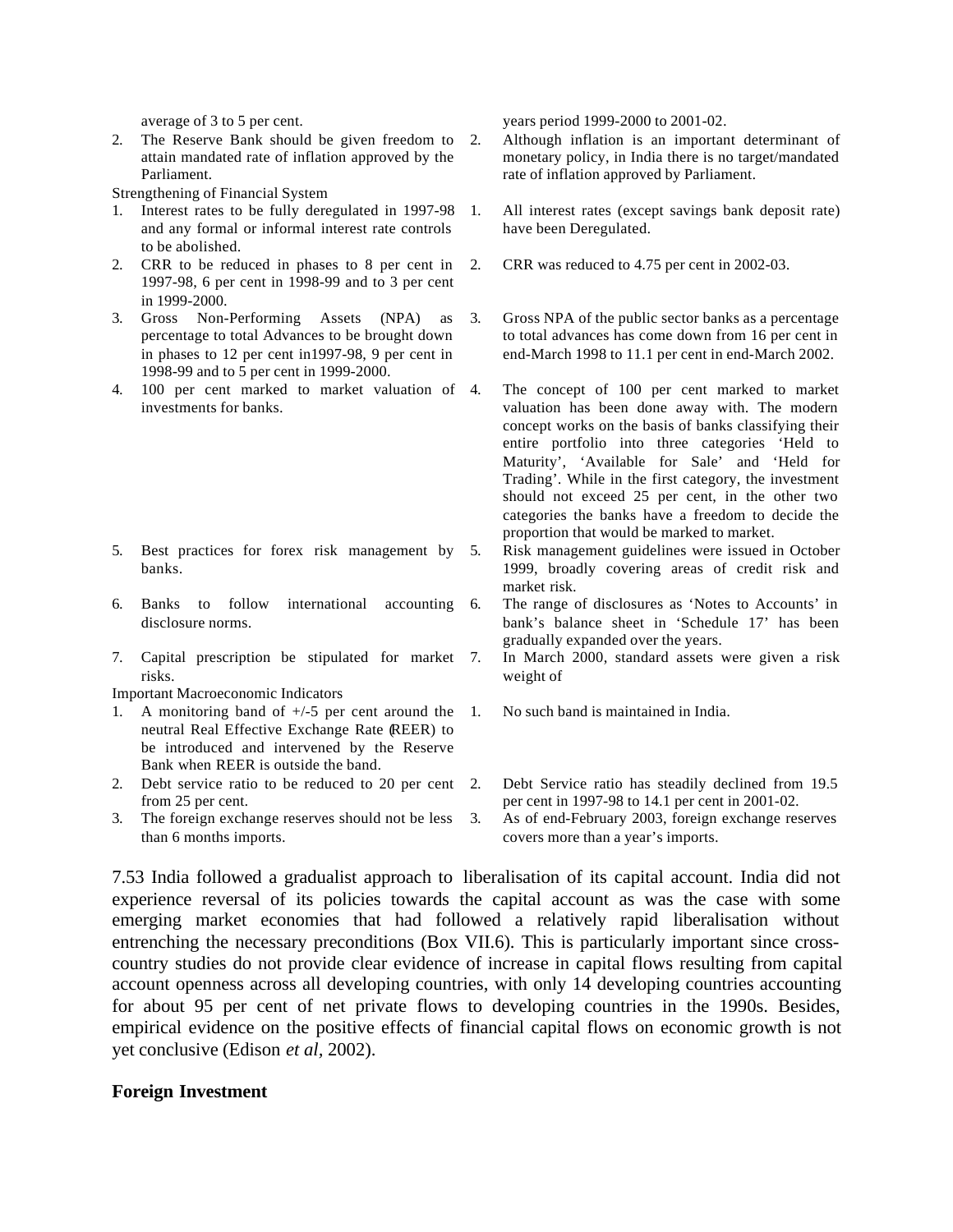7.54 During the first three decades after independence, foreign investment in India was highly regulated. In the 1980s, there was some easing in foreign investment policy in line with the industrial policy regime of the time. The major policy thrust towards attracting foreign direct investment (FDI) was outlined in the New Industrial Policy Statement of 1991. Since then, continuous efforts have been made to liberalise and simplify the norms and procedures pertaining to FDI. At present, FDI is permitted under automatic route subject to specific guidelines except for a small negative list. In the recent period, a number of measures have been taken to further promote FDI. These include: raising the foreign ownership cap to 100 per cent in most of the sectors, ending state monopoly in insurance and telecommunications, opening up of banking and manufacturing to competition and disinvestment of state ownership in Public Sector Undertakings (PSUs). Though the FDI companies have generally performed better than the domestic companies, FDI to India has been attracted mainly by the lure of the large market (RBI, 2002b).

#### **Box VII.6 Capital Account Liberalisation and its Reversal - Cross-country Experience**

A number of Southern Cone countries in Latin America undertook rapid liberalisation of their capital account in the late 1970s in conjunction with a pre-announced or fixed exchange rate. Asian countries, such as Malaysia, Indonesia and Singapore also liberalised their capital account against the background of strong balance of payments positions (Rangarajan and Prasad, 1999 and 2001). Many countries prematurely opened their capital account. There was a reversal in the process of liberalisation among many developing countries in the early 1980s. Pre-existing weaknesses in the banking system led to the emergence of serious banking problems which in turn led to the reimposition of controls in Southern Cone countries and debt crisis in Latin America. Restrictions in the capital account were relaxed in the Latin American countries towards the end of 1980s with the resolution of the debt crisis under the Brady Plan and significant reorientation of macroeconomic and structural policies leading to the restoration of international investor confidence. The process of capital account opening in developing countries accelerated in the 1990s, especially with emerging market economies substantially liberalising their capital controls in Asia, Latin America (Argentina, Venezuela) and transition economies (Czech Republic, Hungary, Estonia, Poland). Among these countries, Argentina had to reimpose controls in its capital account in December 2001 in the wake of an unprecedented sovereign debt crisis. In the aftermath of the Asian crisis of 1997, the international perception on liberalisation of capital controls and the national policy thinking on the relative benefits of an open capital account *vis-à-vis* the associated costs have changed considerably. The policy debate now centres around the contours of an orderly liberalisation framework and countries like Malaysia have even reverted to capital controls as the key instrument of crisis management.

Reversal to the process of capital account liberalisation can be prevented if reforms are appropriately sequenced. Appropriate sequencing of capital flows depends, *inter-alia*, on the initial conditions. It is generally agreed that capital account liberalisation should be preceded by macroeconomic stabilisation. Countries which complete the process of macroeconomic stabilisation first, can remove exchange controls on current account transactions to begin with, to be followed by capital account openness as the benefits of domestic reforms on growth and financial stability become visible and appear durable (Arteta, Eichengreen and Wyplosz, 2001).

In general, liberalisation of the capital account should follow the current account since the former may involve a real appreciation of the exchange rate whereas the latter may require a real depreciation to offset the adverse impact of the dismantling of tariff and non-tariff protection on the balance of payments. Since goods market takes a longer time to clear than financial asset markets, the current account needs to be liberalised first. This is also borne out by the successful experience of Chile as opposed to that of Argentina. Reform of domestic financial markets before capital account liberalisation is generally considered critical, since domestic financial institutions can then be better equipped to face international competition and to intermediate movement of funds efficiently without exposing the system to avoidable risks.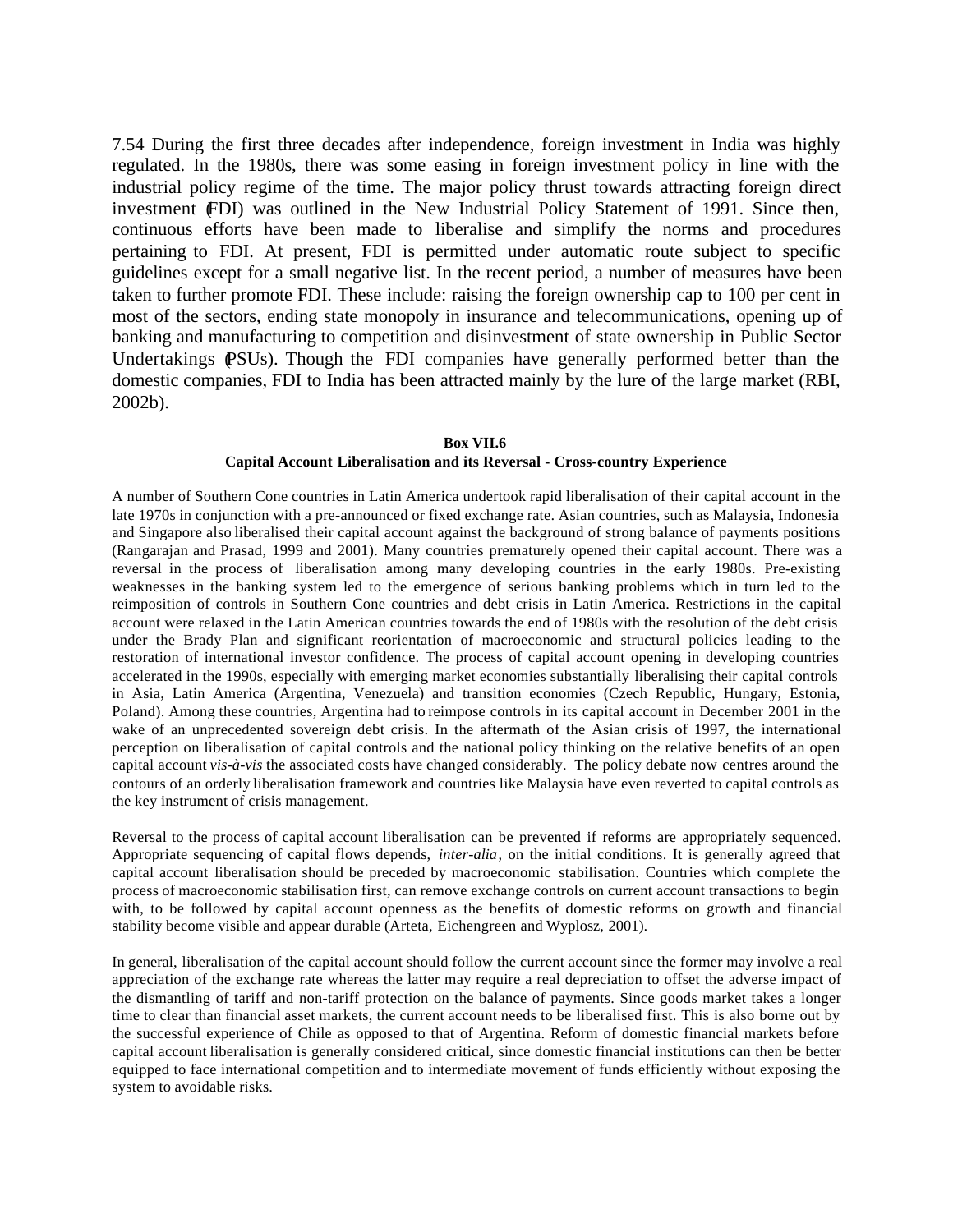7.55 Responding to the policy efforts, foreign investment inflows to India (direct and portfolio investments taken together) picked up sharply in 1993-94 and have been sustained at a higher level with an aberration in 1998-99, when global capital flows were affected by contagion from the East Asian crisis. Total foreign investment has averaged at US \$ 5.4 billion during the three year period 1999-2000 to 2001-02 as against negligible levels of the 1980s. However, this level of flows matches the average recorded in the earlier three-year period 1994-95 to 1996-97. FDI, which was US \$ 0.6 billion in 1993-94 increased sharply over the years to US \$ 3.9 billion in 2001-02. Foreign portfolio investment (FPI) on the other hand, has shown larger year-to-year variations, moving in the range of a net inflow of US \$ 3.8 billion in 1994-95 to a net outflow of US \$ 61 million in 1998-99 (Chart VII.14).



7.56 An industry-wise breakup reveals that the direction of FDI inflows has undergone a structural change over the reform period in line with the policy efforts. During the year 2001-02, computers, electronics and electrical equipments accounted for 34 per cent while services accounted for around 38 per cent of total FDI (excluding NRI investment). A country-wise breakup of FDI inflows reflects the increasing importance of Mauritius as the source of FDI in India during the recent years. This pattern highlights, in a sense, the role of tax policies in influencing the pattern of FDI flows at the global level.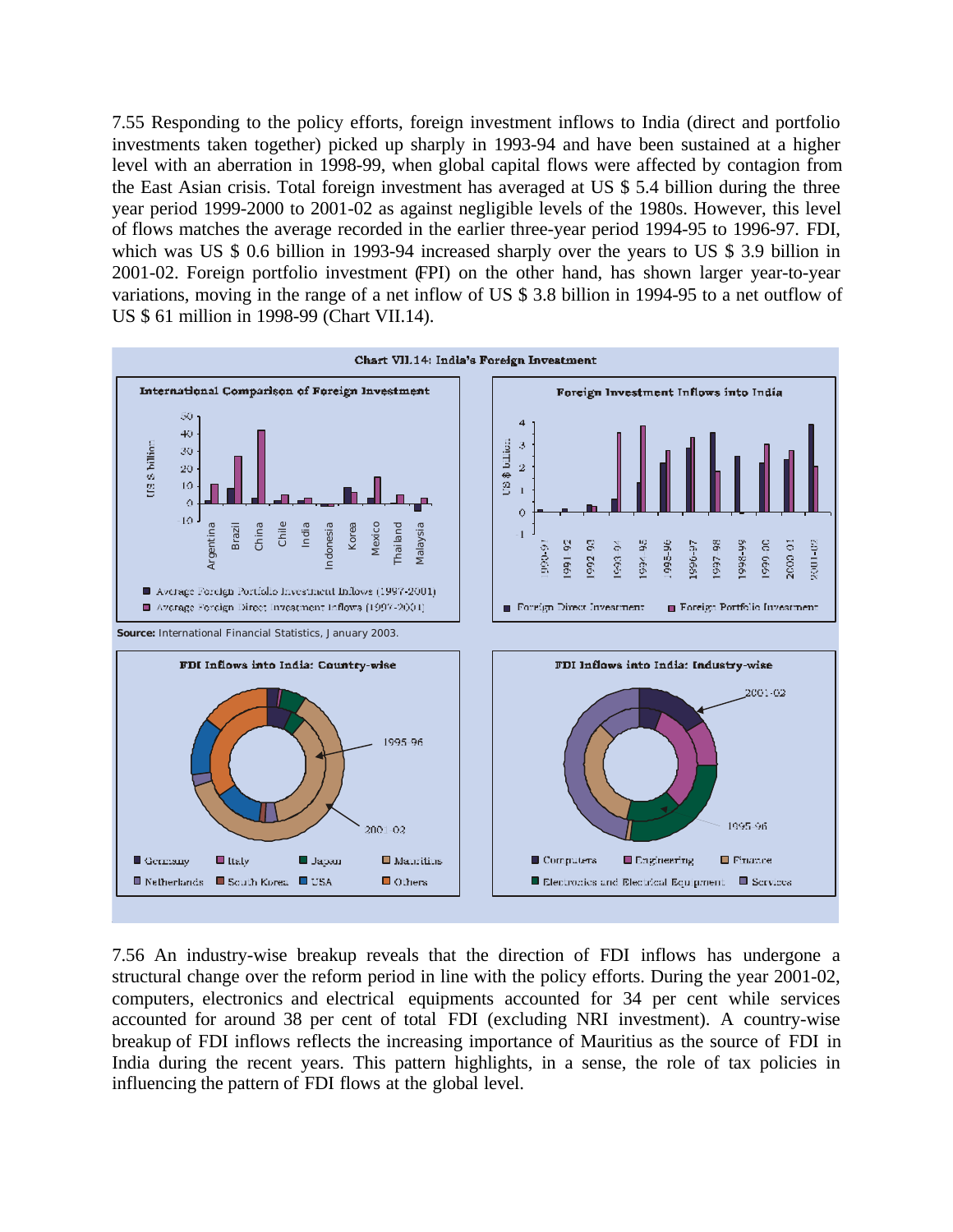7.57 Although India took significant steps towards inviting FDI in pursuance of its policy of emphasising non-debt creating capital inflows during the reform period, the actual FDI inflows did not pick up on the expected lines. FDI inflows in India remained low in comparison to other emerging market economies. An international comparison of annual average FDI and FPI inflows for the period 1997-2001 shows that such inflows to India were lower than those to emerging market economies like Argentina, Brazil, China, Korea, Mexico, Thailand and Malaysia. India's failure to attract enhanced inflows of FDI strongly underlines the need for further reforms in this context (Bhagwati, 2001). Given the projected need for financing infrastructure projects, on a rough and ready estimate, about 15 per cent of the total infrastructure financing may have to come from foreign sources. Since the ratio of infrastructure investment to GDP is projected to increase from 5.5 per cent in 1995-96 to about 8 per cent by 2006, with a foreign financing of about 15 per cent, foreign capital of about 1.2 per cent of GDP has to be earmarked only for the infrastructure sector to achieve the GDP growth rate of about 8 per cent (RBI, 2001b).

7.58 While inward FDI has been actively pursued, the policy framework has also been substantially liberalised in regard to direct investment from India to other countries during the 1990s. Overseas investment in Joint Ventures (JVs) or Wholly Owned Subsidiaries (WOS) have been recognised as important instruments for promoting global business by Indian entrepreneurs. Continuing with the direction of liberalisation of the capital account, companies have been allowed to invest abroad in JVs or WOS with limits which have been relaxed from time to time. At present, the complete use of American Depository Receipts (ADR)/ Global Depository Receipts (GDR) proceeds and the EEFC account balance for this purpose is also permitted. Taking advantage of the policy, the Indian investment abroad has increased from very meagre amounts in early 1990s to US \$ 190 million in 1995-96 and further to US \$ 639 million in 2001- 02. The current levels, however, do not reflect the full potential of the Indian business and its improved competitiveness after a decade of wide-ranging reforms.

7.59 Like FDI, the environment for FPI was also made more congenial through procedural changes for investment and by offering more facilities for investment in equity securities as well as in debt securities to a select category of portfolio investors, *viz.,* the Foreign Institutional Investors (FIIs). Furthermore, the sectoral limits for FIIs in the Indian companies were progressively increased over time; these limits have been done away with altogether, except in select specified sectors. The NRIs, Overseas Corporate Bodies (OCBs) and Persons of Indian Origin (PIOs) are also permitted to invest in shares and debentures of Indian companies, government securities, commercial papers, company deposits and mutual funds floated by public sector banks and financial institutions.

## **NRI Deposits**

7.60 NRI deposits in the form of Non-Resident (External) Rupee Account (NR(E)RA) and Foreign Currency Non-Resident Account (FCNR(A)) emerged as a steady flow of foreign capital in India from the 1970s, following the labour migration boom in West Asia in the wake of the first oil shock. The onset of the 1990s saw the introduction of as many as five NRI deposit schemes [Foreign Currency Bank and Ordinary (FC(B&O)), Foreign Currency Ordinary NonResident (FC(ON)), Non-Resident Non-Repatriable Rupee Deposit (NR(NR)RD), Non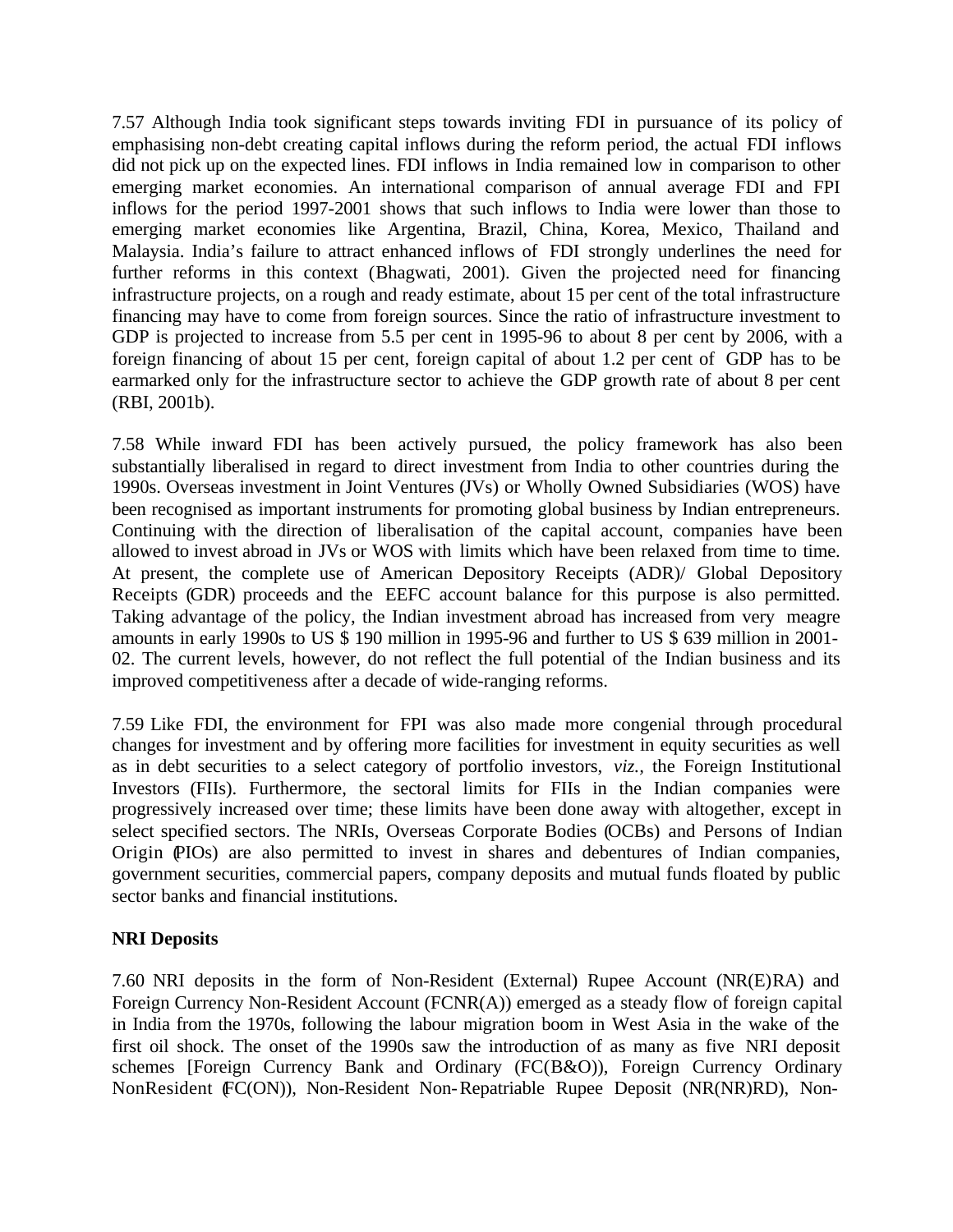Resident Special Rupee Account (NR(S)RA) and Foreign Currency NonResident Bank (FCNR(B))] between 1990 and 1993 designed to attract foreign exchange in the face of external payments crisis of 1991. With the recovery of the external sector, taking into account the lessons of the experience of various NRI deposit schemes during the 1980s and their contribution in aggravating the payments imbalance of 1990-91, the policies with regard to NRI deposits during the 1990s have been aimed at attracting stable deposits. This has been achieved through: (i) a policy induced shift in favour of local currency denominated deposits; (ii) rationalisation of interest rates on rupee denominated NRI deposits; (iii) linking of the interest rates to LIBOR for foreign currency denominated deposits; (iv) de-emphasising short-term deposits (up to 12 months) in case of foreign currency denominated deposits; and (v) withdrawal of exchange rate guarantees on various deposits. The Reserve Bank has also made an active use of reserve requirements on these deposits as an instrument to influence monetary and exchange rate management and to regulate the size of the inflows depending on the country's requirements. Continuing with the policy of progressive liberalisation of capital account, the NR(NR)RD scheme was discontinued with effect from April 1, 2002 and the maturity proceeds of NR(NR)RD can be credited to the account holder's NRE account only on maturity.

7.61 In line with the above policy perspective, the 1990s witnessed the discontinuation of all foreign currency denominated schemes, where exchange guarantee was provided by the Reserve Bank. In order to minimise the short-term debt burden of the country, the minimum maturity for FCNR(B) deposits has been raised from six months to one year. In view of the Government's policy of deregulating the interest rates, the banks are free to determine the interest rates on rupee denominated NRI deposits. The interest rate on foreign currency denominated FCNR(B) deposits has been linked to LIBOR in order to reduce the arbitrage possibilities.

7.62 An analysis of the movement in NRI deposits reveals that outstanding NRI deposits grew steadily from US \$ 13.7 billion at end-March 1991 to US \$ 25.2 billion at end-March 2002. Deposits under the FCNR(B) scheme increased from US \$ 1.1 billion at end-March 1994 to US \$ 9.7 billion at end-March 2002. In case of NR(E)RA scheme, the deposits increased from US \$ 3.6 billion as at end-March 1991 to US \$ 8.4 billion as at end-March 2002. On the other hand, for the non-repatriable rupee denominated NR(NR)RD scheme, the outstanding balances increased from US \$ 621 million in 1993 to US \$ 7.1 billion at end-March 2002.

7.63 The NRI deposits have emerged as a major source of capital inflows during the 1990s. Apart from the size, the success of the policy towards NRI deposits is also reflected in an increase in the proportion of local currency denominated deposits (from around one-fourth in 1991 to almost two-third by 2002) and a substantial decline in short-term NRI deposits (Chart VII.15).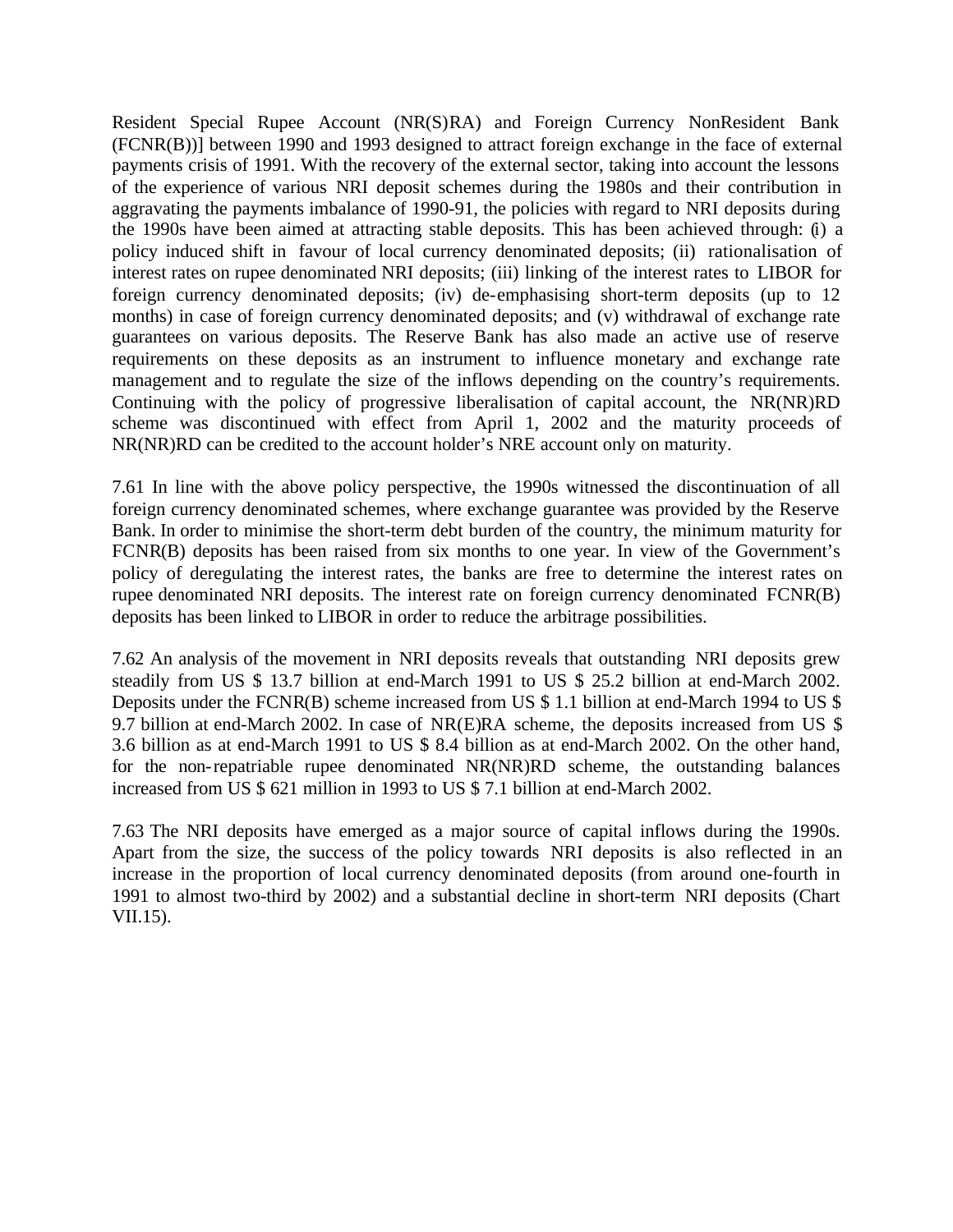

## **External Commercial Borrowings**

7.64 Commercial debt capital includes a whole range of sources of foreign capital where the overriding consideration is commercial. External commercial loans include bank loans, buyers' credit, suppliers' credit, securitised instruments such as Floating Rate Notes and Fixed Rate Bonds, commercial borrowings and the private sector window of multilateral financial institutions.

7.65 The policies towards External Commercial Borrowings (ECBs) since the reform programme have been guided by the overall consideration of prudent external debt management by keeping the maturities long and cost low. ECBs are approved within an overall annual ceiling. Over time, the policy has been guided by a priority for projects in the infrastructure and core sectors such as power, oil exploration, telecom, railways, roads and bridges, ports, industrial parks, urban infrastructure and for 100 per cent Export Oriented Units (EOUs). To allow further flexibility to borrowers, end-use and maturity prescriptions have been substantially liberalised. Moreover, corporates have been allowed to borrow upto a certain limit under the 'automatic route'. Apart from these, special bonds (India Development Bonds (IDBs), Resurgent India Bonds (RIBs) and India Millennium Deposits (IMDs)) were issued by the State Bank of India aimed at NRIs. The success in mobilising foreign exchange resources through such exceptional schemes reflected the confidence of the global investor community in the Indian economy and imparted an element of stability to the external sector and the overall balance of payments position.

7.66 At times, the rationale behind raising such high cost debt capital has been questioned. Experience, however, would suggest that each time this option was resorted to, it helped in strengthening the confidence in the Rupee and the ability of the country to honour its obligations. The costs of an exchange rate crisis are too severe in relation to cost of debt capital. In a situation of moderate debt-service ratio, such debt capital makes more sense than allowing the exchange rate to fall under pressure. As in the event of payments crisis such as that in 1991, servicing of short-term debt can become difficult, the policies in the 1990s have regulated build-up of shortterm debt by allowing short-term credits only for trade-related purposes. Until recently, suppliers' credits of more than 180 days and buyers' credit of all maturities required prior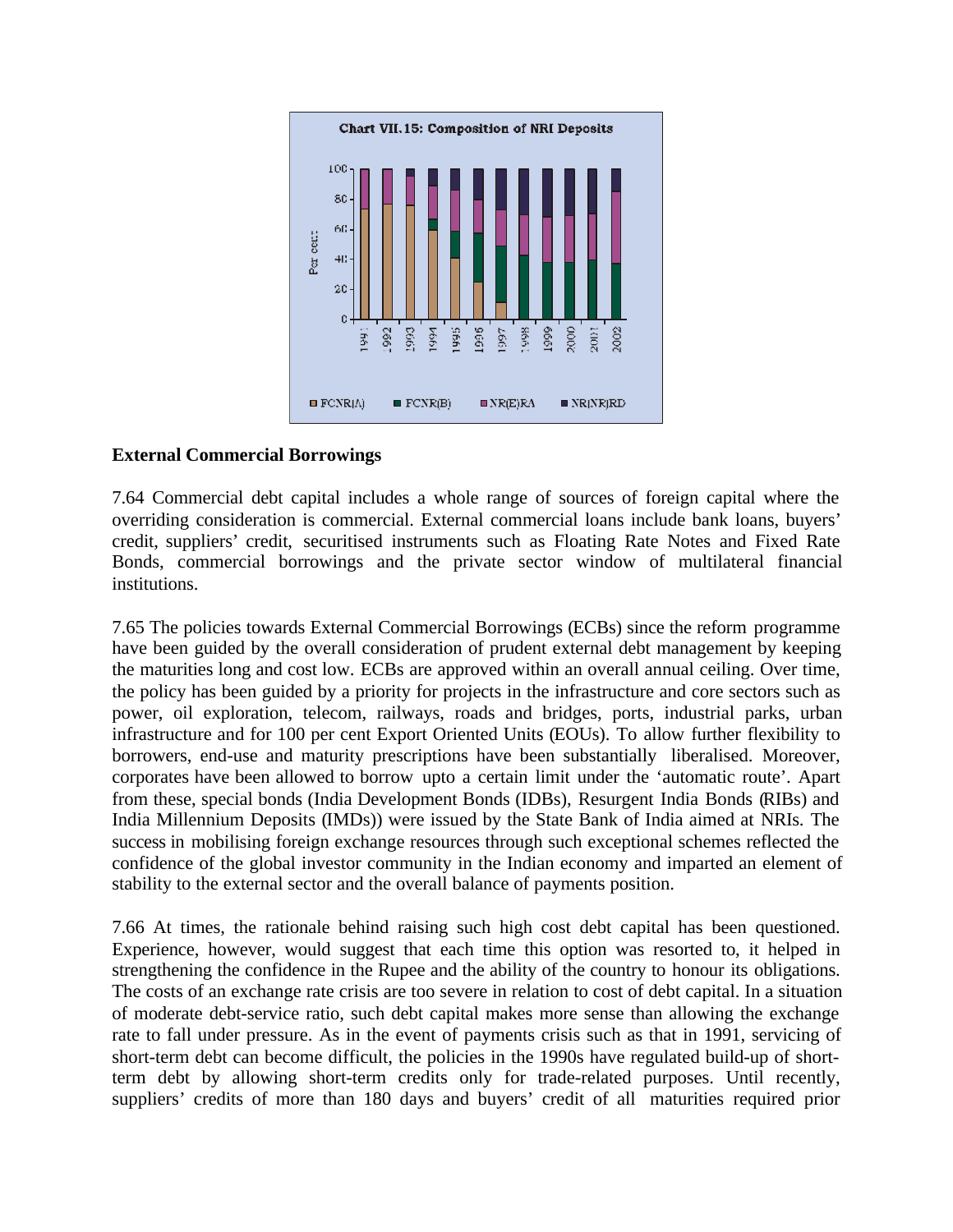approval from the Reserve Bank. Effective September 2002, with a view to simplify and liberalise the exchange control procedures, the prior approval of the Reserve Bank has been dispensed with for amounts not exceeding US \$ 20 million per import transaction. 7.67 Over the same period, official aid has waned in importance. This reflected mainly growing amortisation payments in the face of sluggish disbursements of external assistance as also availability of alternative private capital flows. Unlike aid, the share of ECBs in total capital flows have increased from around 31 per cent in 1990-91 to around 40 per cent in 1997-98. This has been mainly on account of the higher appetite for ECBs in view of the strong import demand and industrial growth. Subsequently, the increase in ECBs was entirely on account of RIBs and IMDs in 1998-99 and 2000-01, respectively, as the demand for ECBs remained low on account of weak investment demand.

7.68 The impact of the continuum of reforms initiated in the aftermath of the balance of payments crisis of 1991 on India's current account and capital account resulted in an accumulation of foreign exchange reserves of over US \$ 70 billion as at end-February 2003. Capital account surplus increased from US \$ 3.9 billion during the 1980s to US \$ 8.6 billion during 1992-2002 with a steadily rising foreign investment. As a proportion of GDP, capital flows increased from 1.6 per cent during 1980s to 2.3 per cent during 1992-2002. The significant increase in capital flows during the 1990s raises the issue of their determinants as well as their impact on growth. Granger-causality tests indicate a unidirectional causation from net capital flows in the Indian context to growth in GDP over the 1970-2000 period. On the other hand, a componentwise analysis suggests that non-debt creating flows seem to Granger cause GDP growth. Capital flows, both debt and non-debt, have also been found to crowd-in investment. Non-debt creating flows are discouraged by a higher fiscal deficit and exchange rate depreciation while greater openness and higher reserves have a positive effect on such flows (RBI, 2002b).

7.69 The sustained increase in capital inflows as discussed above, coupled with the moderate current account deficit, resulted in a surplus from 1993-94 onwards (excepting 1995-96) in the overall balance of payments (Table 7.13). The surplus amounted to US \$ 11.8 billion in 2001-02 as against a deficit of US \$ 0.6 billion in 1992-93 (Chart VII.16).

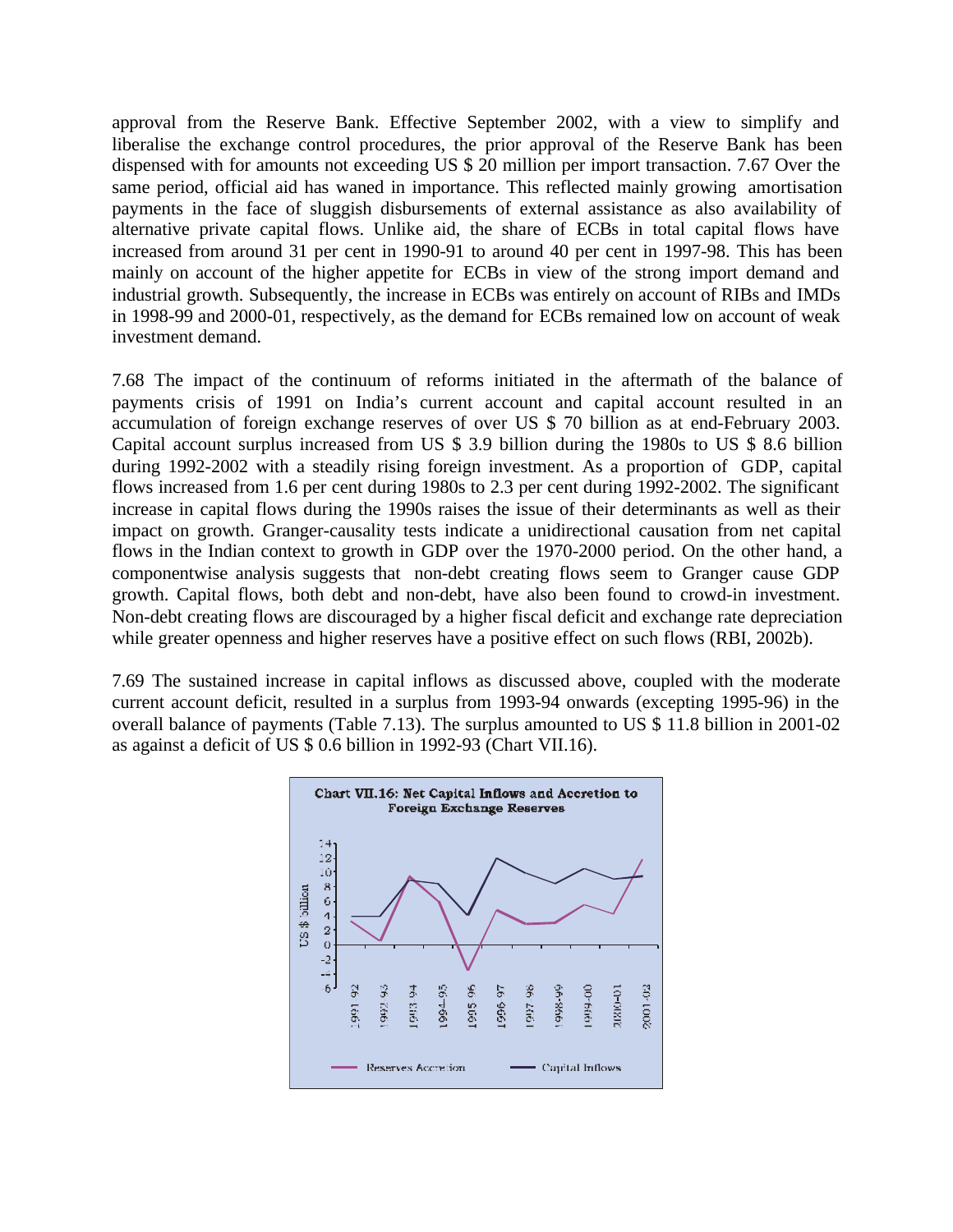|                      |                                 |         |             |         |         | (Per cent) |
|----------------------|---------------------------------|---------|-------------|---------|---------|------------|
| Item                 |                                 | 1990-91 | 1995-96     | 1999-00 | 2000-01 | 2001-02    |
|                      |                                 | 1       | 2           | 3       | 4       | 5          |
| 1. Trade             |                                 |         |             |         |         |            |
| $\ddot{\mathbf{i}}$  | Exports/GDP                     | 5.8     | 9.1         | 8.4     | 9.8     | 9.3        |
| ii)                  | Imports/GDP                     | 8.8     | 12.3        | 12.4    | 12.9    | 12.0       |
| $\overline{iii}$     | Trade Balance/GDP               | $-3.0$  | $-3.2$      | $-4.0$  | $-3.1$  | $-2.7$     |
|                      | 2. Invisibles Account           |         |             |         |         |            |
| i)                   | Invisible Receipts/GDP          | 2.4     | 5.0         | 6.8     | 7.5     | 7.4        |
| $\mathbf{ii}$        | Invisible Payments/GDP 2.4      |         | 3.5         | 3.8     | 4.9     | 4.5        |
| iii)                 | Invisibles (Net)/GDP            | $-0.1$  | 1.6         | 3.0     | 2.6     | 2.9        |
|                      | 3. Current Account              |         |             |         |         |            |
| $\ddot{i}$           | Current Receipts@/              |         |             |         |         |            |
|                      | <b>GDP</b>                      | 8.0     | 14.0        | 15.1    | 17.2    | 16.7       |
| $\rm ii)$            | <b>Current Receipts</b>         |         |             |         |         |            |
|                      | Growth@                         | 6.6     | 18.2        | 12.9    | 17.1    | 1.4        |
| $\ddot{\mathbf{ii}}$ | Current Receipts@/              |         |             |         |         |            |
|                      | <b>Current Payments</b>         | 71.5    | 88.8        | 93.0    | 96.4    | 101.2      |
| iv)                  | CAD/GDP                         | $-3.1$  | $-1.7$      | $-1.0$  | $-0.5$  | 0.3        |
|                      | 4. Capital Account              |         |             |         |         |            |
| $\ddot{i}$           | Foreign Investment /            |         |             |         |         |            |
|                      | <b>GDP</b>                      |         | 1.4         | 1.2     | 1.1     | 1.2        |
| $\rm ii)$            | Foreign Investment /            |         |             |         |         |            |
|                      | <b>Exports</b>                  | 0.6     | 14.9        | 13.8    | 11.4    | 13.2       |
| 5. Others            |                                 |         |             |         |         |            |
| $\ddot{\mathbf{i}}$  | Debt-GDP Ratio                  | 28.7    | 27.0        | 22.2    | 22.3    | 20.8       |
| $\mathbf{ii}$        | Debt Service Ratio              | 35.3    | 24.3        | 16.2    | 17.3    | 14.1       |
| $\overline{iii}$     | <b>Liability Service Ratio</b>  | 35.6    | 24.7        | 17.0    | 18.3    | 15.3       |
| iv)                  | Import Cover of                 |         |             |         |         |            |
|                      | Reserves (in months)            | 2.5     | 6.0         | 8.2     | 8.6     | 11.3       |
|                      | @ Excluding official transfers. |         | Negligible. |         |         |            |

# **Table 7.13: Balance of Payments - Key Indicators**

7.70 The evolution of capital flows over the 1990s reveals a shift in emphasis from debt to nondebt flows with the declining importance of external assistance and ECBs and the increased share of foreign investment - both direct and portfolio. Apart from financing the current account gap, capital flows have played a significant role in India's growth performance. Evidence of strong complementarity with domestic investment suggests that capital flows brighten the overall investment climate and stimulate domestic investment even when a part of the capital flows actually gets absorbed in the form of accretion to reserves. The growth-augmenting role of foreign capital, particularly FDI, however, seems to have been constrained by the low levels of actual and planned absorption of foreign capital in India (RBI, 2001). The key indicators of balance of payments as explained in Table 7.13 show considerable improvement in India's balance of payments since 1991.

## **External Debt Management**

7.71 Efforts towards prudent management of external debt, keeping in view sustainability, solvency and liquidity were put in place in most of the countries in response to the Latin American debt crisis of 1982. Subsequently, the financial crisis of Mexico in 1994-95 and Indonesia, Korea, Malaysia, Thailand and other Asian countries in 1997 highlighted the need for a sound macroeconomic policy for managing short term private capital flows, particularly the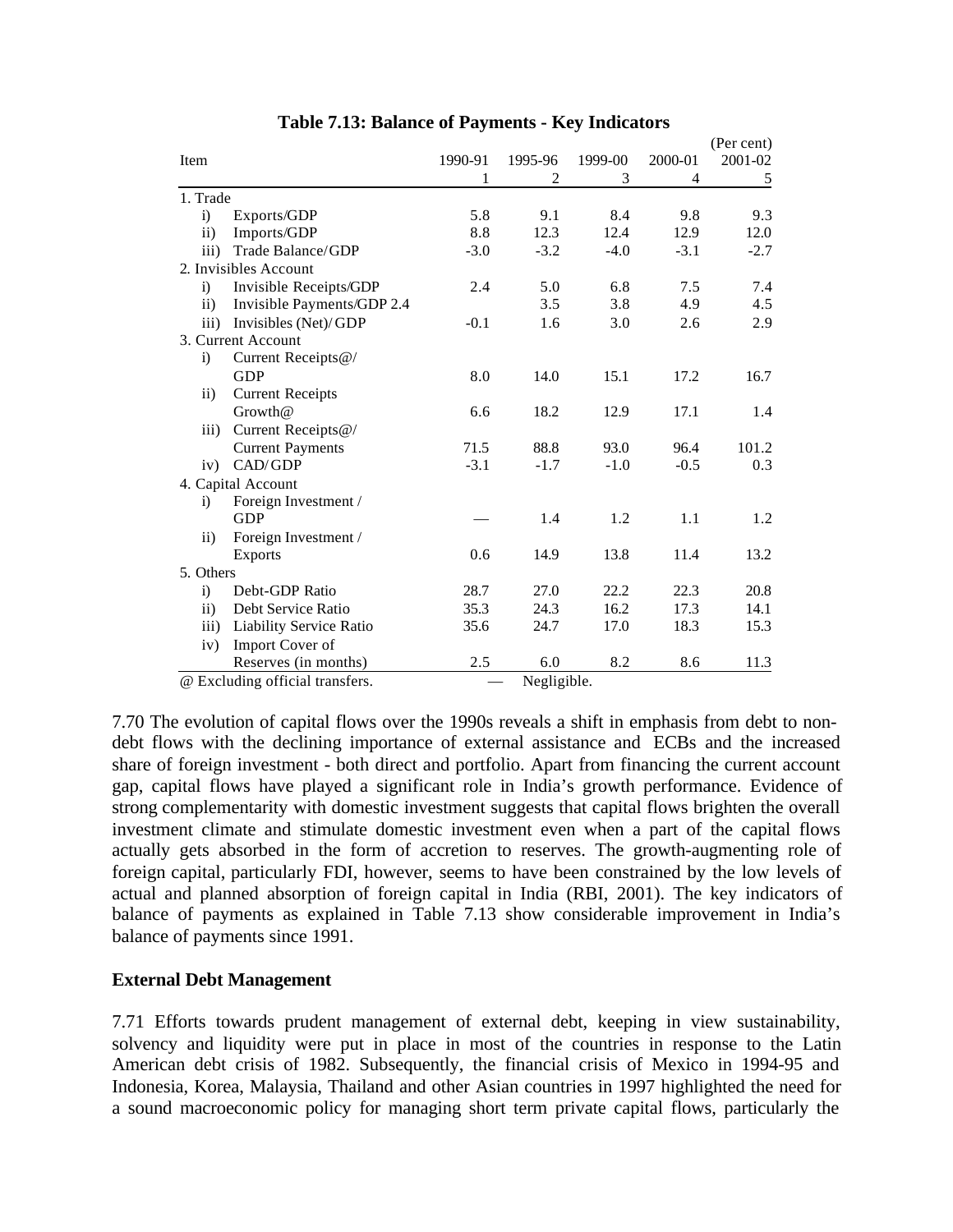debt creating ones. The East Asian crisis emphasised the need for monitoring: (i) both public and private debt; (ii) the size as well as the composition and maturity structure of external debt; (iii) inter company debt between direct investors and subsidiaries, branches and associates; (iv) trade credits, buyers and suppliers credits; (v) money market instruments; (vi) loans from foreign financial institutions for normal inter bank transactions and other commercial purposes; and (vii) foreign currency denominated deposits held by non-residents (Kappagoda, 1999). The East Asian crisis not only highlighted the need for monitoring the short-term debt, but it also emphasised the need for compilation of external debt (both long-term and short-term) on residual maturity basis, rather than original maturity basis. The former gives a better picture of the scheduled foreign exchange drain in the coming years on account of amortisation payments. In addition, the need for greater transparency and accountability, particularly in information disclosed by the private sector, has also been recognised as essential for avoidance of payments crisis (Kumar, 1999; Das, 1999; Williamson, 1999; Mohanty *et al*, 1999; Patra *et al*, 1999).

7.72 Apart from the need to contain current account deficit to sustainable level, one of the lessons from the external payment crisis of 1991, was to avoid excessive reliance on commercial debt especially of short-term maturity to finance the current account deficit. The approach to the external debt management was broadly based on the recommendations of the Rangarajan Committee, 1993. Following these recommendations, the strategy for external debt management during the 1990s has been guided by: (i) the continuation of an annual cap, minimum maturity restrictions and prioritising the use of ECBs; (ii) LIBOR based ceilings on interest rates and minimum maturity requirements on foreign currency denominated NRI deposits to discourage the volatile component of such deposits; (iii) reduction of short-term debt together with controls to prevent its undue increase in future; (iv) retiring/ restructuring/ refinancing of more expensive external debt; (v) measures to encourage non-debt creating financial flows such as FDI and FPI; (vi) incentives and schemes to promote exports and other current receipts; and (vii) conscious build-up of foreign exchange reserves to provide effective insurance against external sector uncertainties.

7.73 Key indicators of debt sustainability point to the continuing consolidation and improved solvency in the 1990s. Although, in nominal terms, India's total outstanding external debt increased from US \$ 83.8 billion at end-March 1991 to US \$ 98.5 billion at end-March 2002, external debt to GDP ratio declined sharply from 28.7 per cent at end-March 1991 to 20.9 per cent at end-March 2002 (Charts VII.17 and VII.18). Prudent external debt management is also reflected in the proportion of short-term debt to total debt declining from 10.2 per cent in 1991 to 2.8 per cent in 2002 and in the ratio of short-term debt to foreign exchange reserves from a high of 146.5 per cent in the crisis period of 1991 to only 5.1 per cent in 2001-02. Debt service ratio declined from 35.3 per cent in 1990-91 to 14.1 per cent in 2001-02 (Table 7.14). Interest payments to current receipts ratio declined from 15.5 per cent in 1990-91 to 5.4 per cent in 2001- 02.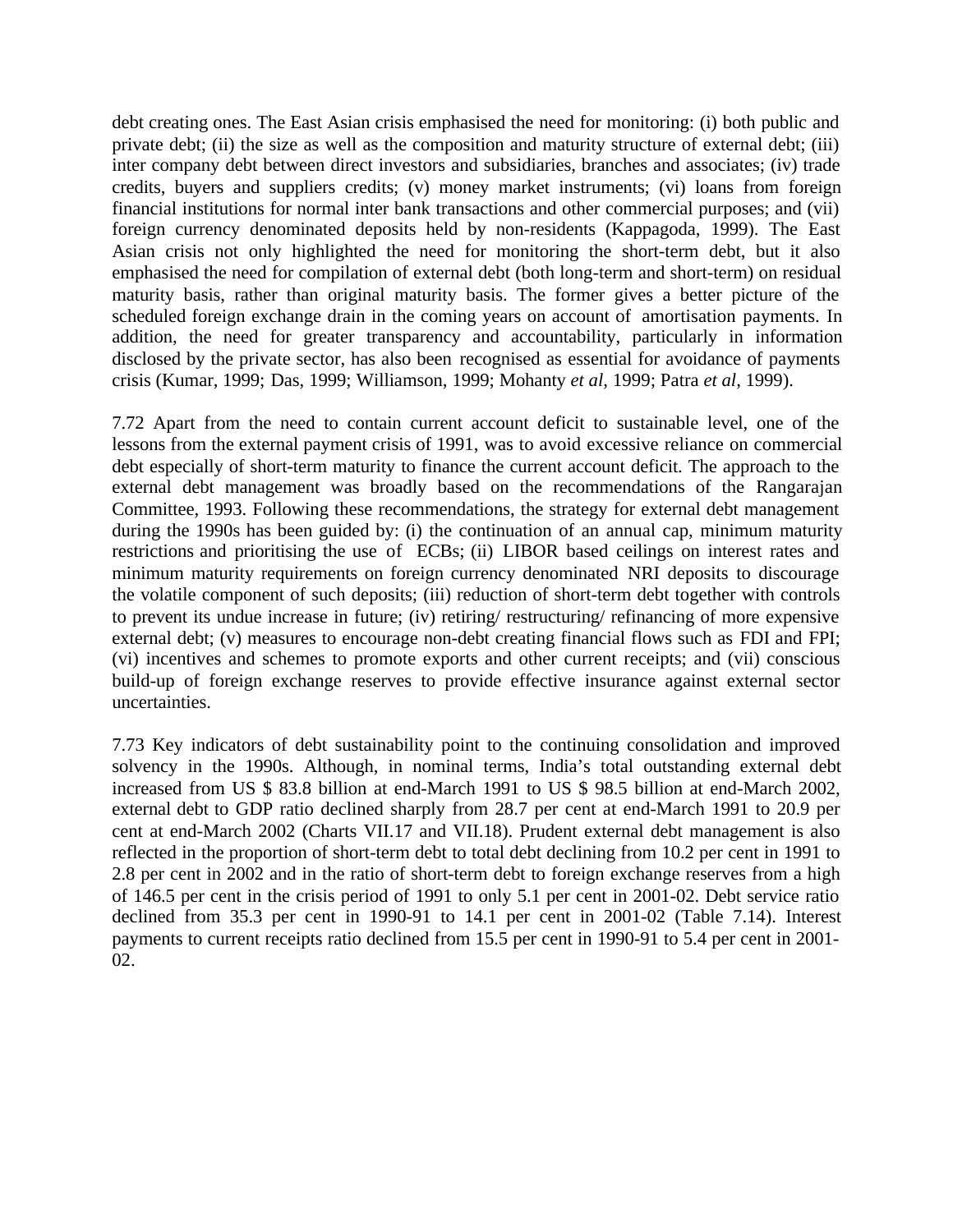



|      |                                                                           |       |                |      |       | (Per cent) |
|------|---------------------------------------------------------------------------|-------|----------------|------|-------|------------|
|      | Items                                                                     | 1991  | 1996           | 2000 | 2001  | 2002       |
|      |                                                                           |       | $\overline{c}$ | 3    | 4     | 5          |
| L.   | Total Debt to GDP                                                         | 28.7  | 27.0           | 22.1 | 22.4  | 20.9       |
| П.   | Short-term Debt<br>(original maturity)<br>to GDP                          | 2.9   | 1.4            | 0.9  | 0.8   | 0.6        |
| III. | <b>Concessional Debt</b><br>to Total Debt                                 | 45.9  | 44.7           | 38.9 | 35.5  | 36.0       |
| IV.  | Short-term Debt<br>(original maturity)<br>to Foreign Exchange<br>Reserves | 146.5 | 23.2           | 10.3 | 8.6   | 5.1        |
| V.   | Short-term Debt<br>(original maturity) to<br>Foreign Currency Assets      | 382.1 | 29.5           | 11.2 | 9.2   | 5.4        |
| VI.  | Non-Debt Liabilities                                                      | 148.2 | 92.3           | 99.9 | 100.8 | 88.4       |

**Table 7.14: Major Indicators of External Debt (as at end-March)**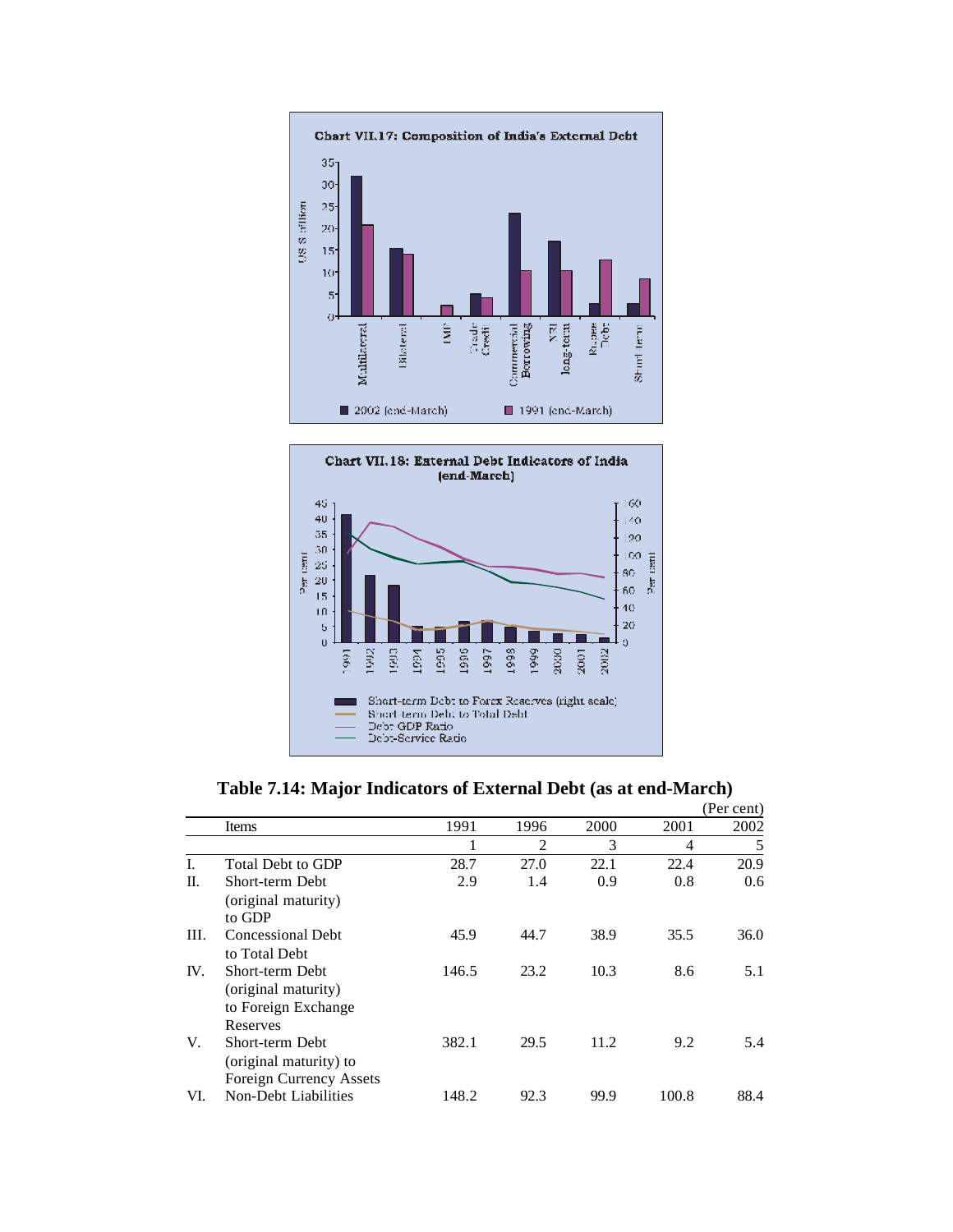|      | and Short-term Debt            |       |       |       |       |       |
|------|--------------------------------|-------|-------|-------|-------|-------|
|      | to Reserves                    |       |       |       |       |       |
| VII. | Short-term Debt                | 146.6 | 71.1  | 59.0  | 58.5  | 48.1  |
|      | and Non-debt                   |       |       |       |       |       |
|      | Reversible Liabilities         |       |       |       |       |       |
|      | to Reserves                    |       |       |       |       |       |
|      | VIII. Debt Service Ratio       | 35.3  | 24.3  | 16.2  | 17.5  | 14.1  |
| IX.  | Debt to Current                | 328.9 | 188.9 | 145.6 | 126.2 | 122.5 |
|      | Receipts                       |       |       |       |       |       |
| X.   | <b>Liability Service Ratio</b> | 35.6  | 24.7  | 17.0  | 18.3  | 15.3  |

7.74 The decade of 1990s witnessed a steady move towards consolidation of India's external debt statistics in terms of size, composition and indicators of solvency and liquidity. Containing the increase in the size of external debt to a modest level in the face of a tremendous growth in foreign exchange reserves during the decade definitely points towards the success of India's debt management strategy. Reflecting this, in terms of indebtedness classification, the World Bank has categorised India as a less indebted country since 1999. Among the top 15 debtor countries of the world, India improved its rank from third debtor after Brazil and Mexico in 1991 to ninth in 2000 after Brazil, Russian Federation, Mexico, China, Argentina, Indonesia, Korean Republic and Turkey. Moreover, among them, key external debt indicators such as short-term debt to total debt and short-term debt to forex reserve ratios are the lowest for India; the concessional to total debt ratio is the highest, while debt to GNP ratio is the second lowest after China.

## **Exchange Rate Management**

7.75 In the context of globalisation and currency crises, recent years, particularly, have seen a renewed interest on the issues relating to exchange rate regime, which is evident in the large and growing body of theoretical and empirical literature on the subject. Nevertheless, both in theory as well as in practice, the state of the debate is unsettled. A worldwide consensus is still evolving in search of an appropriate and credible exchange rate regime. Contemporaneously, in India also, discussion and debate on issues relating to the appropriate exchange rate system, policies on intervention, capital control and foreign exchange reserves figure very prominently. This is especially relevant with the introduction of a market-based exchange rate system in March 1993 and in the context of global currency crises, particularly the East Asian Crisis.

7.76 The task of determining appropriate exchange rate and market intervention policies is extremely difficult for central banks all over the world. In principle, and in theory, there is a strong case for either freely floating exchange rates (without intervention) or a currency board type arrangement of fixed rates (Edwards, 2000; Summers, 2000; Buiter 2000). In practice, however, because of the operational realities of foreign exchange markets, empirical research shows that most countries have adopted intermediate regimes of various types including crawling pegs, fixed rates within bands, managed floats with no pre-announced path, and independent floats with market intervention moderating the rate of change and preventing undue fluctuations (Williamson, 2000). By and large, most countries have some variety of "managed" floats and central banks intervene in the markets periodically.

7.77 Reflecting the growing role of private capital flows in the 1990s, there has been a shift in the exchange rate regimes with a trend towards corners-either fixed regimes or floating regimes.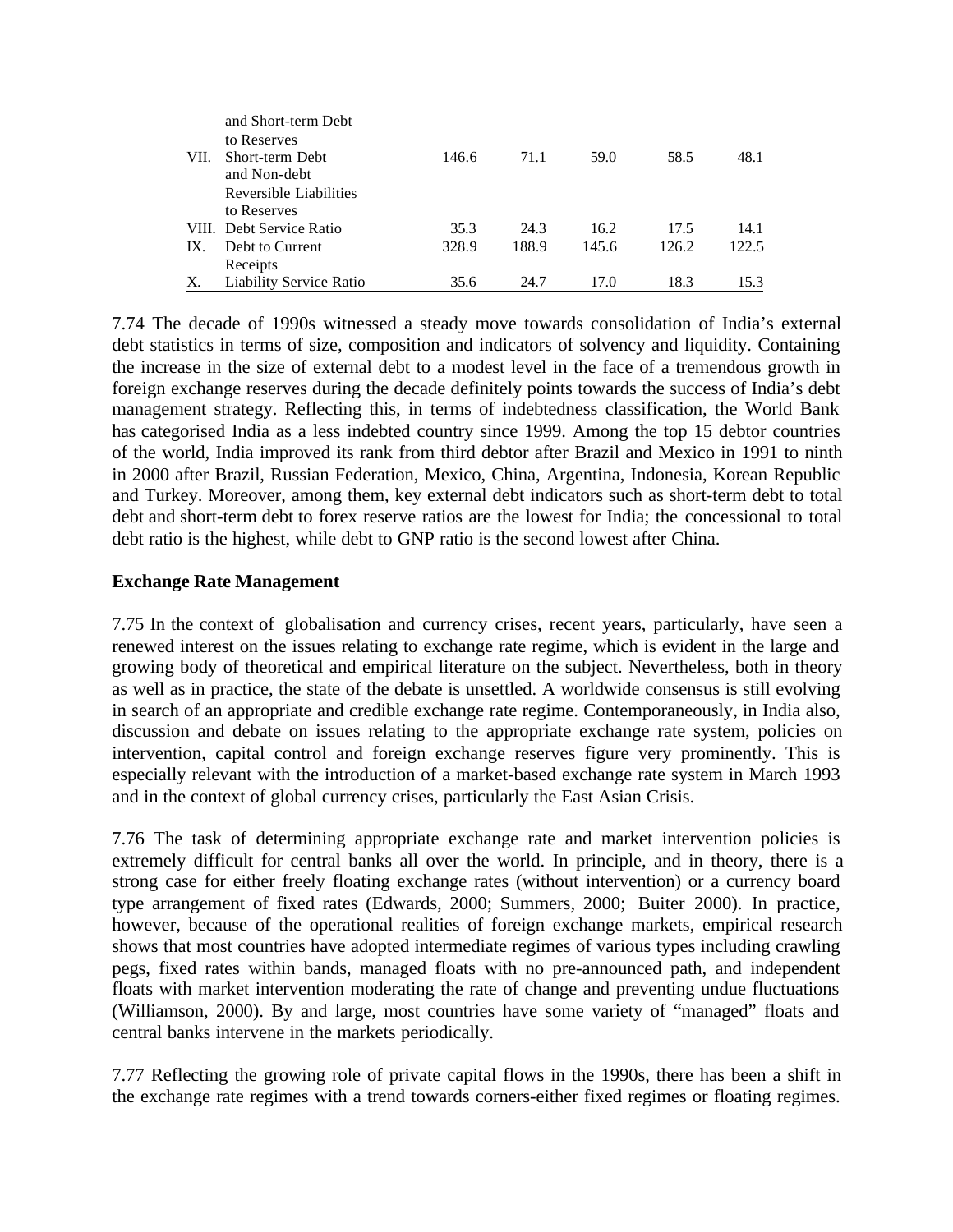For instance, about half of the IMF member countries as at end-December 2001 were at the corners. In contrast, the proportion of countries at the corners was only one-fourth as at end-December, 1991. As at end-December 2001, 41 countries had independent float exchange rate system, 42 countries had managed float with no pre-announced path for exchange rate, 40 countries had exchange arrangements with no separate legal tender, 40 countries had other conventional fixed pegged arrangements, eight countries had currency board arrangements, five countries had pegged exchange rates within horizontal bands, four countries had crawling pegs and six countries had exchange rates within crawling bands.

7.78 In India the exchange rate system has undergone a paradigm shift from a system of fixed exchange rate (until March 1992) to a market-determined regime in March 1993. Since the switchover to a market determined exchange rate regime in March 1993, the behaviour of the exchange rate has remained largely orderly, interspersed by occasional episodes of pressures, which were relieved through appropriate intervention operations consistent with the stated policy of avoiding undue volatility in the exchange rate without reference to any target, whether explicit or implicit. The financial crises encountered by the emerging markets in the last decade have brought to the fore the importance of an appropriate exchange rate policy. The present Indian regime of managed flexibility that focuses on managing volatility without reference to any target has gained increasing international acceptance and well served the requirements of the country in the face of significant liberalisation of external sector transactions. This is particularly so in the context of the series of exchange rate crises experienced by several emerging economies undertaking similar macroeconomic reforms.

7.79 In the post-Bretton Woods period, the Rupee was effectively pegged to a basket of currencies of India's major trading partners from September 1975. This system continued through the 1980s, though the exchange rate was allowed to fluctuate in a wider margin and to depreciate modestly with a view to maintain competitiveness. However, the need for adjusting exchange rate became precipitous in the face of the external payments crisis of 1991.

7.80 As a part of the overall macroeconomic stabilisation programme, the exchange rate of the Rupee was devalued in two stages by 18 per cent in terms of the US dollar in July 1991. The transition to market determined exchange rate system took place in two stages and the sequencing was based on the Report of the High Level Committee on Balance of Payments, 1993 (Chairman: C. Rangarajan). The Liberalised Exchange Rate Management System (LERMS) instituted in March 1992 was a dual exchange rate arrangement under which 40 per cent of the current receipts were required to be surrendered to the Reserve Bank at the official exchange rate while the rest 60 per cent could be converted at the market rate. The 40 per cent portion surrendered at the official rate was for meeting the essential imports at a lower cost. Although the experience with the dual exchange rate system in terms of volatility in the market determined segment of the forex market was satisfactory, it involved an implicit tax on exports and other invisibles receipts and thereby emerged as a source of distortion. As a system in transition, the LERMS performed well in terms of creating the conditions for transferring an augmented volume of foreign exchange transactions on to the market.

7.81 The unified market determined exchange rate regime replaced the dual regime on March 1, 1993 and since then "the objective of exchange rate management has been to ensure that the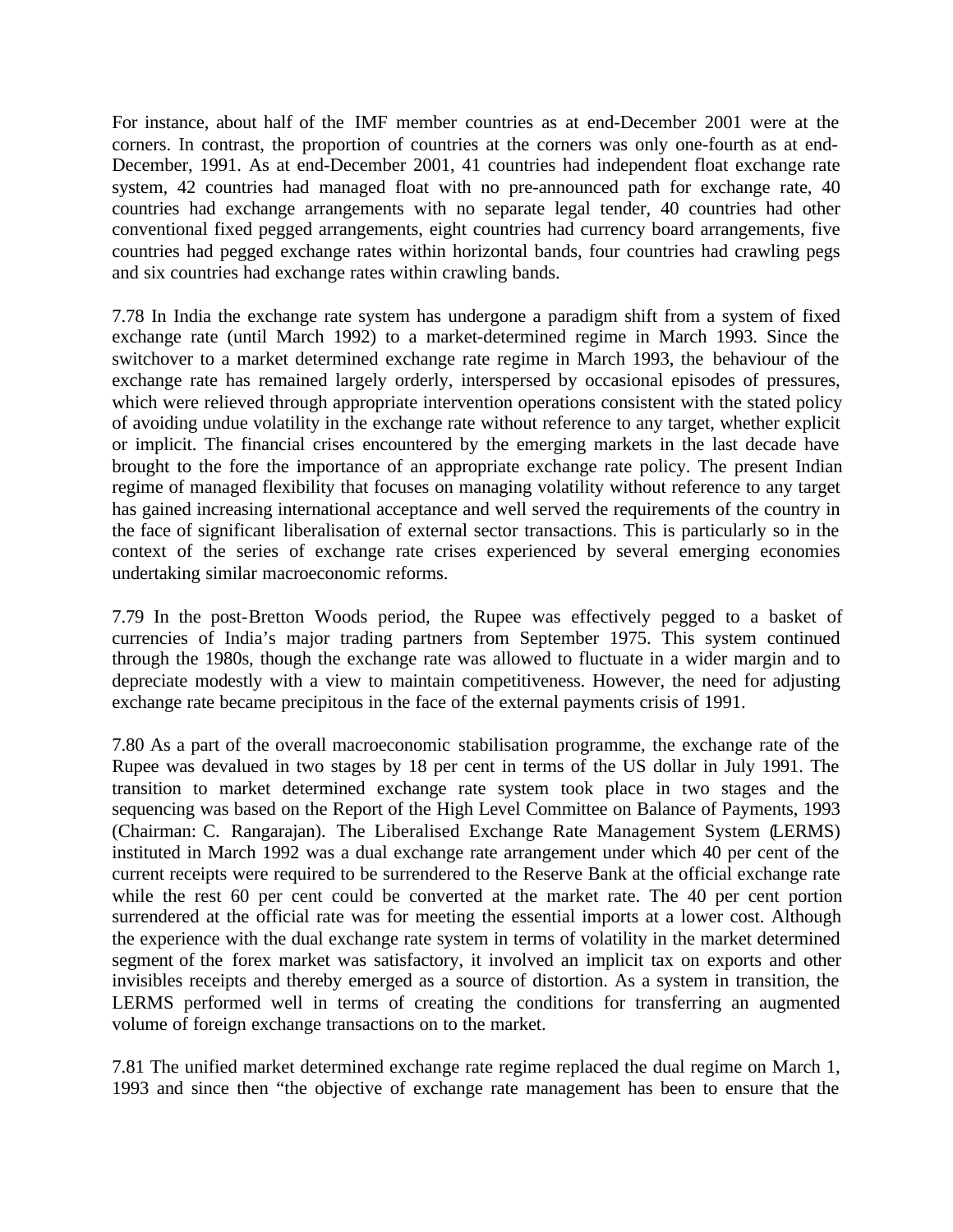external value of the Rupee is realistic and credible as evidenced by a sustainable current account deficit and manageable foreign exchange situation. Subject to this predominant objective, the exchange rate policy is guided by the need to reduce excess volatility, prevent the emergence of destabilising speculative activities, help maintain adequate level of reserves, and develop an orderly foreign exchange market" (Jalan, 1999). In order to reduce the excess volatility in the foreign exchange market, the Reserve Bank has undertaken market clearing sale and purchase operations in the foreign exchange market to moderate the impact on exchange rate arising from lumpy demand and supply as well as leads and lags in merchant transactions. Such interventions, however, are not governed by any predetermined target or band around the exchange rate.

7.82 The experience with the market determined exchange rate regime has been satisfactory, although the exchange rate management had to occasionally contend with a few episodes of volatility. The period from March 1993 till August 1995 was a phase of significant stability. Capital inflows coupled with robust export growth exerted upward pressure on the exchange rate. However, the Reserve Bank absorbed the excess supplies of foreign exchange. In the process, the nominal exchange rate of the Rupee *vis-à-vis* the US Dollar remained virtually unchanged at around Rs.31.37 per US Dollar over the extended period from March 1993 to August 1995. The real appreciation that resulted from the positive inflation differentials prevailing during this period triggered off market expectations and resulted in a market led correction of the exchange rate of the Rupee during September 1995-February 1996. In response to the upheavals, the Reserve Bank intervened in the market and also resorted to monetary tightening so as to restore orderly conditions in the market after a phase of orderly correction for the perceived misalignment (RBI, 1996*)*.

7.83 The period since 1997 has witnessed a number of adverse internal as well as external developments. The important internal developments include the economic sanctions imposed in the aftermath of nuclear tests conducted during May 1998 and the border conflict during May-June 1999. The external developments included, *inter alia,* the contagion from the Asian crisis, the Russian crisis during 1997-98, sharp increases in international crude oil prices in the period beginning with 1999, especially May 2000 onwards, and the post-September 11, 2001 developments in the US. These developments created a large degree of uncertainty in the foreign exchange market at various points of time, leading to excess demand conditions in the market (Chart VII.19). The Reserve Bank responded through appropriate intervention supported by monetary and other administrative measures like variations in the bank rate, repo rate, cash reserve requirements, refinance to banks, surcharge on import finance and minimum interest rates on overdue export bills. These measures helped in curbing destabilising speculation, while at the same time allowing an orderly correction in the value of the Rupee (Pattnaik, Kapur and Dhal, 2002).<sup>10</sup>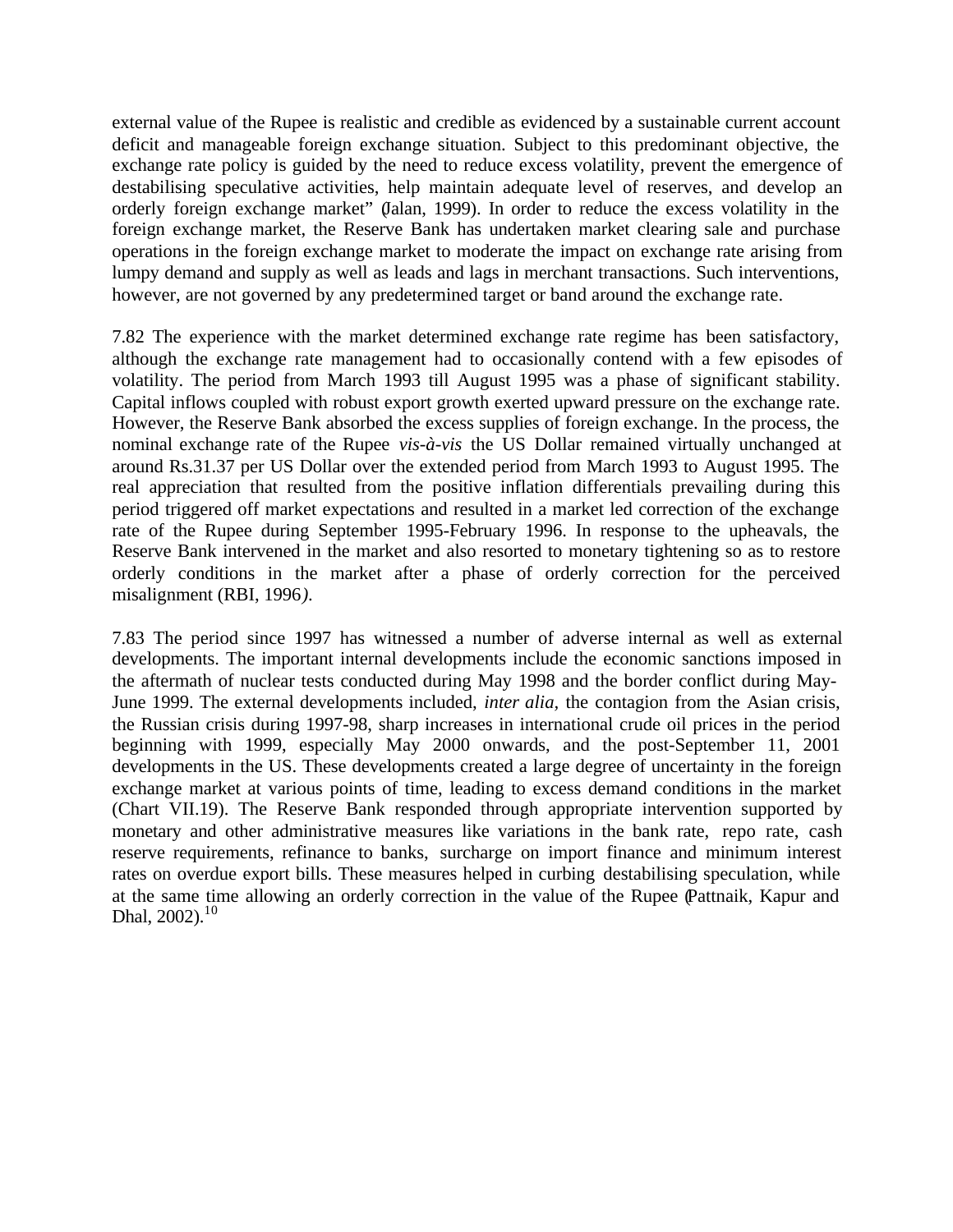

7.84 A related issue that has figured in the literature is whether the exchange rate should be managed by monitoring Nominal Effective Exchange Rate (NEER) or Real Effective Exchange Rate (REER). "From a competitive point of view and also in the medium term perspective, it is the REER, which should be monitored as it reflects changes in the external value of a currency in relation to its trading partners in real terms. However, it is no good for monitoring short term and day-to-day movements as 'nominal' rates are the ones which are most sensitive of capital flows... Thus, in the short run, there is no option but to monitor the nominal rate" (Jalan, 2002).

7.85 Since the introduction of the market determined regime in March 1993, the Rupee has depreciated by 35 per cent upto February 2003 against the US dollar, *i.e.*, from Rs.31.52 to Rs.48.73 per US dollar. In terms of effective exchange rates, the NEER depreciated by 31.1 per cent, while the REER (5 country trade based index) recorded a depreciation of 2.2 per cent during the period 1993-94 to 2002-03 (up to February 2003) (Table 7.15). A notable feature of the exchange rate in the recent years has been the two-way movement that has increased the risk profile of such market players who maintain open positions guided by the perception that the exchange rate can move only one way in India.

| the Indian Rupee |                  |                           |             |  |  |  |  |  |  |
|------------------|------------------|---------------------------|-------------|--|--|--|--|--|--|
| Year             | Rupees per       | <b>REER</b>               | <b>NEER</b> |  |  |  |  |  |  |
|                  | <b>US Dollar</b> | (5 country trade weights) |             |  |  |  |  |  |  |
|                  |                  | with 1993-94=100)         |             |  |  |  |  |  |  |
|                  |                  | 2                         | 3           |  |  |  |  |  |  |
| 1990-91          | 17.94            | 141.69                    | 175.04      |  |  |  |  |  |  |
| 1991-92          | 24.47            | 116.48                    | 131.54      |  |  |  |  |  |  |
| 1992-93          | 30.65            | 112.31                    | 117.81      |  |  |  |  |  |  |
| 1993-94          | 31.37            | 100.00                    | 100.00      |  |  |  |  |  |  |
| 1994-95          | 31.40            | 105.81                    | 96.09       |  |  |  |  |  |  |
| 1995-96          | 33.45            | 102.29                    | 87.69       |  |  |  |  |  |  |
| 1996-97          | 35.50            | 103.43                    | 86.38       |  |  |  |  |  |  |
| 1997-98          | 37.16            | 105.84                    | 86.43       |  |  |  |  |  |  |
| 1998-99          | 42.07            | 97.79                     | 76.45       |  |  |  |  |  |  |
| 1999-00          | 43.33            | 96.74                     | 74.22       |  |  |  |  |  |  |
|                  |                  |                           |             |  |  |  |  |  |  |

| Table 7.15: Exchange Rate and the REER and NEER of |  |
|----------------------------------------------------|--|
| the Indian Rupee                                   |  |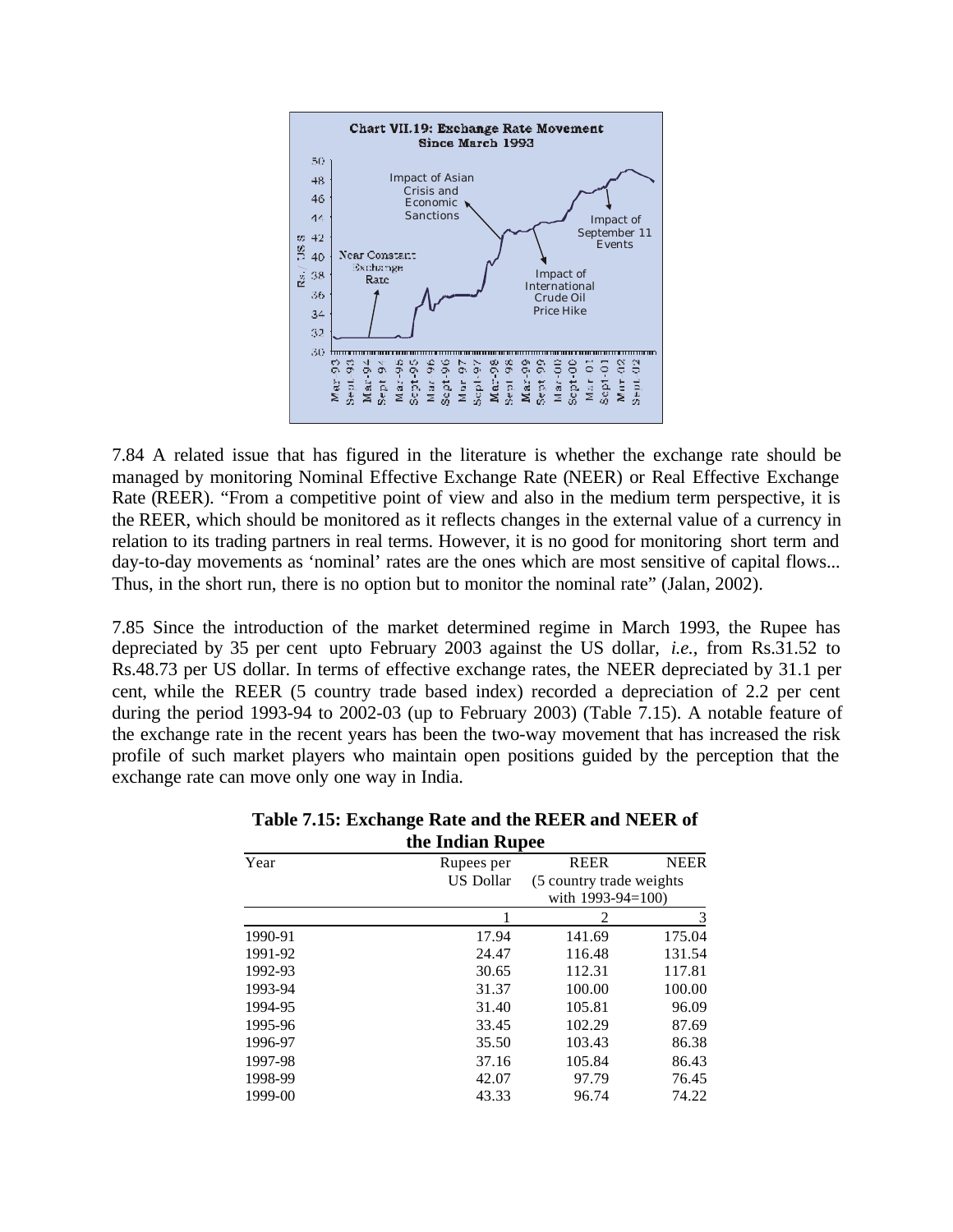| 2000-01                 | 45.68 | 100.76 | 73.77 |
|-------------------------|-------|--------|-------|
| 2001-02                 | 47.69 | 102.09 | 73.18 |
| 2002-03 (up to Feb '03) | 48.46 | 97.77  | 68.88 |

7.86 The Indian Rupee depreciated against all the other major currencies during the 10-year period 1993-94 to 2002-03 (up to February 2003). The Rupee depreciated against the Pound Sterling and the Japanese Yen by 37 per cent and 27 per cent, respectively, during this period. It depreciated against the Euro by 6 per cent between 1999-2000 and 2002-03 (up to February 2003) (Chart VII.20).



7.87 As a whole, India's current exchange rate policy seems to have stood the test of time. It has focused on the management of volatility without fixed rate target, while underlying demand and supply conditions are allowed to determine the exchange rate movements in an orderly way. The Reserve Bank will continue to follow the approach of watchfulness, caution and flexibility by closely monitoring the developments in the domestic and financial markets in home and abroad. It will co-ordinate its market operations carefully, particularly in regard to forex market with appropriate monetary, regulatory and other measures as considered necessary from time to time (RBI, 2002c).

## **IV. FOREIGN EXCHANGE RESERVES: APPROACH, DEVELOPMENTS AND ISSUES**

## **Approach**

7.88 The subject of foreign exchange reserves has received renewed interest in recent times in the context of increasing globalisation, acceleration of capital flows and integration of financial markets. The debt-banking-financial crises in several countries have also necessitated the need for an international financial architecture in which the management of foreign exchange reserves has emerged as one of the critical issues.

7.89 Contextually, the subject of foreign exchange reserves may be broadly classified into two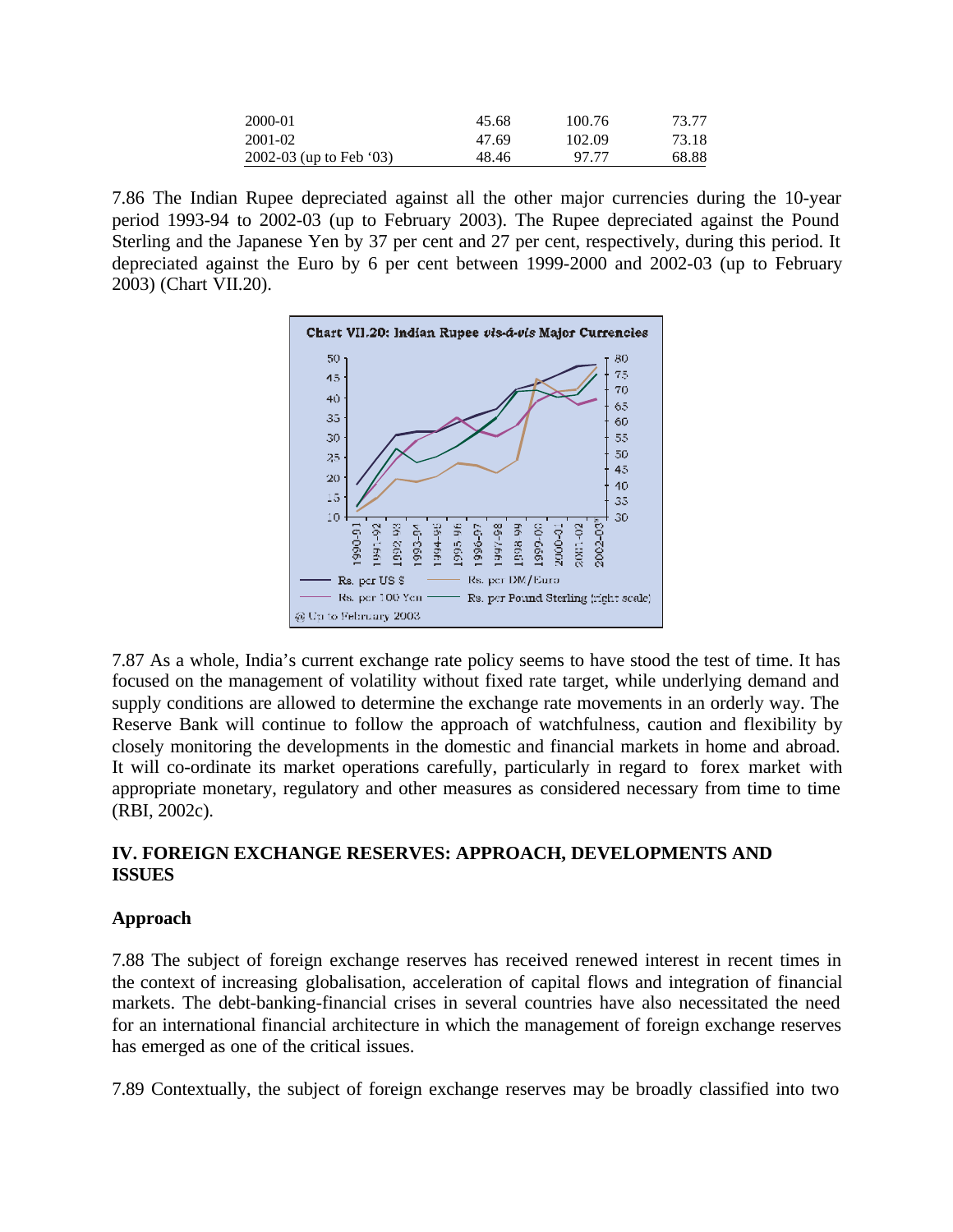inter-linked areas, *viz.,* the theory of reserves and the management of reserves. The theory of reserves encompasses issues relating to institutional and legal arrangements for holding reserve assets, conceptual and definitional aspects, objectives for holding reserve assets, exchange rate regimes and conceptualisation of the appropriate level of foreign reserves. In essence, a theoretical framework for reserves provides the rationale for holding foreign exchange reserves. Reserve management is mainly guided by the portfolio management consideration, *i.e*., how best to deploy foreign reserve assets subject to statutory stipulations? The portfolio considerations take into account *inter alia*, safety, liquidity and yield on reserves as the principal objectives of reserve management. The institutional and legal arrangements are largely country specific and these differences should be recognised in approaching the critical issues relating to both reserve management practices and policy-making (Reddy, 2002).

7.90 The motives for holding reserves may be broadly classified under three categories, *viz*., transaction, speculative and precautionary. International trade gives rise to currency flows, which are assumed to be handled by banks driven by the transaction motive. Similarly, speculative motive is left to individuals or corporates. Central bank reserves, however, are characterised primarily as a last resort stock of foreign currency for unpredictable flows, which is consistent with precautionary motive for holding foreign assets. Precautionary motive for holding foreign currency, like the demand for money, can be positively related to wealth and the cost of covering unplanned deficit, and negatively related to the return from alternative assets. Furthermore, foreign exchange reserves are instruments to maintain or manage the exchange rate, while enabling orderly absorption of international capital flows. Official reserves are mainly held for precautionary and transaction motives keeping in view the aggregate of national interests, to achieve balance between demand for and supply of foreign currencies, for intervention, and to preserve confidence in the country's ability to carry out external transactions.

7.91 The objectives for maintaining reserves are: (i) maintaining confidence in monetary and exchange rate policies; (ii) enhancing capacity to intervene in foreign exchange markets; (iii) limiting external vulnerability by maintaining foreign currency liquidity to absorb shocks during times of crisis including national disasters or emergencies; (iv) providing confidence to the markets, including credit rating agencies, that external obligations can always be met (thus reducing the overall costs at which foreign exchange resources are available to all the market participants); and (v) adding to the comfort of the market participants, by demonstrating the backing of domestic currency by external assets.

7.92 India's approach to reserve management, until the balance of payments crisis of 1991 was essentially based on the traditional approach, *i.e.*, to maintain an appropriate level of import cover defined in terms of number of months of imports equivalent to reserves. For example, the import cover of reserves shrank to three weeks of imports by the end of December 1990, and the emphasis on import cover constituted the primary concern say, till 1993-94. The approach to reserve management, as part of exchange rate management, and indeed the overall external sector policy underwent a paradigm shift with the adoption of the recommendations of the High Level Committee on Balance of Payments, 1993 (Chairman: C. Rangarajan). The Committee had recommended that the foreign exchange reserve targets be fixed in such a way that they are generally in a position to accommodate imports of three months. In the view of the Committee, the factors that are to be taken into consideration in determining the desirable level of reserves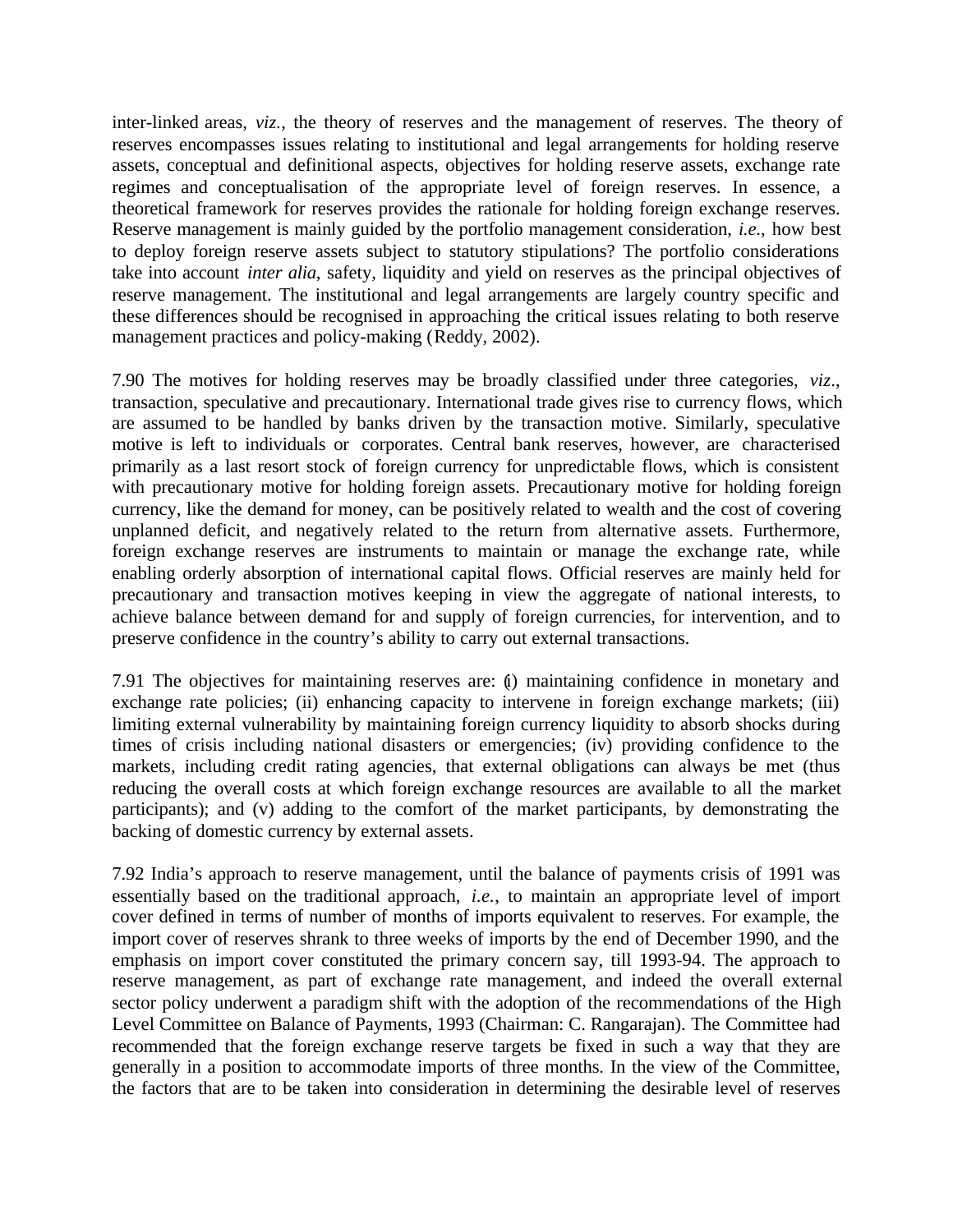are: (i) the need to ensure a reasonable level of confidence in the international financial and trading communities about the capacity of the country to honour its obligations and maintain trade and financial flows; (ii) the need to take care of the seasonal factors in any balance of payments transaction with reference to the possible uncertainties in the monsoon conditions of India; (iii) the amount of foreign currency reserves required to counter speculative tendencies or anticipatory actions amongst players in the foreign exchange market; and, (iv) the capacity to maintain the reserves so that the cost of carrying liquidity is minimal.

7.93 With the introduction of market determined exchange rate, a change in the approach to reserve management was warranted and the emphasis on import cover had to be supplemented with the objective of smoothening out the volatility in the exchange rate, which has been reflective of the underlying market condition (RBI, 1996). Against the backdrop of currency crises in East-Asian countries and in the light of country experiences of volatile cross-border capital flows, there emerged a need to take into consideration a host of factors. The shift in the pattern of leads and lags in payments/receipts during exchange market uncertainties brought to the fore the fact that besides the size of reserves, the quality of reserves also assumes importance. Unencumbered reserve assets (defined as reserve assets net of encumbrances such as forward commitments, lines of credit to domestic entities, guarantees and other contingent liabilities) must be available at any point of time to the authorities for fulfilling various objectives assigned to reserves (RBI, 1998). As a part of prudent management of external liabilities, the policy is to keep forward liabilities at a relatively low level as a proportion of gross reserves (RBI, 1999).

7.94 The overall approach to management of foreign exchange reserves reflected the changing composition of balance of payments and liquidity risks associated with different types of flows and other requirements. The policy for reserve management is built upon a host of identifiable factors and other contingencies, including, *inter alia*, the size of the current account deficit and short-term liabilities (including current repayment obligations on long-term loans), the possible variability in FPI and other types of capital flows, the unanticipated pressures on the balance of payments arising out of external shocks and movements in repatriable foreign currency NRI deposits (RBI, 2000).

7.95 An important issue which has figured prominently in the current debate on foreign exchange management is the question of appropriate policy for management of foreign exchange reserves. In a regime of free float, it can be argued that there is no need for reserves. In the light of volatility induced by capital flows and self-fulfilling expectations that this can generate, there is now a growing consensus among emerging market economies to maintain 'adequate' reserves (Jalan, 2002). Therefore, while focusing on prudent management of foreign exchange reserves in recent years, the 'liquidity at risk' associated with different types of flows has come to the fore (RBI, 2001). With the changing profile of capital flows, the traditional approach to assessing reserve adequacy in terms of import cover has been broadened to include a number of parameters which take into account the size, composition, and risk profiles of various types of capital flows as well as the types of external shocks to which the economy is vulnerable. A sufficiently high level of reserves is necessary to ensure that even if there is prolonged uncertainty, reserves can cover the liquidity at risk on all accounts over a fairly long period. Taking these considerations into account, India's foreign exchange reserves have reached a very comfortable level. The current thinking in this regard has been clearly articulated: "The prevalent national security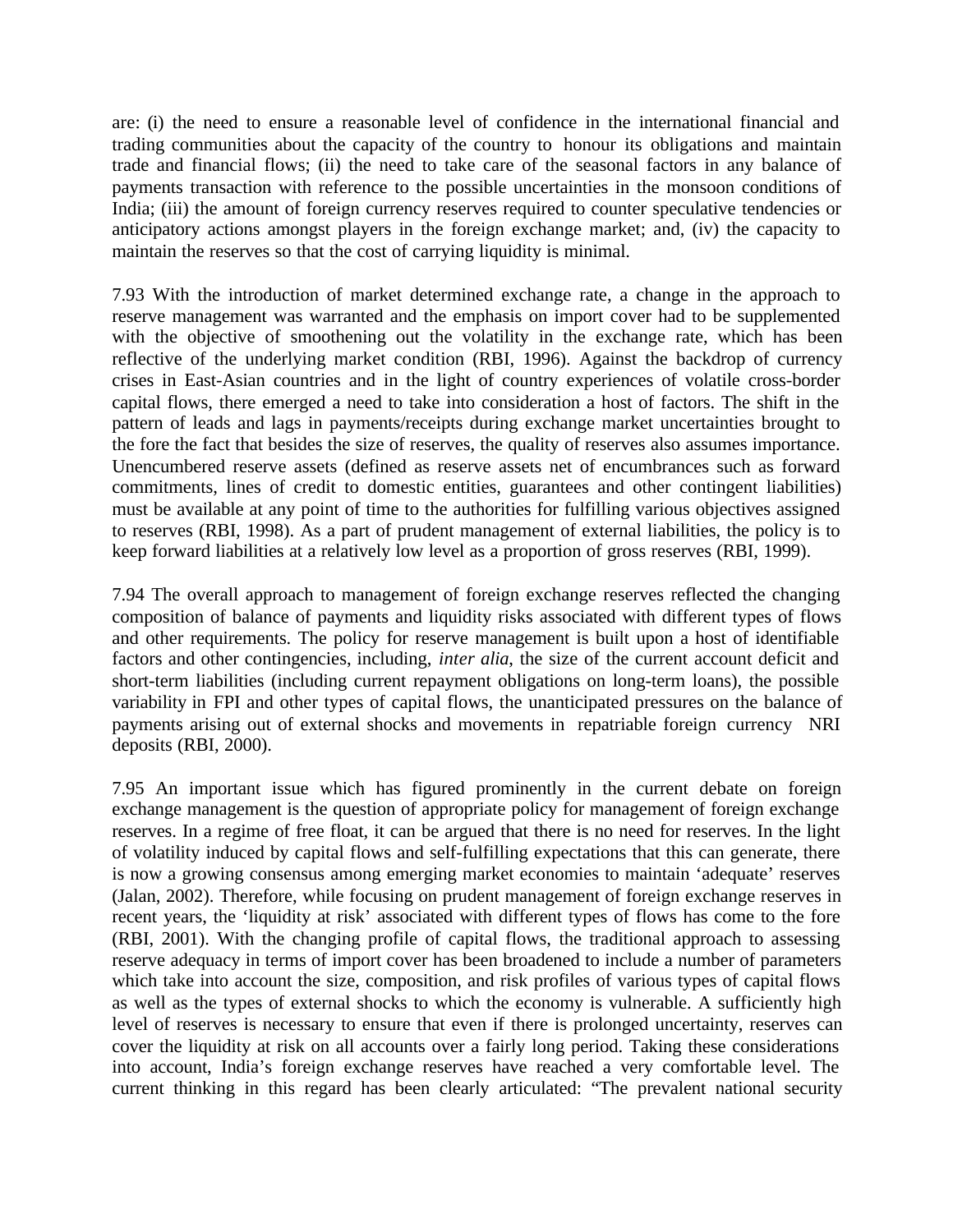environment further underscores the need for strong reserves. We must continue to ensure that, leaving aside short-term variations in reserves level, the quantum of reserves in the long-run is in line with the growth of the economy, the size of risk-adjusted capital flows and national security requirements. This will provide us with greater security against unfavourable or unanticipated developments, which can occur quite suddenly" (RBI, 2002c). In the context of the uncertain ramifications of the current developments in Iraq, the relevance of a comfortable reserve level appears particularly important. Unlike 1990-91, implications of such developments in the Gulf region for the external sector appears modest and manageable, mainly due to the comfortable reserve level.

7.96 The foregoing discussion points to the evolving considerations and a paradigm shift in India's approach to reserve management. The shift has occurred from a single indicator to a menu or multiple indicators approach. Furthermore, the policy of reserve management is built upon a host of factors, some of which are not quantifiable, and in any case, weights attached to each of them do change from time to time.

# **Developments**

7.97 In India, reserves have been steadily built up by encouraging non-debt creating flows and de-emphasising debt creating flows, particularly short-term debt. This strategy, coupled with the maintenance of an acceptable level of current account deficit and market determined exchange rate regime was the cornerstone of the policy of external sector management. In the context of the changing interface with the external sector and the importance of the capital account, reserve adequacy is now evaluated by the Reserve Bank in terms of several indicators and not merely through conventional norms, such as, the import cover. As a matter of policy, as far as possible, foreign exchange reserves are kept at a level which is adequate to withstand both cyclical and unanticipated shocks (RBI, 1999).

7.98 In the context of increasing cross-border linkages and the growing importance of the capital account, it became necessary to evaluate reserve adequacy in terms of both conventional indicators and non-conventional norms (Reddy, 1997). The Report of the Committee on Capital Account Convertibility, 1997 (Chairman: S. S. Tarapore) suggested four alternative measures to assess reserve adequacy: (i) import cover of six months; (ii) import cover of three months plus 50 per cent of annual debt service payments plus one month's imports and exports to take into account the possibility of leads and lags; (iii) ratio of short-term debt and stock of portfolio investment related non-debt liabilities to reserves at not more than 60 per cent; and (iv) the net foreign exchange assets to currency ratio (NFA/currency ratio) at around 70 per cent with a minimum of 40 per cent for this ratio to be stipulated by the RBI Act. In recent times, Pablo Guidotti has suggested that emerging market economies must maintain usable forex reserves exceeding scheduled amortisation of foreign currency debts falling due (assuming no roll-overs) during the following year. The concept of 'usable reserves' merits particular attention in view of the developments experienced by Korea and Thailand during the 1997 crisis. A large part of the gross reserves was not available to the authorities to defend the falling exchange rates. Greenspan (1999) suggested a 'liquidity-at-risk' rule and observed that "countries could be expected to hold sufficient liquid reserves to ensure that they could avoid new borrowing for one year with a certain *ex ante* probability, such as 95 per cent of the time".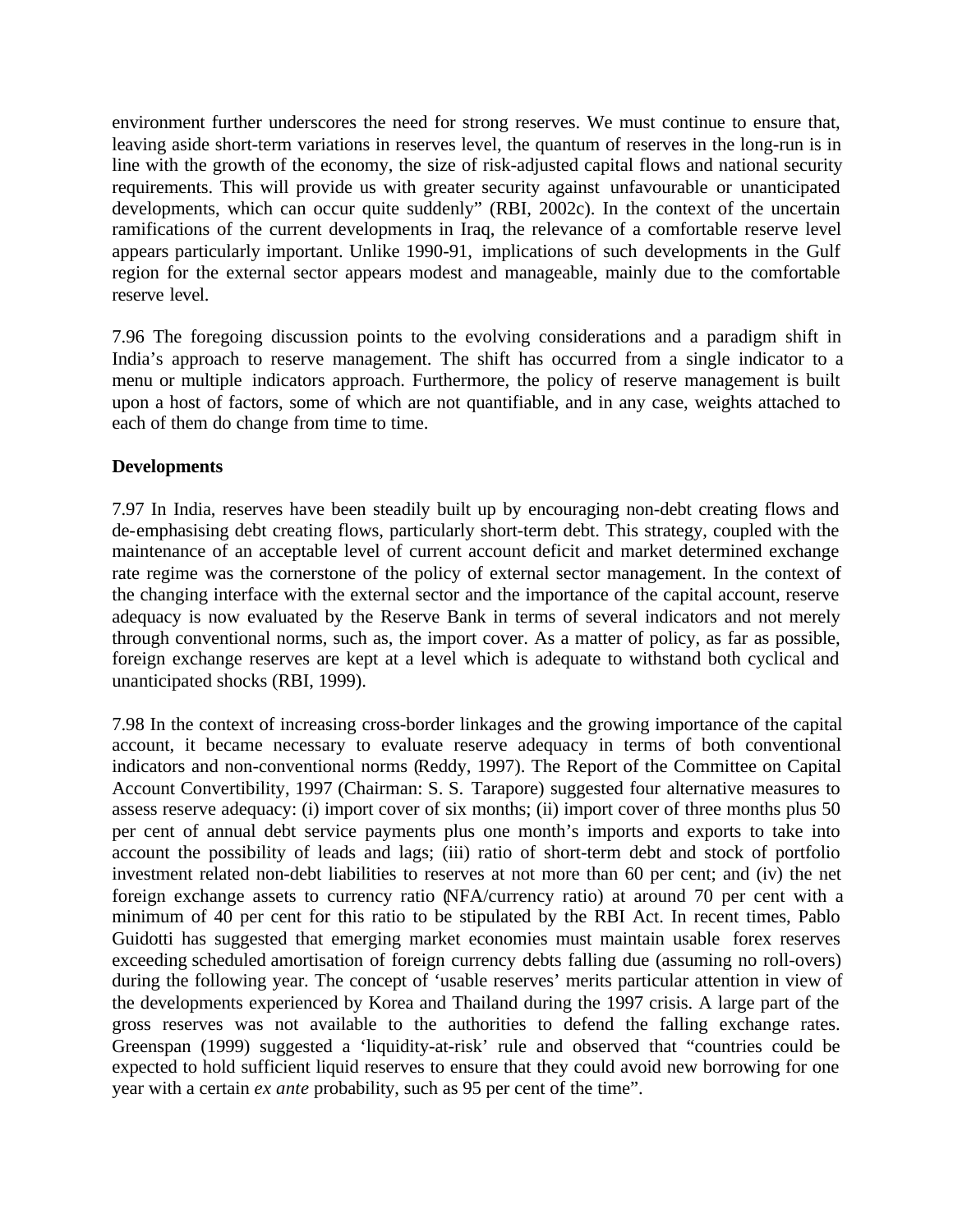7.99 India is amongst the top ten reserve holding emerging market nations (Charts VII.21-23 and Table 7.16). Reserve adequacy indicators also place India at a comfortable position *vis-à-vis* emerging market economies (Table 7.17).



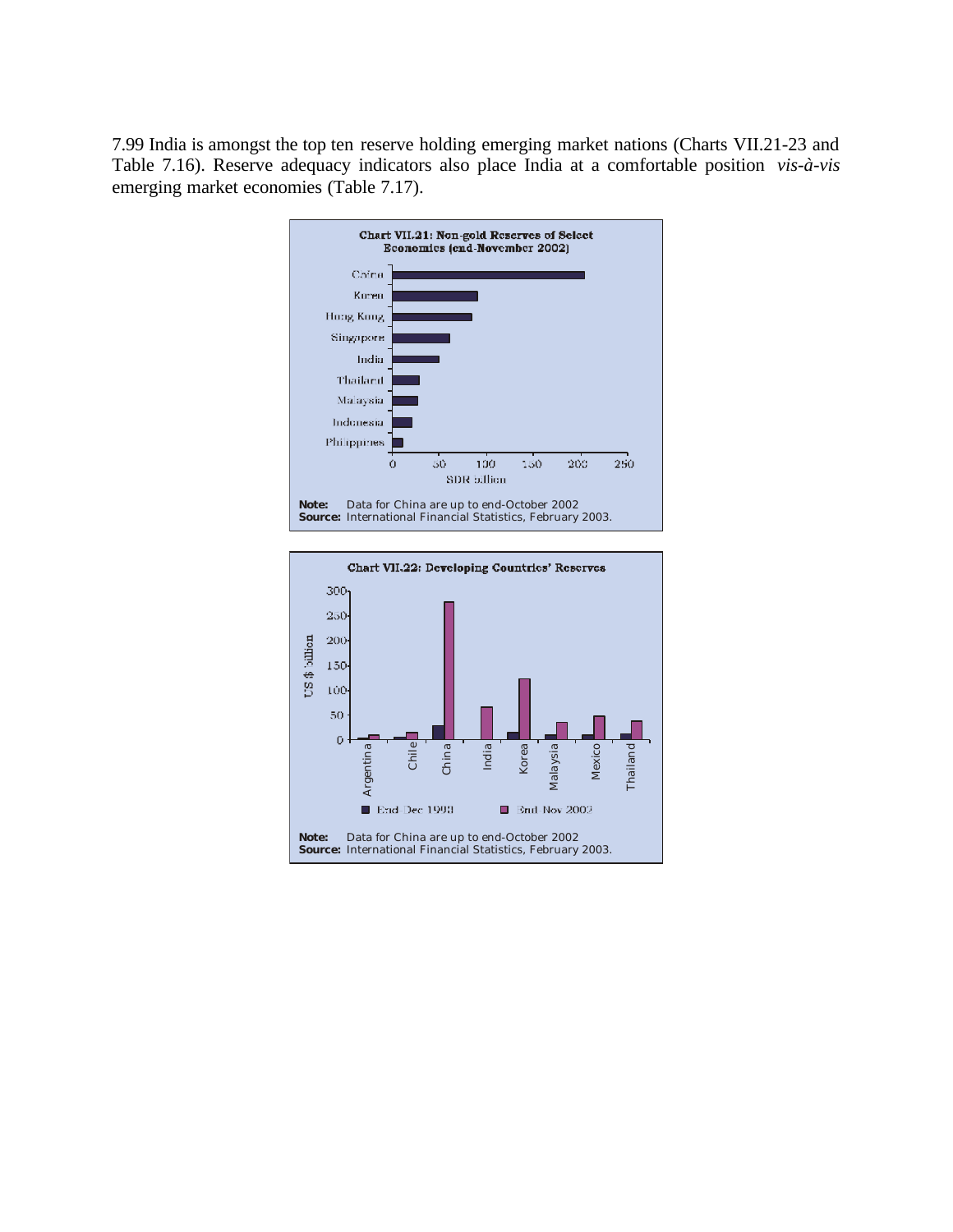

**Table 7.16: Total International Reserves** *minus* **Gold**

|                |                          |      |                |       |       | (SDR billion)              |
|----------------|--------------------------|------|----------------|-------|-------|----------------------------|
|                | Countries/Country Groups | 1963 | 1973           | 1983  | 1993  | 2002                       |
|                |                          |      |                |       |       | (Nov)                      |
|                |                          | 1    | $\overline{2}$ | 3     | 4     | 5                          |
|                | 1. All countries         | 26.6 | 116.8          | 362.3 | 797.7 | 1837.3                     |
|                | 2. Industrial countries  | 19.2 | 79.9           | 206.2 | 413.4 | 727.0                      |
|                | 3. Developing countries  | 7.5  | 36.9           | 156.1 | 384.3 | 1110.3                     |
| 4. Asia        |                          | 2.7  | 8.6            | 54.6  | 220.3 | 703.8                      |
|                | of which:                |      |                |       |       |                            |
| $\mathbf{1}$ . | China, People's Rep.     |      |                | 14.3  | 16.3  | $204.2 \; \textcircled{a}$ |
| ii.            | Hong Kong                |      |                |       |       | 83.8                       |
| iii.           | India                    | 0.4  | 0.7            | 4.7   | 7.4   | 48.5                       |
| iv.            | Indonesia                | 0.0  | 0.7            | 3.6   | 8.2   | 21.9                       |
| V.             | Korea, Republic of       | 0.1  | 0.7            | 2.2   | 14.7  | 89.3                       |
| vi.            | Malaysia                 | 0.4  | 1.1            | 3.6   | 19.8  | 25.7                       |
| vii.           | Philippines              | 0.1  | 0.8            | 0.7   | 3.4   | 9.8                        |
| viii.          | Singapore                | 0.4  | 1.9            | 8.9   | 35.2  | 60.6                       |
| ix.            | Thailand                 | 0.5  | 1.0            | 1.5   | 17.8  | 27.8                       |

@ Data refer to October 2002.

**Source :** International Financial Statistics, Yearbook 2002 and December2002.

7.100 India's foreign exchange reserves increased from US \$ 4.7 billion in June 1991 to US \$ 73.9 billion as on March 13, 2003. The predominant component of foreign exchange reserves is in the form of foreign currency assets that increased from US \$ 1.1 billion to US \$ 71.7 billion during the same period (Chart VII.23). The gold holdings of the Reserve Bank remained broadly stable at around US \$ 3-4 billion during the same period. SDR holdings of the Government came down from US \$ 63 million in June 1991 to US \$ 4 million as on March 13, 2003. The movement in India's foreign exchange reserves since 1993-94 can be divided into three phases: (i) the period March 1993 to March 1995, when reserves increased sharply from US \$ 9.8 billion to US \$ 25.2 billion, (ii) the period March 1995 to March 1999, when reserves increased moderately to US \$ 32.5 billion, and (iii) finally since 1999-2000, when there was a phenomenal increase in reserves - as much as US \$ 41.3 billion cumulatively (by US \$ 5.5 billion in 1999- 2000, US \$ 4.2 billion in 2000-01, US \$ 11.8 billion in 2001-02, and US \$ 19.8 billion during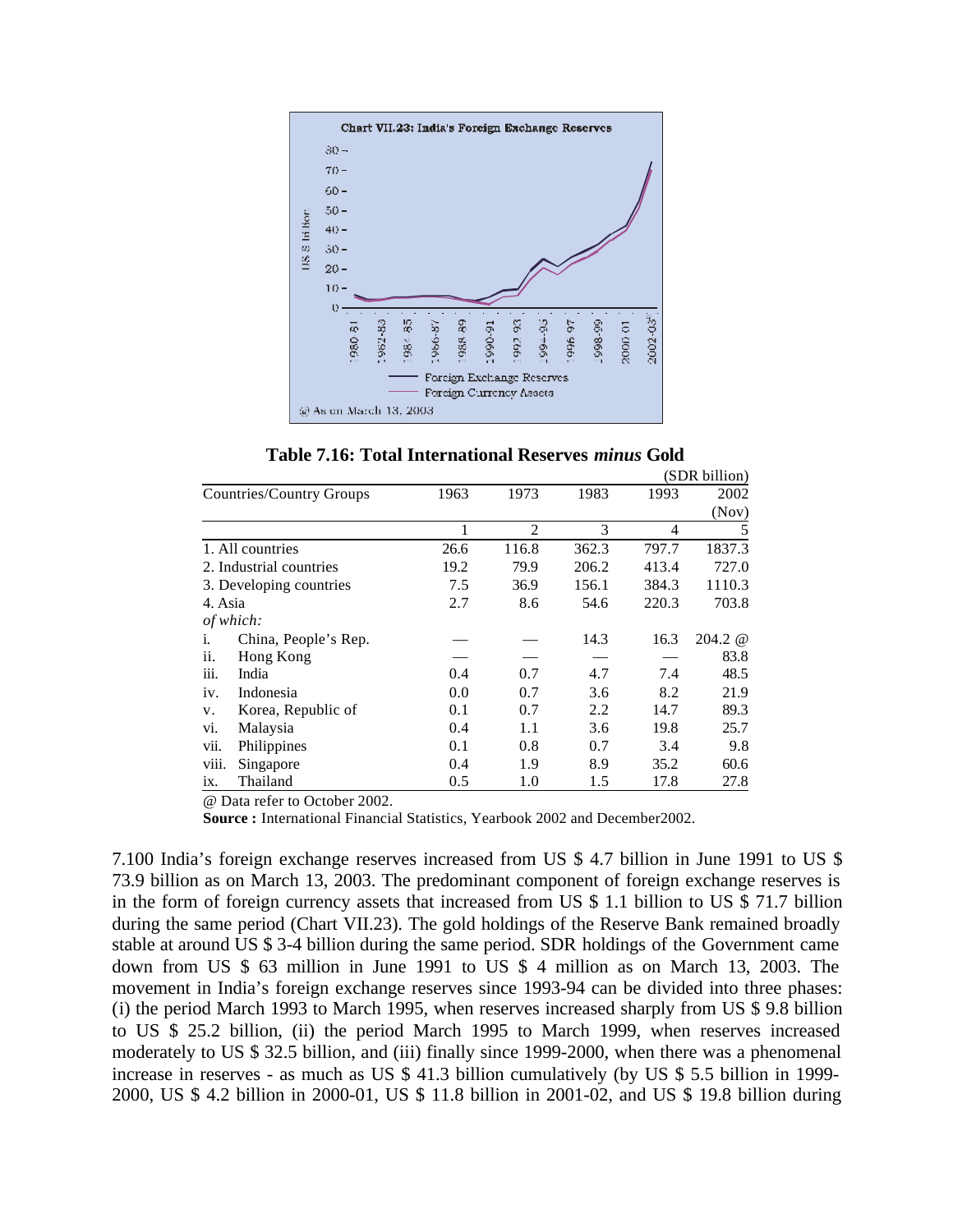#### 2002-03 (up to March 13, 2003).

| Country       |       | Reserves/Imports   |       | Reserves/Short term      | Reserves/External |                 |        |
|---------------|-------|--------------------|-------|--------------------------|-------------------|-----------------|--------|
|               |       | (Weeks of Imports) |       | External Debt (Per cent) |                   | Debt (Per cent) |        |
|               | 1999  | 2000               | 2001  | 1999                     | 2000              | 1999            | 2000   |
|               |       | $\overline{c}$     | 3     | 4                        | 5                 | 6               | 7      |
| <b>Brazil</b> | 35.00 | 28.88              | 33.40 | 119.06                   | 104.87            | 14.28           | 13.65  |
| Chile         | 46.86 | 41.38              | 41.51 | 1231.62                  | 582.21            | 42.04           | 39.83  |
| India         | 36.14 | 38.41              | 48.08 | 831.3                    | 1095.38           | 33.28           | 37.76  |
| Indonesia     | 57.29 | 44.21              | 45.69 | 132.00                   | 125.88            | 17.53           | 20.1   |
| Korea         | 32.11 | 31.15              | 37.87 | 212.84                   | 237.59            | 56.74           | 71.51  |
| Mexico        | 11.64 | 10.58              | 13.83 | 132.09                   | 187.59            | 18.96           | 23.63  |
| Philippines   | 21.12 | 20.07              | 22.29 | 230.09                   | 219.33            | 24.95           | 26.07  |
| Thailand      | 35.12 | 26.78              | 27.12 | 145.49                   | 215.19            | 35.20           | 40.19  |
| China         | 49.46 | 42.46              | 46.04 | 891.97                   | 980.20            | 102.26          | 112.35 |
| Hungary       | 20.32 | 18.12              | 16.54 | 309.32                   | 269.64            | 36.71           | 38.04  |
| Malaysia      | 24.49 | 18.66              | 21.47 | 509.15                   | 635.78            | 73.03           | 70.57  |
| Turkey        | 29.84 | 21.86              | 23.87 | 99.49                    | 77.79             | 22.88           | 19.35  |
| Venezuela     | 41.15 | 42.09              | 26.3  | 596.12                   | 743.75            | 32.16           | 34.28  |
| Argentina     | 53.51 | 51.81              | 37.25 | 89.23                    | 88.81             | 18.07           | 17.21  |
| Hong Kong SAR | 27.88 | 26.28              | 28.75 |                          |                   |                 |        |

#### .**Table 7.17: Indicators of Reserve Adequacy**

**Sources :** (1), International Financial Statistics Yearbook, 2002

(2) Global Development Finance, World Bank 2002,

(3) International Financial Statistics, January 2003.

7.101 The traditional trade-based indicator of reserve adequacy, *i.e.,* the import cover of reserves (foreign currency assets), which fell to a low of two weeks of imports in June 1991 improved to 11.3 months of imports as at end-March 2002. Import cover of reserves further increased to nearly 14 months of imports by March 2003 (Chart VII.24). In terms of the money-based indicators, the ratio of net foreign exchange assets of the Reserve Bank to currency in circulation sharply increased from 14.4 per cent at end-March 1991 to 105.2 per cent at end-March 2002 while that of net foreign exchange assets to broad money increased from 3.0 per cent to 17.6 per cent over the same period (Chart VII.25). The debt-based indicators of reserve adequacy also steadily improved in the 1990s. The ratio of volatile capital flows (defined as cumulative portfolio flows and short-term debt to reserves), which was 71.1 per cent as at end-March 1996 fell to 48.1 per cent as at end-March 2002. The ratio of short-term debt to reserves declined from 146.5 per cent in 1990-91 to 5.1 per cent in 2001-02 (Chart VII.26). Taking these factors into account, India's foreign exchange reserves are at present comfortable and consistent with the rate of growth, the share of external sector in the economy and the size of the risk adjusted capital flows (RBI, 2002c).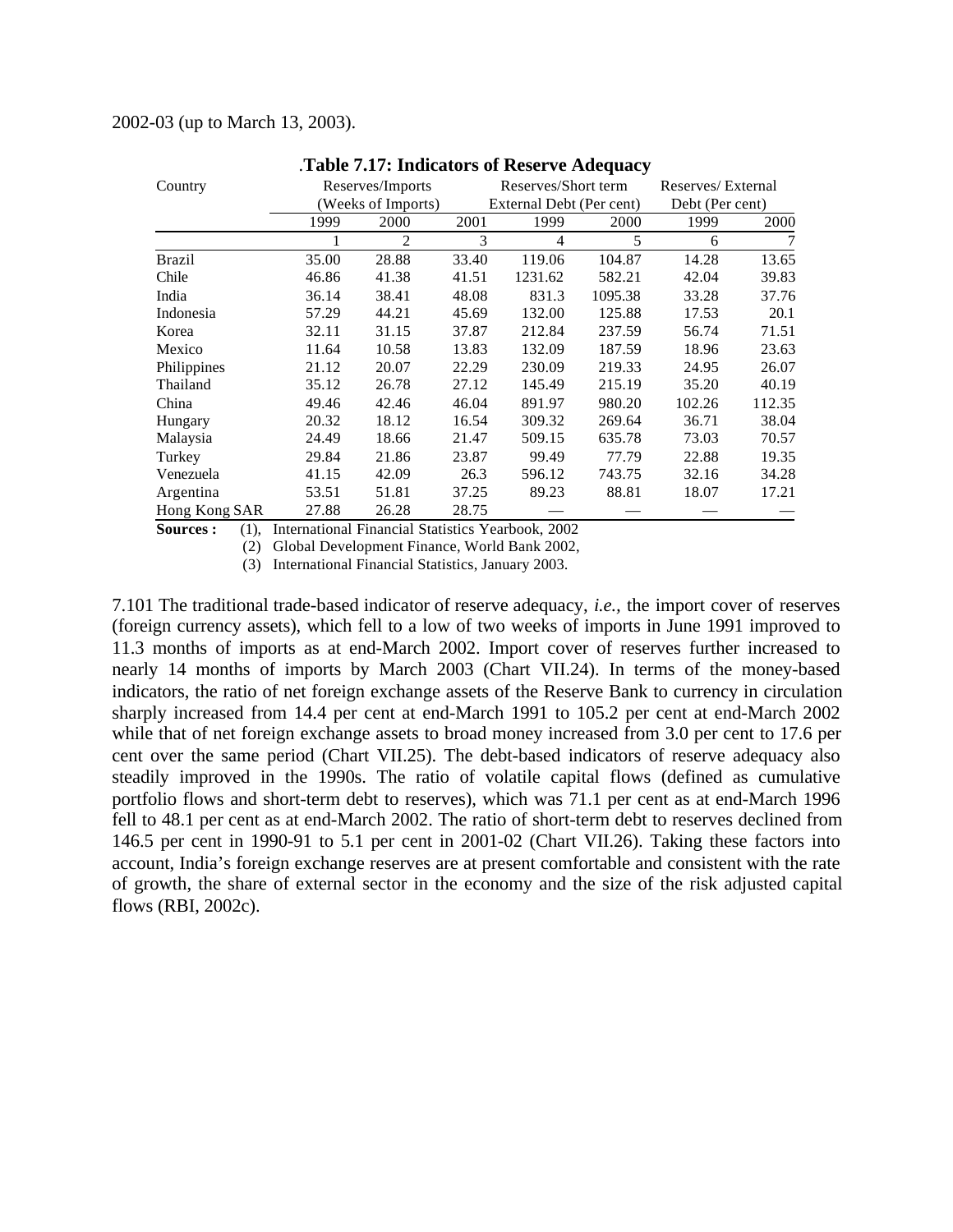![](_page_24_Figure_0.jpeg)

![](_page_24_Figure_1.jpeg)

![](_page_24_Figure_2.jpeg)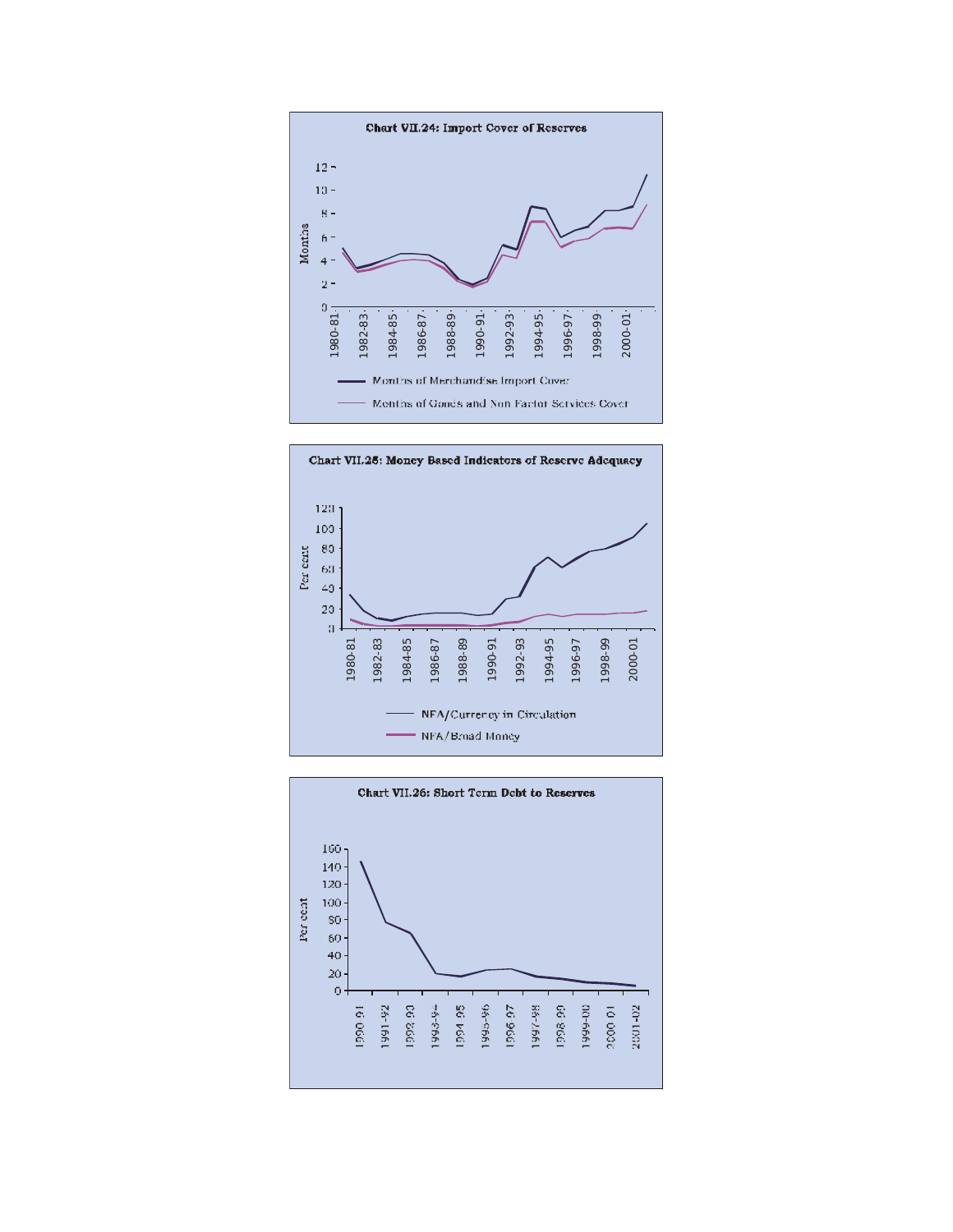7.102 As a part of prudent reserve management policy, the net forward liabilities have been kept at relatively low levels. The proportion of forward liabilities declined from 6.1 per cent of gross reserves at end-March 1998 to 0.3 per cent at end-August 2002 (Chart VII.27). In the subsequent months, these have been fully retired and the Reserve Bank held net forward assets of US \$ 2.6 billion in February 2003.

![](_page_25_Figure_1.jpeg)

7.103 While the significant accretion to foreign exchange reserves has provided comfort on external sector management, two contentious issues have come to the fore. These are the tradeoff between costs and benefits accruing from the reserves accretion and the associated monetary impact that emanates from it.

## **International Reserves and Optimality**

7.104 The policy of accretion to reserves to meet the transactions and precautionary needs generally involves both financial and economic cost to the country. In the absence of any unique definition of the opportunity cost, one comes across several interpretations in the literature, the applicability of which depends on the particular economic context. When an economy is both foreign exchange and saving constrained, the opportunity cost could be the rate of return on domestic investment (assuming that the foreign exchange used to finance unsatiated investment demand would have fetched the return on domestic investment). When an economy is only foreign exchange constrained, the opportunity cost could be in terms of foregone consumption. When an economy is not foreign exchange constrained (*i.e.*, all productive forex demand are met before the reserves are built up), the opportunity cost would depend on the difference between the cost of borrowing and the return on reserve assets. If high cost borrowings are used to build reserves on which modest returns are obtained because of the emphasis on safety and liquidity of reserve assets, such reserve build-up policies may prove more costly. Another form of cost - often known as the quasi-fiscal cost - arises from the higher rate of return on domestic assets *vis-à-vis* foreign assets. Since sterilised intervention gives rise to an offsetting change in the domestic asset holding of a central bank when its foreign assets increase, the overall profits arising from the total asset portfolio of the central bank's balance sheet may decline. As a result, the profits transferred to the Government -which represents a major source of non-tax revenue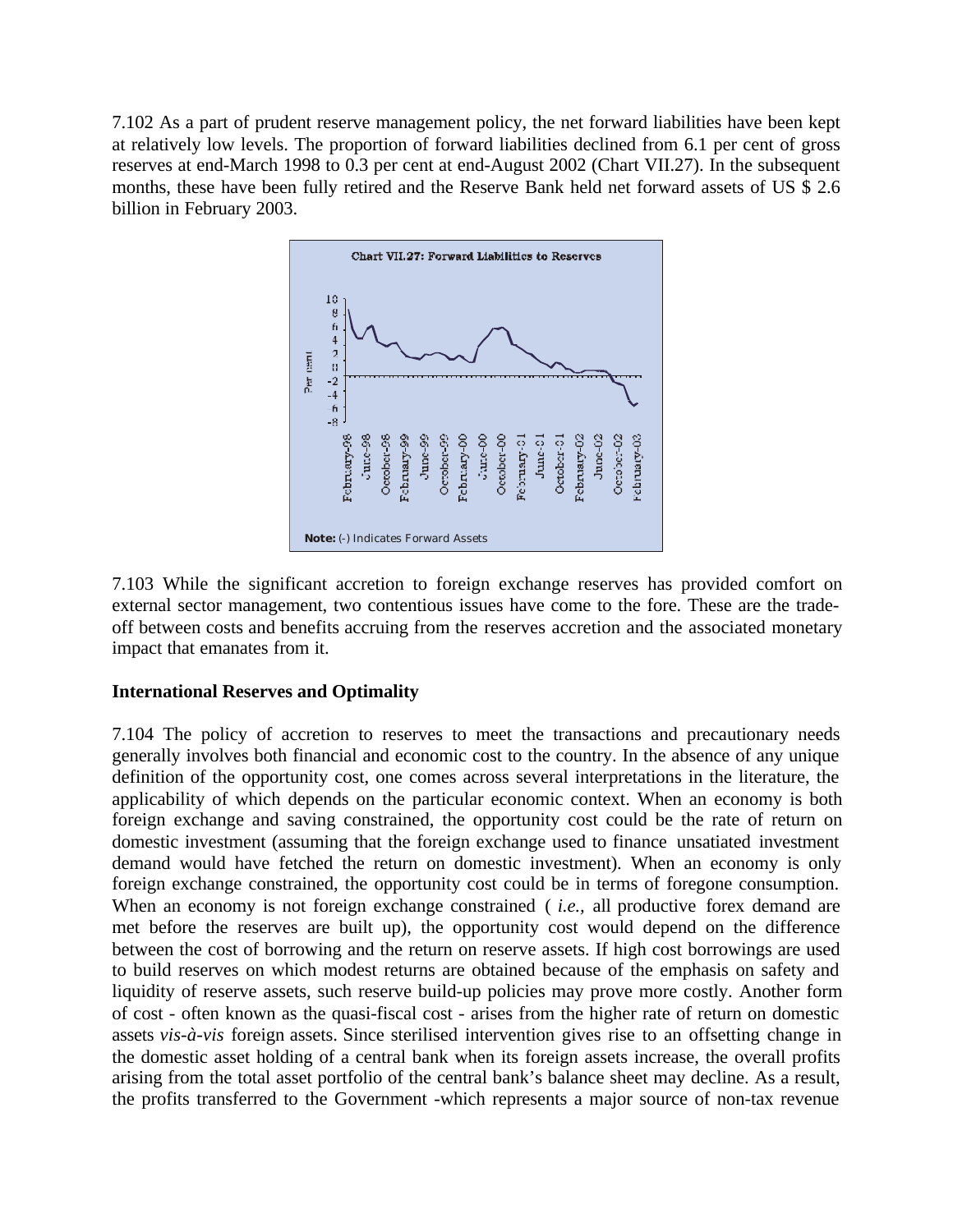for the Government - may decline. For countries operating with large fiscal imbalances, such a decline in non-tax revenue could prove more costly, forcing a higher mobilisation of tax revenue or a cut in expenditure that may affect growth and development.

7.105 The development of money demand theory along the lines of optimal inventory control or buffer stock model provides a natural theoretical benchmark for the study of optimal reserve accumulation and has spurred a large body of empirical literature in the late 1960s and early 1970s (Grubel, 1971; Kelly, 1970). Heller (1966) used a cost-benefit approach and stressed that the issue is one of choosing an optimal level of reserves at which the central bank minimises the total expected cost i.e., the sum of the adjustment cost that is incurred when reserves reach some lower bound and the opportunity cost. Heller's estimation indicated that optimal reserves are directly proportional to the variability of exports and are inversely related to the opportunity cost variable (defined as foregone earnings or economic welfare). Frankel and Jovanovic (1981) and Landell-Mills (1989) also found a negative relationship between the demand for reserves and its opportunity cost. Flood and Marion (2001), however, did not find any relationship between reserves and opportunity cost. The sign of the propensity to import has also turned out to be ambiguous in the literature. Several studies have found an inverse relationship, (Heller, 1966; Kelly, 1970; Heller and Kahn, 1978; Landell-Mills, 1989) while some others found a positive relationship between import propensity and reserves (Frankel, 1974; Edwards, 1984). While the inverse relationship between reserves and the propensity to import has been interpreted as the extent of adjustment to an external shock, the direct relationship is an indicator of the degree of openness. Eaton and Gersovitz (1980) formally introduced the concept of transactions demand for reserves. In addition to the 'conventional' variables, Ben-Bassat and Gottlieb (1992) introduced risk of default or sovereign risk into the assessment of precautionary demand for reserves. Lane and Burke (2001) adopted a broad approach to identify the potential determinants of reserves and found: (i) trade openness to be the most important variable along with financial deepening (M2/GDP); (ii) smaller and more volatile industrial countries hold larger reserves than their larger, less volatile counterparts; and (iii) more indebted developing countries had smaller reserve ratios. The traditional determinants identified in the empirical literature on foreign exchange reserve holdings are presented in Table 7.18.

| Variables                                           | Description                                                              |     |  |                     |  |                                                                                                                 |  |  |
|-----------------------------------------------------|--------------------------------------------------------------------------|-----|--|---------------------|--|-----------------------------------------------------------------------------------------------------------------|--|--|
| Scalar variable                                     | Imports.                                                                 | per |  | capita income, GDP, |  | population                                                                                                      |  |  |
| Propensity to                                       | Marginal/average propensity to import Exports, imports,                  |     |  |                     |  |                                                                                                                 |  |  |
|                                                     | import Variability terms of trade, receipts, payments, nominal effective |     |  |                     |  |                                                                                                                 |  |  |
| measure                                             | exchange rate, balance of payments, reserves                             |     |  |                     |  |                                                                                                                 |  |  |
|                                                     | Opportunity cost Marginal product of capital (MPK) or in the absence of  |     |  |                     |  |                                                                                                                 |  |  |
|                                                     |                                                                          |     |  |                     |  | MPK, per capita output (as an inverse proxy for marginal                                                        |  |  |
|                                                     |                                                                          |     |  |                     |  | product of capital), marginal utility of consumption, rate<br>of interest on borrowing from abroad, net foreign |  |  |
| indebtedness, the government bond yield, the spread |                                                                          |     |  |                     |  |                                                                                                                 |  |  |
| between the government bond yield and short-term    |                                                                          |     |  |                     |  |                                                                                                                 |  |  |
|                                                     |                                                                          |     |  |                     |  | International interest rates, marginal productivity of social                                                   |  |  |
|                                                     | capital, one-year deposit rate.                                          |     |  |                     |  |                                                                                                                 |  |  |

**Table 7.18: Determinants of the Demand for Reserves**

7.106 Analytically and empirically, reserve holding appears to be an under-researched area. Clear standard methodologies have yet to evolve on this subject. However, relatively high demand for international reserves by countries in Far East and relatively low demand by some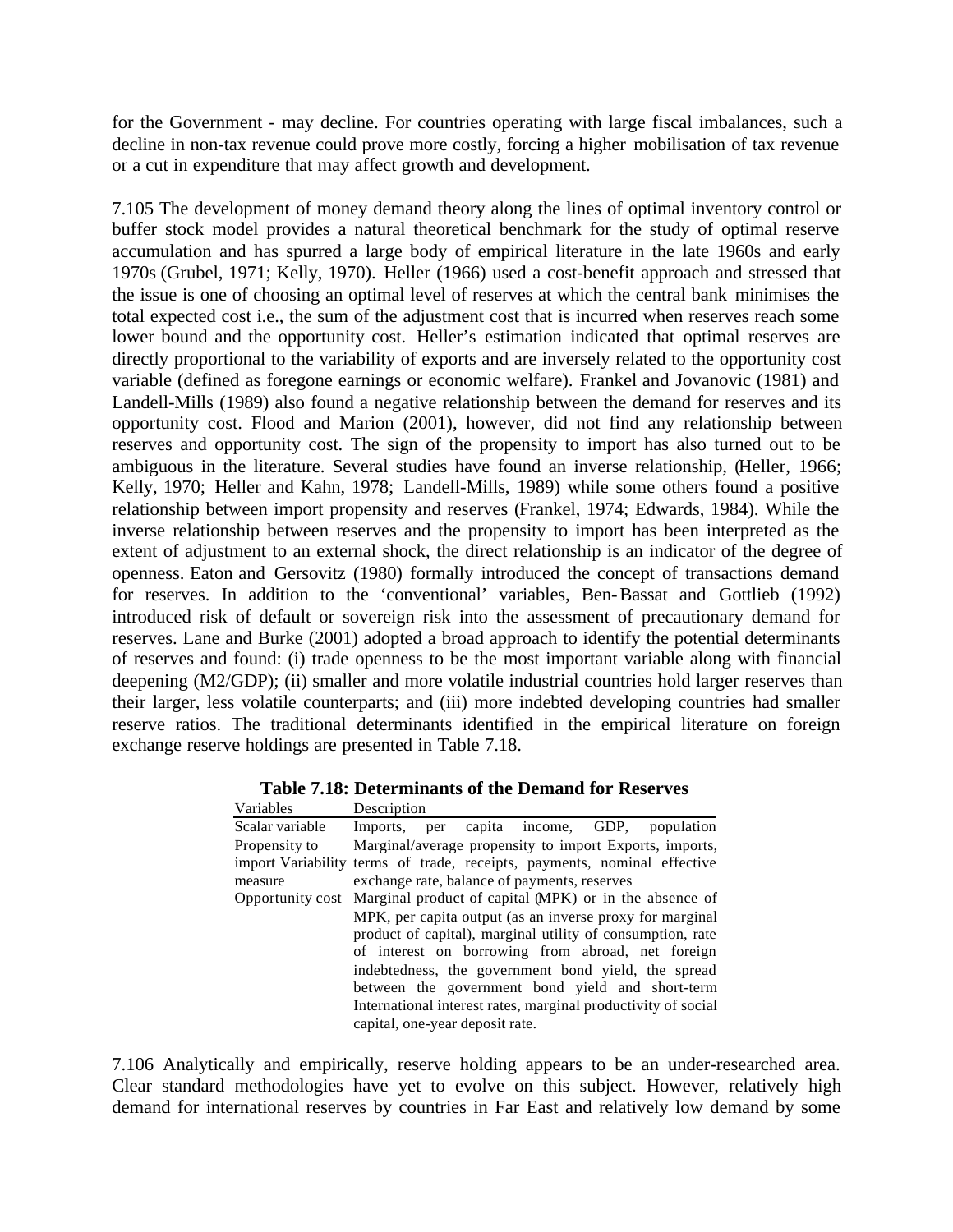other countries has attracted attention. Aizenman and Marion (2002) recently showed that for 125 developing countries, reserve-holding over 1980-1996 period could be predicted by the size of international transactions, their volatility, the exchange rate arrangement and political considerations. Sovereign risk and fiscal liabilities led to relatively large precautionary demand for reserves.

7.107 Aizenman and Marion (2002) showed that there has been a structural break in the equation for the demand for reserves in several Asian countries that were affected by crisis in 1997. Using a standard estimating equation, they found that over the period 1960-96, their model overpredicted the reserve holdings of countries such as China, Taiwan, Hong Kong, South Korea and Singapore implying thereby that their reserves were low in relation to what was estimated as desirable in the model. Out of sample forecasts of desirable levels generated for 1997-99, however, under predicted the reserve holding (*i.e.*, actual reserves holdings exceeded the predicted desirable level). Such a result has to be assessed in the context of the overall change in policy stance of the emerging market economies in the aftermath of the Asian crisis that viewed high reserves as an appropriate policy of "self-insurance".

7.108 In India, the determinants of reserve holdings appear to have changed considerably and evolved over the recent years with the gradual opening up of the capital account, the Asian crisis (with contagion emerging as a significant determinant), the imposition of sanctions following the nuclear explosion in Pokhran in May 1998 and the subsequent rating downgrade on foreign currency borrowings. These new factors, by their very qualitative nature, are difficult to quantify. Taking recourse to exceptional external borrowings in the form of RIBs (1998-99) and IMDs (2000-01) could be interpreted as the manifestation of the precautionary demand for reserves by the authorities; but for RIBs and IMDs, accretion to reserves during these two years would have been negative.

7.109 The substantial growth in reserves since 2001-02 has generated a debate regarding the cost of holding reserves. While the cost of reserves is secondary to properly meeting the overall objective behind holding reserves, it is important to note that in India, in the last few years, almost the whole addition to reserves has been made without increasing the overall level of external debt, which has hovered around US \$ 100 billion during the previous five years. The increase in reserves largely reflects higher remittances, quicker repatriation of export proceeds and non-debt flows (RBI, 2003). Even after taking into account foreign currency denominated NRI flows (where interest rates are linked to LIBOR), the financial cost of additional reserve accretion in India in the recent period is low (RBI, 2002).

# **Monetary Impact of Foreign Exchange Reserves**

7.110 While the reserve build up policies of the emerging market economies like India reflect the importance of appropriate reaction to the vastly altered conditions prevailing at both national and global levels, high reserve policies also entail several other implications, particularly for monetary management and in terms of the quasi-fiscal costs, both of which pose a different type of challenge to the policy makers.

7.111 Cross-country experiences of surges in capital inflows indicate that in the context of the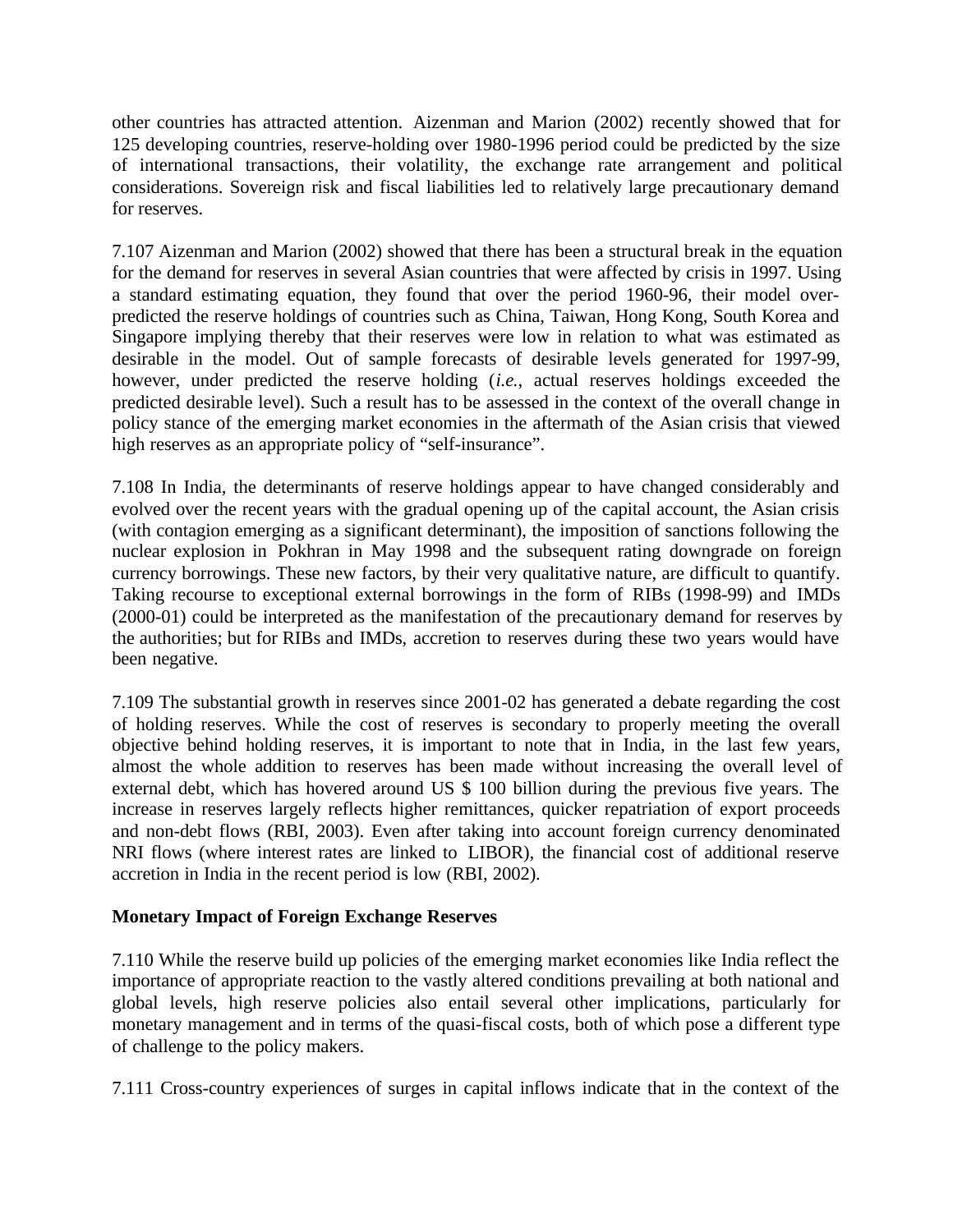limited capacity of the economy to absorb capital flows in the form of higher productive investment and the resultant implications for the exchange rate, monetary authorities often intervene in the foreign exchange market to absorb the surplus in the market and thereby avoid nominal appreciation of the exchange rate. A non-sterilised (or partially sterilised) intervention can, however, cause a sharp rise in the monetary base and hence higher inflation. Real appreciation resulting from higher inflation could erode external competitiveness; lower interest rates could also fuel lending and consumption boom, that can potentially lead to a sharp deterioration in the current account balance and culminate in a possible currency crisis. When the conflict between the policy objectives of checking nominal appreciation and limiting inflation emerges, central banks attempt to counter inflation through sterilised intervention, which by nature appears money supply neutral.

7.112 Among the instruments available for sterilisation, recourse to open market operations (OMOs) is particularly effective if inflows are temporary and there exists a near perfect elastic demand for domestic government securities. However, if the demand for government securities is not perfectly elastic in view of the limited absorptive capacity of market participants and the underdeveloped nature of the financial markets, OMOs can cause domestic interest rates to rise, nullifying the impact of sterilisation as higher interest rates could attract larger capital inflows. Sterilisation typically involves exchanging high-yielding domestic assets for low-yielding foreign assets and, therefore has quasi-fiscal costs. The degree of effectiveness of sterilised intervention would therefore depend on: (i) the sensitivity of domestic interest rates to OMOs and (ii) the degree to which foreign capital flows respond to such interest rate variations. The combined effect, which is captured through the estimated "offset coefficient", indicates that the value of the coefficient may range between  $0$  and  $(-)$  1, with values close to zero indicating "effectiveness of sterilisation" and values close to (–) 1 indicating "ineffective sterilisation". Over the period April 1993 to March 1997, the offset coefficient for India turned out to be (–) 0.3, suggesting that sterilisation of the surges in capital flows experienced during the 1990s was effective (Pattanaik, 1997). Sterilisation induced increase in interest rates, however at times, may be more than offset by the change in the stance of monetary policy. When capital flows are persistent and sterilisation proves ineffective, cross-country studies show that countries often attempt a few options available to them. These include: fiscal adjustment, easing of restrictions on capital outflows, accelerated trade liberalisation, lower interest rates on foreign currency deposits, prepayment of costly debt, adoption of new sterilisation techniques such as foreign exchange swaps, switching of government deposits from the banking system to the central bank, imposition of taxes on domestic assets purchased by foreigners, fixing of ceilings on foreign borrowings by domestic residents, and recourse to indirect capital controls, such as variable unremunerated reserve requirements on certain categories of foreign borrowing. In the Indian case, capital flows have had a softening effect on interest rates and positive effect on broad money growth.

7.113 Capital inflows have served the twin purpose of meeting India's domestic investmentsaving gap and the need for reserve accretion consistent with the standard indicators of reserve adequacy. The latter objective has become more prominent recently in tandem with the pattern seen in many Asian countries in the aftermath of the Asian crisis.

7.114 The surge in capital flows often poses a challenge to the conduct of monetary and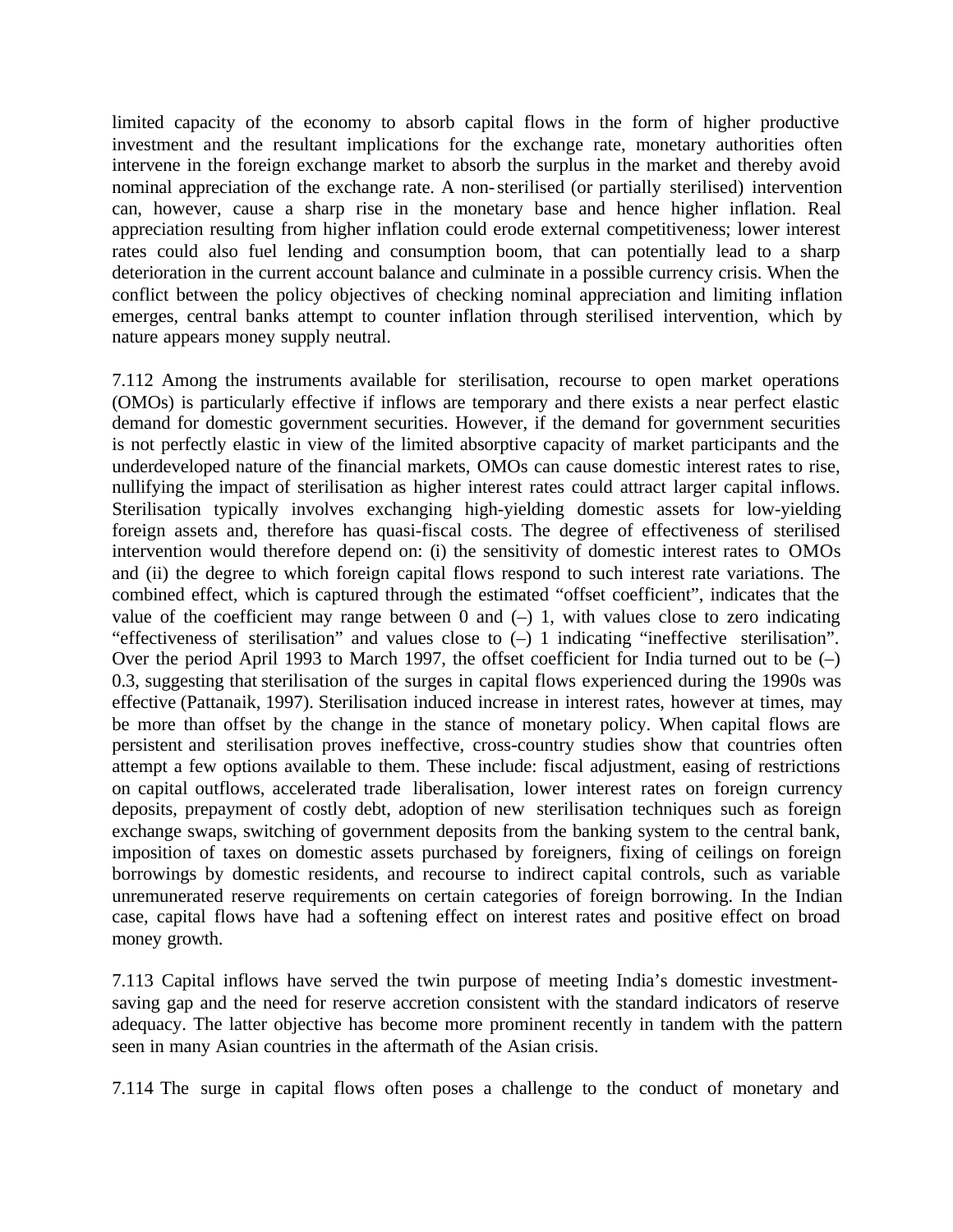exchange rate policy. As a result of large accretion to reserves resulting from surges in capital flows in the face of low domestic absorption, there has been a substantial increase in net foreign exchange assets (NFA) of the Reserve Bank. In the period since 1992-93, the NFAs have grown at a higher rate than net domestic assets (NDAs) (excepting 1995-96). In fact, NDAs held by the Reserve Bank had to be brought down by sterilisation through OMOs (particularly since 1996- 97) to check the expansion in the monetary base. The extent of sterilisation, however, varied from year-to-year, depending on the requirements to modulate liquidity conditions. With sustained surge in capital flows since 1999-2000, the NDAs of the Reserve Bank even recorded a decline in absolute terms on account of significant OMOs (net sales) (Chart VII.28).

![](_page_29_Figure_1.jpeg)

7.115 There is hardly any formal analysis available for emerging market economies (including India) to evaluate the monetary impact of large capital flows econometrically. One way to assess the impact is to simulate the emerging monetary condition in counterfactual scenarios where reserve accretion is placed at lower levels. For this purpose, an interest rate reaction function has been estimated that relates domestic interest rate to its possible determinants like inflation, output and capital flows along with a conventional money demand equation in terms of income and interest rate (Box VII.7). Controlling for the impact on interest rates from the accretion to reserves, the counterfactual path generated through a simulation exercise under lower reserves accumulation points towards a perceptible monetary impact of reserves in the 1990s in terms of higher broad money demand (Charts VII.29 and VII.30).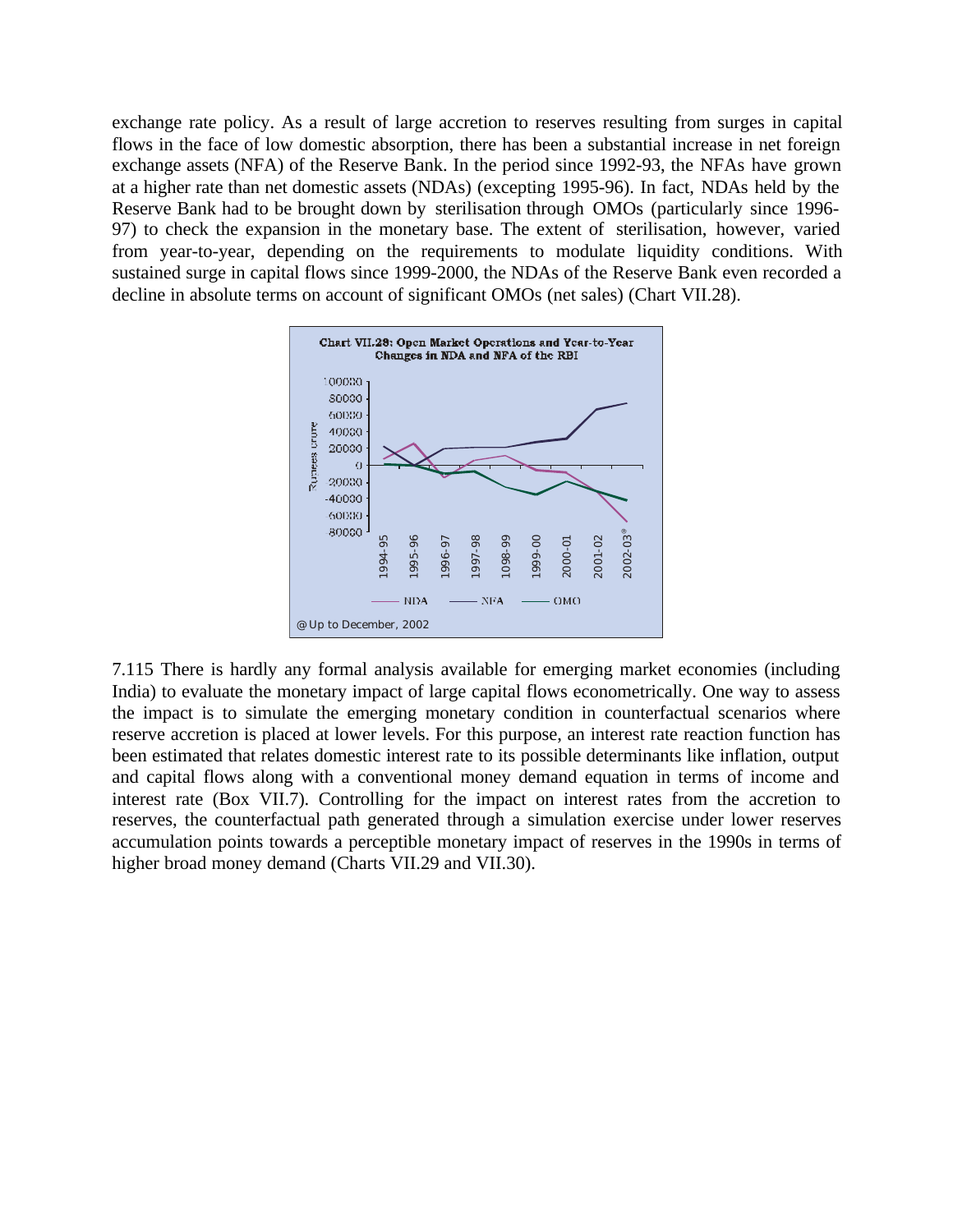![](_page_30_Figure_0.jpeg)

![](_page_30_Figure_1.jpeg)

**Box VII.7 Monetary Impact of Foreign Exchange Reserves - An Empirical Exercise**

One way to assess the monetary impact of reserves is through the approach adopted for Mexico and India (Kamin and Wood, 1998; Rath, 2002). This approach involves two equations: (1) an interest rate reaction function and (2) a money demand function.

The money demand function is of the following form:

log (RM<sub>3</sub>) = α - β i + δ log(Y) + e <sub>M</sub> (1)

where,  $RM_3$  is real demand for money, i is domestic interest rate and Y is real income. A rise in real income would lead to higher demand for real money balances while increase in the relative return from holding non-monetary assets would lead to a decline in money holding. With a stable money demand function, the impact of forex reserves on money would emanate through the interest rate channel. Unlike the standard Taylor type reaction function where the interest rate responds to inflation-gap (for a given inflation target) and output-gap (for given potential output), the interest rate reaction function presented below is posited to respond positively to both inflation and output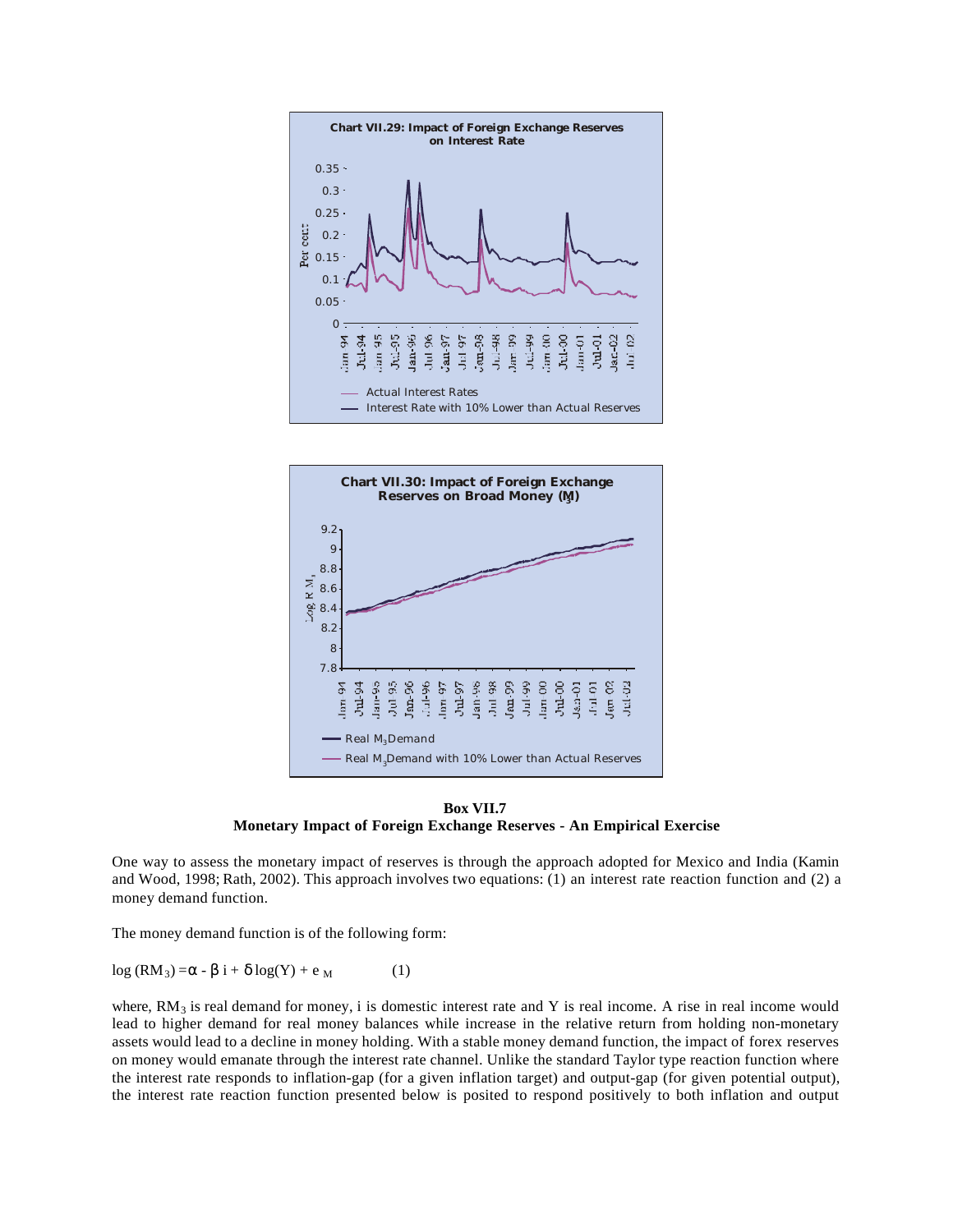growth. In this framework, interest rates may be modulated in response to increase in capital flows (proxied by reserves)

$$
i = v + \lambda p + \phi y - \theta R + e_1
$$
 (2)

where, p is the rate of inflation, y is the growth in real output and R is the level of reserves.

In the model, the impact of reserves on money demand is indirect through its impact on interest rate (i) derived from (2) and then through interest rate on money demand given by (1), as:

$$
dRM_3 / dR = (dRM_3 / di) * di / dR = (-\beta) (-\theta) > 0
$$
 (3)

Through simulation exercise, counterfactual paths of interest rates and money balances are charted that would have occured under lower reserve build up. Using the monthly data during September 1980 to September 2002, equations (1) and (2) are estimated. In the Indian context, since monthly data on real GDP is not available index of industrial production (IIP) has been used as the proxy variable. As regards the interest rate, the call rate is assumed to be a proxy for the short-term money market rate of interest. Inflation is measured by change in wholesale price index. Extreme fluctuations in the call rate and the seasonal effects on money demand have been captured through the inclusion of appropriate dummies (represented as D) in the equation. The estimated equations are:

Log RM3 = 0.094 + 0.96 log RM3 (–1) +0.054 log(IIP)- 0.033 Call(-1) + 0.0062 S10..........(4) (4.23) (116.7) (5.09) (-1.95) (2.09)

 $R^2 = 0.99$  $DW = 1.98$ 

 $Call = 0.041 + 0.242 P_{(-2)} + 0.081?log(II)_{(-2)} + 0.072?log(II)_{(-3)} + 0.055?log(II)_{(-4)}$  $(5.48)$   $(1.45)$   $(3.34)$   $(2.94)$   $(2.46)$ 

+0.52 Call<sub>(-1)</sub> +0.15Call<sub>(-4)</sub>-0.003 log (R)<sub>(-1)</sub> +0.12D>.......(5)  $(16.1)$   $(4.64)$   $(-2.68)$   $(18.1)$ 

 $R^2$  $DW = 1.96$ 

The signs of the coefficients of the variables in equations (4) and (5) are along expected lines. The impact of foreign exchange reserves on interest rate and money demand is then analysed through simulation of the two equations and comparing the forecast values with another simulation under the assumption that reserves are ten per cent lower than the baseline.

7.116 In the period of surge in capital flows and significant accretion to foreign exchange reserves with the monetary authority, the literature points to the emergence of newer channels of monetary expansion, especially, if there is a disassociation between the growth of broad money and reserve money. In India, over the 1980s and 1990s, notwithstanding a fall in reserve money growth, broad money grew almost at the same level in the two decades, which may be symptomatic of such a disassociation. The stylised simulation model in Box VII.7 is an attempt at exploring the likely mechanism that characterises the underlying process of monetary expansion. The exercise suggests that had there been a lower reserve accumulation with the Reserve Bank, the interest rate would perhaps have been higher, thus, possibly signifying that the liquidity effect of reserve accumulation would have outweighed the sterilisation effect in the Indian context.

7.117 In the 1990s, composition of reserve money expansion has shifted from domestic assets to foreign assets reflective of the surge in capital flows, accumulation of reserves and sterilisation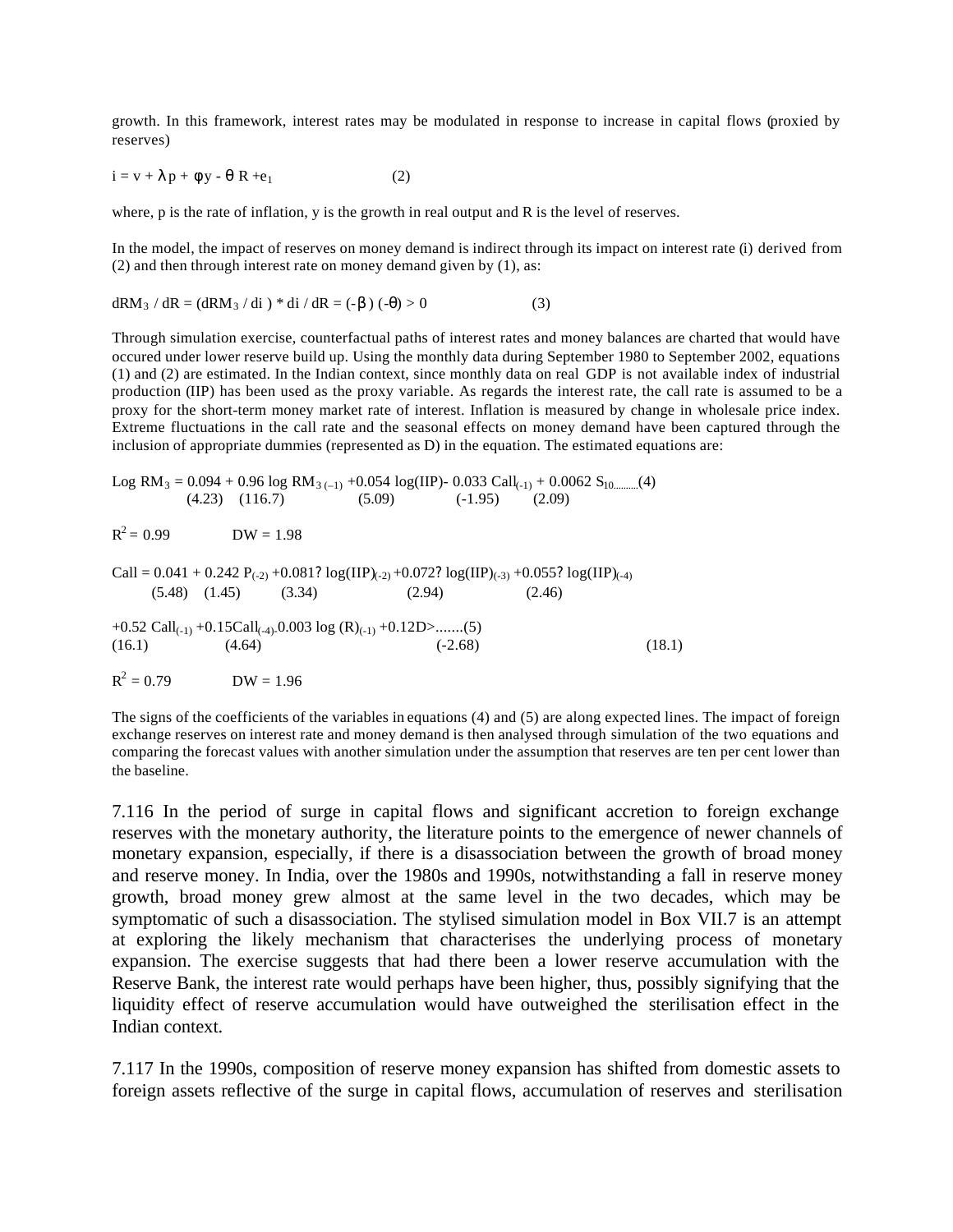operations of the Reserve Bank. Sterilisation operations have so far been successful in arresting reserve money growth to levels where the inflationary potential of capital flows has been kept in control. However, future concerns on monetary management may arise, among others, from the following factors:

- need to ensure sufficient stock of Government securities at the hands of the Reserve Bank for sterilisation operations of the required magnitude;
- the absorption capacity of the financial system for Government securities once the credit demand picks up; and
- the upward drift in money multiplier arising partly from fall in currency-deposit ratio and CRR has sustained higher growth of broad money in the face of declining reserve money growth. With financial liberalisation and market-determined interest rates, there is evidence that innovations to money multiplier emanate from interest rates and other macroeconomic variables (such as growth) apart from the conventional proximate determinants (Jha and Rath, 2001). To the extent that these newer determinants of money multiplier are not entirely under the control of the monetary authority, it poses a challenge for the Reserve Bank to manage the emerging monetary conditions.

# **Capital Inflows, Foreign Exchange Reserves and Growth**

7.118 The coexistence of slowdown in the growth rate of the Indian economy in the recent period and the sharp build-up of foreign exchange reserves, has fuelled the debate on their possible inter-relationship and has called into question, in some quarters, the extant policy of reserve accretion. A recent study (See Box VII.8 for details) for example, has contended that India could have attained a higher growth trajectory had capital inflows been allowed to be absorbed by the economy (instead of accumulating them as foreign exchange reserves of the central bank) and had fiscal deficits not been incurred. According to the study, the entire foreign capital can be absorbed by allowing the real exchange rate to appreciate. The real appreciation could be engendered either by allowing the nominal exchange rate to appreciate or by allowing prices to increase (*i.e.*, non-sterilised reserve build-up which will increase the money supply and thereby give rise to both higher inflation and lower interest rates – both of which can increase absorption). An econometric exercise shows that the growth rate could have been higher by about 1 to 6 per cent in different years in the 1990s. The study makes the following policy recommendations: (i) the reserve management policy should be replaced by appropriate monetary and exchange rate policies that could boost growth; (ii) have a tighter fiscal policy (to contain the crowding out effect) and an easier monetary policy (by non-sterilisation of reserves – that could increase prices and lower interest rates); (iii) high reserves and low domestic inflation provide the right environment against which the Rupee can be made fully convertible on the capital account; and (iv) replace on the managed exchange rate regime by full float.

7.119 The above results and policy prescriptions, however, need to be viewed with a great deal of circumspection. First, it needs to be recognised that high reserves reflect the lack of absorption/demand, and prescribing real appreciation as a means to raise domestic absorption completely disregards the importance of the trade-off between growth and stability and the role of a central bank in ensuring stability as a means to higher growth.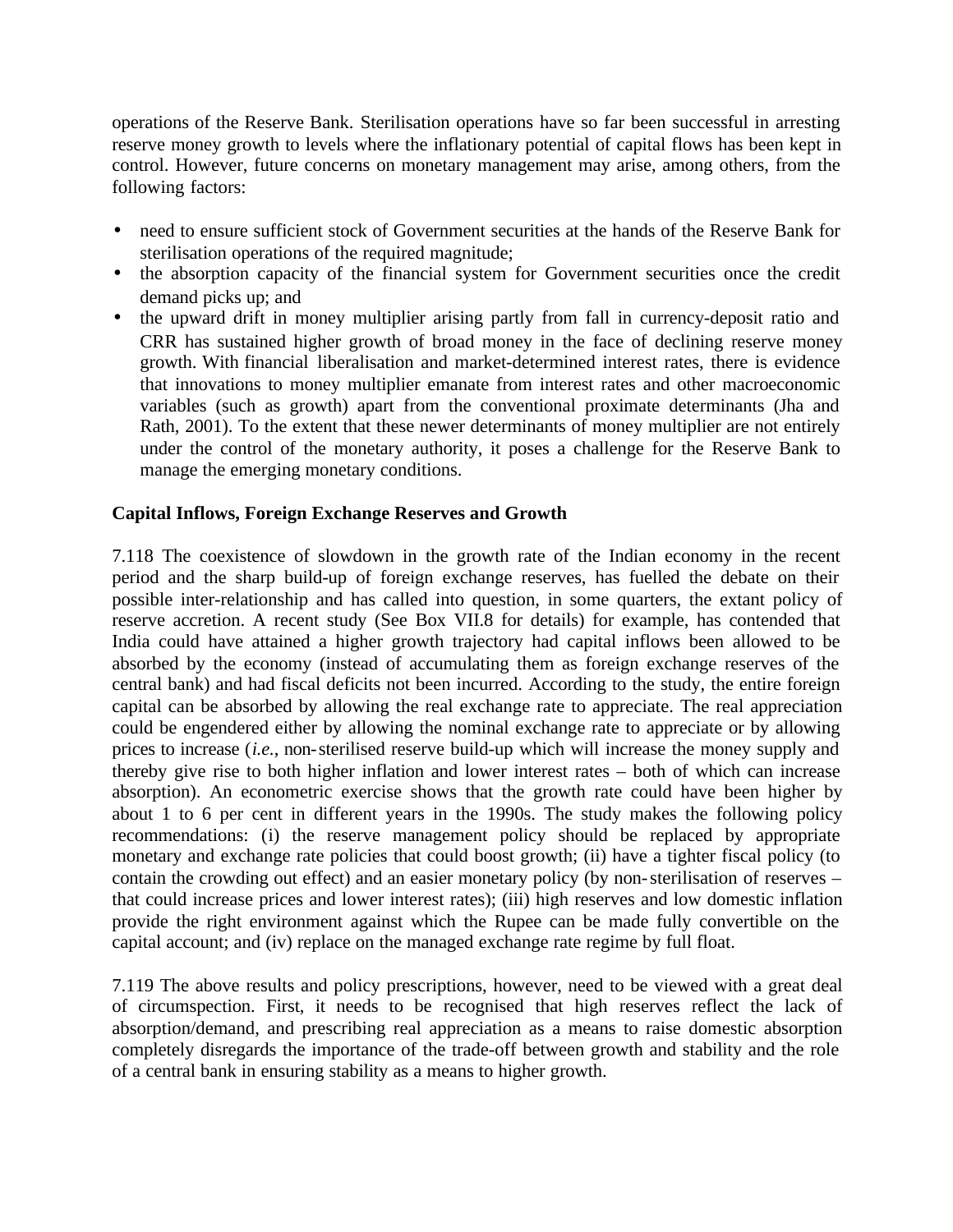7.120 Second, the experience of the emerging market crises in the last decade shows that with low reserves and appreciated real exchange rate, India would have also faced a similar (or even more severe) crisis. On an average, the crisis years witnessed a sizeable growth reversal of the order of 6 to 7 per cent in all the crisis affected countries which could have offset the perceived 'first round' gains to the growth rate.

#### **Box VII.8 Is Foreign Exchange Reserves Build-up Inimical to Growth?**

A study by Lal, Bery and Pant (2003) has contended that the growth rate in the Indian economy would have been much higher had capital inflows been absorbed by the economy instead of being accumulated as foreign exchange reserves. The Study bases its conclusion on the relationship between the real exchange rate, capital inflows, excess demand and the growth rate. The Study estimates the real exchange rate (er) as the ratio of the prices of traded goods to non-traded goods, as obtained from the WPI series. Net capital flows (B) are taken to include transfers (mainly workers' remittances). The 'excess demand' variable (ED) (reflecting the fiscal and monetary impact) is constructed from the national income accounting identities, as the difference between the trade deficit and capital inflows, inclusive of remittances. The relationship between the three variables is estimated thus

 $er_t = 87.6 B_t + 3.05 ED_t$  $(1.62)$   $(2.25)$ 

 $R^2 = 0.26$ , adj.  $R^2 = 0.18$ ,  $F = 3.119$ ,  $N = 20$ 

The growth estimates consistent with full absorption of capital flows have been derived essentially by estimating the degree to which 'er' would have been misaligned with full market absorption of capital flows. The higher (S-I) gap resulting from full absorption can increase the capital stock, which would yield higher growth through a production function having two factors of production (*i.e.* labour and capital).

A few technical anomalies are apparent in the above formulation.

First,  $R^2$  is too low and the DW is not stated. Reworking on their data shows the presence of serious autocorrelation with a DW of 1.18. Furthermore, the Cusum Square criterion shows that the equation is highly unstable. Consequently, any estimation/inference based on the above exercise would be highly tentative. In a separate exercise, a correction for autocorrelation using the Cochrane-Orcutt method brought about a reversal of the signs of both the excess demand (ED) and the capital inflow (B) coefficients.

Second, it is not clear how the 'er' series generated in the study can explain the impact of full absorption of foreign capital. Since the er' series is the relative price of tradebles and non-tradeables taken separately from the disaggregated WPI data for India, it may only explain the relative profitability of tradeable and non-tradeable sectors within the economy. The prices prevailing in the external markets *(i.e.* export markets and the markets from where the import originates) are, however, of significance to exporters and importers. The real appreciation cannot increase absorption, because 'er' cannot explain how the relative prices of domestic tradeables will change *vis-à-vis* international prices as a result of domestic nominal appreciation. In the absence of information on the latter, it is difficult to assess how the CAD would widen as a result of real appreciation. The most striking aspect of the 'er' series is that it shows very modest misalignment over the entire period 1981-2000. The series is not only smoother than the series published by the Reserve Bank but it also lies above the RBI series throughout the twenty year period covered in the study. It almost suggests that the prices of tradeables and non-tradeables moved in tandem, irrespective of the behaviour of the nominal exchange rate (which depreciated during this period) and inflation differentials (which remained positive throughout). The Study mentions that domestic prices of tradeables in rupees are the same as foreign prices of tradeables converted at the nominal exchange rate. This theoretical identity has not been verified empirically and since the Study uses only the tradeable prices from WPI, it does not explain how the effects of any change in nominal exchange rate can get transmitted to tradeable prices. In the absence of a transmission channel, even if nominal exchange rate appreciates due to full absorption of capital flows in the market, REER may not appreciate.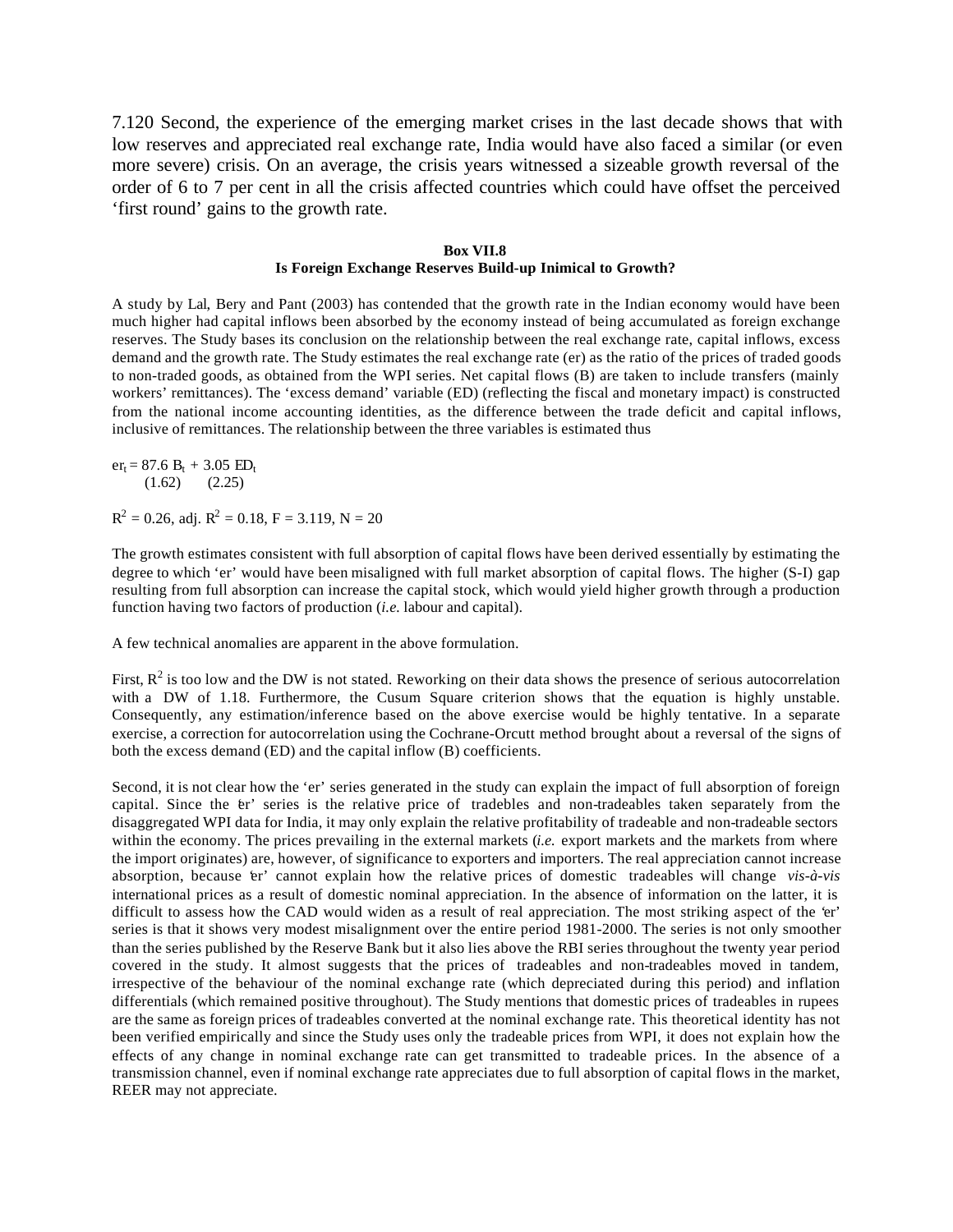Third, the 'er' equation – that is used to determine the misaligned rate under full absorption – has net capital flows plus remittances (*i.e.* B) and excess demand (i.e. ED) on the right hand side. Since ED has been derived as [ED=(M-X) –B], if both B and ED are taken in the same equation, there could be the problem of multi-collinearity. Furthermore, the coefficient of B in the equation is statistically insignificant (i.e. not different from zero). The authors, however, use the B coefficient to estimate the misaligned *'er'*. Also, as already mentioned, a part of B gets absorbed in financing the deficit in the goods and services account and therefore, something less than B could be taken to estimate the 'er' consistent with full absorption. Most importantly, it is not clear why the estimated 'er' from a regression of 'er' on B can be viewed as the proxy for the 'er' that would have prevailed under condition of full absorption. Given that a large part of B was already used for reserve buildup, that would have prevented major change in 'er' (both by preventing nominal appreciation and by sterilising the monetary impact of reserves). The empirical relationship between the two, therefore, should be negligible, which is also obtained in the regression equation as evidenced by the statistical insignificance of the B coefficient. In the absence of any argument explaining why the estimated 'er' would approximate the full absorption-'er', it is not evident whether the channel suggested for increasing the absorption of foreign capital would help in raising growth. The estimated 'er' series that fully captures the impact of full absorption shows only very modest appreciation over the period 1981 – 2001 (a cumulative real appreciation of only 8 per cent over a 20 year period). With full absorption, however, one would have expected a much larger real appreciation.

Fourth, in the production function equation, full absorption impact enters only through a change in the capital stock. In a sense, it does not use the estimated 'er'. It only mentions about the factor A, which depends on the elasticity of substitution in both demand and supply between tradeables and nontradeables. The manner in which A is derived in the production function is critical, since the value of A can greatly influence the projected growth rate for any given level of capital and labour. It appears that the estimated values of A have a strong upward bias, and in the absence of any convincing justification supporting the determination of the value A, the entire exercise appears to be the result of discretionary adjustments.

Fifth, the reason why the Study obtains a high growth rate from the full absorption of capital flows is that "net capital flows and remittances" have been taken as the proxy for extra capital that is available under their hypothetical situation for addition to capital stock. It should, however, be recognised that these inflows would have already been partly utilised for financing the deficit in the goods and services account. After the partial absorption, only the remaining amount under "net capital flows plus remittances" should have been viewed as the proxy for extra absorption. Since the surplus capital flows used as proxy for extra absorption has been overestimated by close to 40 per cent, the growth estimates also turn out to be higher. Moreover, even if one uses the correct figure on surplus capital flows, the production function used in the model may still yield a higher growth than what one would obtain through simple application of Incremental Capital-Output Ratio (ICOR). Since the authors do not mention anything about the productivity gains associated with capital flows and because that they only rely on increase in capital stock resulting from full absorption of foreign capital in the production function, it remains completely unclear as to why the growth could be higher than what the conventional ICOR would suggest.

Finally, even assuming that the entire capital flows would have been allowed to supplement domestic saving to ensure higher investment, then the annual investment could have increased (say) by about 2 percentage points (with capital flows of about 3 per cent of GDP in the 1990s, 1 per cent was already used to finance current account deficit). Given the incremental capital output ratio of close to 4, additional growth of about 0.5 per cent could have been achieved (not 1 to 6 per cent as has been estimated in the paper).

7.121 Third, it also needs to be recognised that even if REER appreciation is allowed to ensure full absorption of foreign capital, it is important to examine whether the full absorption (*i.e.* higher current account deficit) would result from an increase in imports or a major fall in exports. Given the asymmetric response of exports and imports to price changes brought about by REER appreciation, it is possible that a higher CAD would be attained more by a fall in exports than an increase in imports. It needs no emphasis that the external sector sustainability hinges critically on the performance of the export sector, and in the face of zero incremental reserves resulting from full absorption, weak export growth could be a strong source of vulnerability to crisis. On the other hand, even if imports increase in response to exchange rate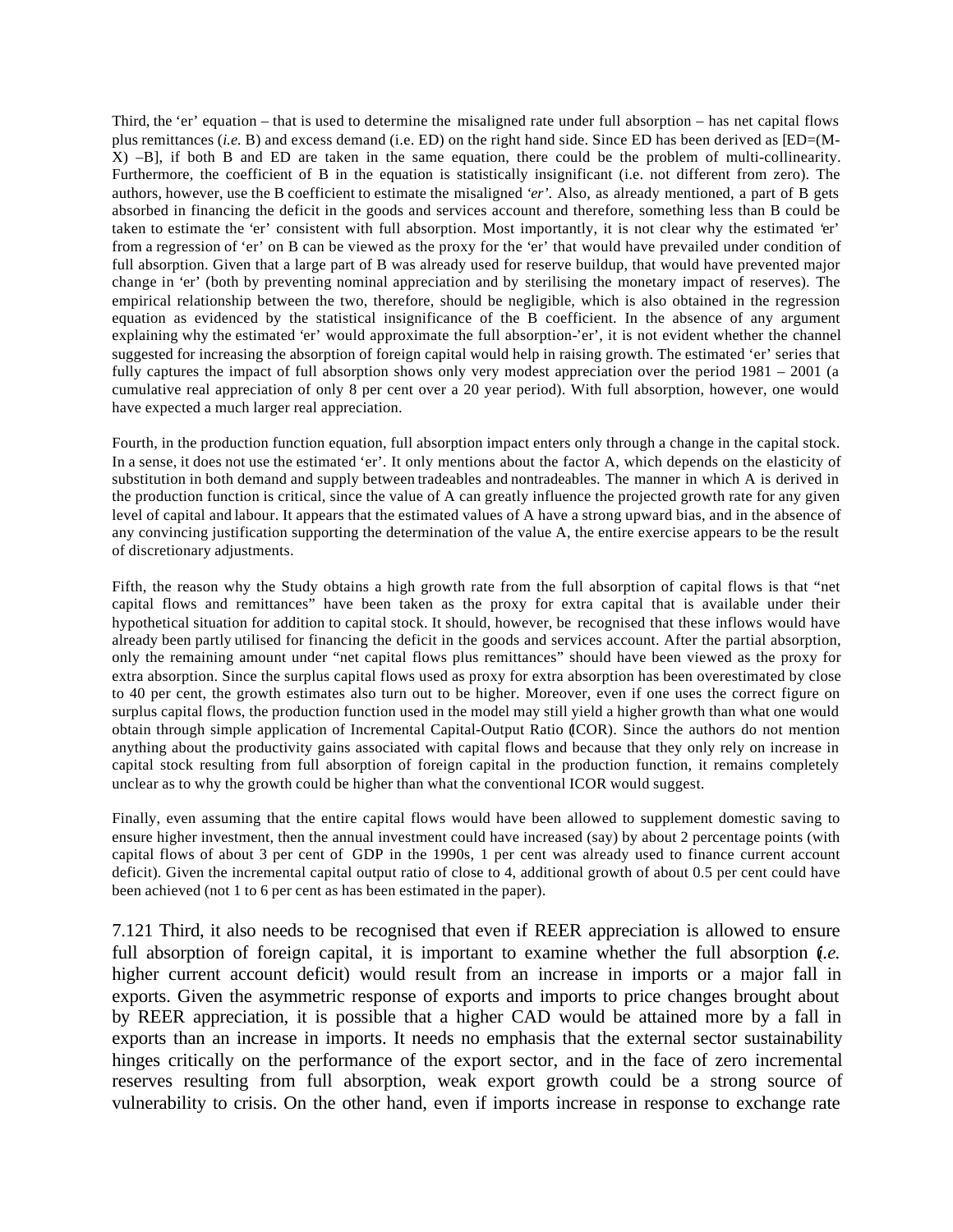appreciation, it is possible that import demand may just replace domestic demand, and as a result aggregate demand may remain unaltered. In other words, when imports are not driven by overall demand conditions (as is the case now) but are encouraged through a policy of exchange rate appreciation, imports may only compete with domestic supply and in the face of no increase in aggregate demand, the higher absorption through cheaper imports could displace some of the domestic manufacturers and thereby lower growth. Thus, growth gained through full absorption could be offset by lower growth resulting from displacement of domestic producers.

7.122 Fourth, the contention that full absorption of capital flows would significantly reduce the extent of crowding out by allowing a larger part of the fiscal deficit to be monetised, ignores the possibility of 'crowding in' effects by certain types of government expenditure which at times may dominate the crowding-out effects.

7.123 Finally, it needs to be recognised that foreign capital should not be allowed either to give rise to excessive consumption or excessive investment just to ensure full absorption. When foreign capital finances consumption demand (as in Mexico) or sustains an investment driven overheating (as in South East Asia), higher growth can be obtained only at the cost of a severe financial crisis. High reserves, a flexible exchange rate regime, and cautious liberalisation of the capital account, together aim at preventing a crisis. Sterilisation is a strong instrument to regain monetary independence that allows a policy of reserve build-up without any adverse monetary implications. Sterilisation has been used successfully so far in India and limits to sterilisation are yet to be reached.

7.124 The need for raising domestic absorption is well recognised and the Tenth Plan document already envisages a current account deficit of 2.8 per cent of GDP to attain a growth target of about 8 per cent. In the context of the Tenth Plan requirements, current levels of reserves and capital flows appear to be inadequate. Even if large capital flows materialise in future to meet the financing gap of 2.8 per cent of GDP as envisaged in the Tenth Plan document, the flows need to be regulated so that the CAD does not expand beyond the sustainable level. Hence, even though expanding absorption of foreign capital is a major policy challenge in the short-run, the overall medium to long–run policy strategy demands that the CAD be necessarily maintained within the sustainable level. This has been the most important lesson from the balance of payments crisis in 1991. Rather than engendering real appreciation, other counter-cyclical policies can be applied to revive aggregate demand, which in turn can improve absorption of foreign capital.

7.125 Monetary policy has already been eased to attain the objective of business cycle stabilisation without sacrificing the overriding inflation objective. The degree of manoeuvrability in fiscal policy is not very high because of the extent of fiscal imbalances prevailing today in India. During the phase of global slowdown, exchange rate appreciation could weaken exports and thereby have implication for external sector sustainability. The 'Dutch disease' problem is at best a very distant reality for India. Real appreciation has been prevented both through reserves build-up and sterilisation (the former preventing nominal appreciation and the latter preventing higher inflation). Excessive consumption/investment has been prevented by maintaining the CAD within sustainable levels. Thus, both the channels through which the 'Dutch disease' can spread, have been effectively regulated and their impact on the economy has been contained. With stronger recovery in demand, the surplus condition created by strong growth in remittances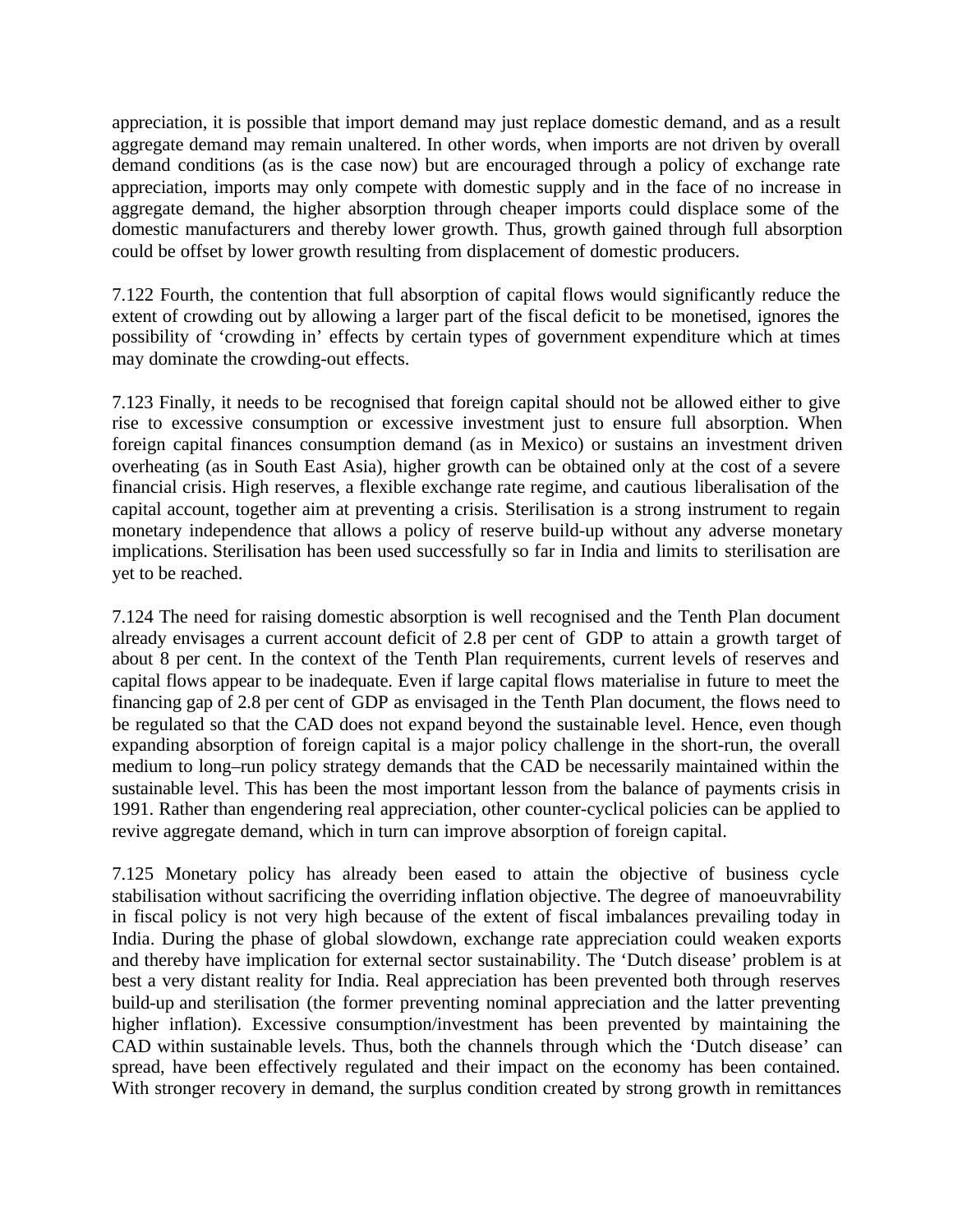and software exports as well as capital flows would be absorbed automatically, reducing the scope for any Dutch disease effect and the need for any larger than desirable level of reserve build-up.

# **V. CONCLUDING OBSERVATIONS**

7.126 The external sector reform programme initiated in the wake of the balance of payments crisis of 1991 was all encompassing. Even though the reforms were largely crisis led, the policy initiatives were unique in terms of their gradual, cautious and country specific approach. As against balance of payments problems of varying intensities experienced during 1956 – 1991, India's balance of payments position strengthened over the 1990s even as the period coincided with the liberalisation of external account, external currency crises and domestic political uncertainties.

7.127 Prudent exchange rate management, low current account deficit, steady flow of non-debt creating capital flows, particularly in the form of FDI, a significant reduction in the external debt to GDP ratio and containment of short-term debt to manageable and prudent limits have been some of the positive outcomes of policy reform in the external sector. Resilience of the external sector has helped India successfully avert the contagion effects of the East Asian crisis.

7.128 There are, however, a few areas, which require further efforts. India's competitiveness in exports would require to be strengthened to achieve a sustained export growth of at least 12 per cent per annum in order to achieve the medium-term goal of increasing India's share in world exports to 1 per cent by 2006-07. India also needs to make the transition from exports of labourintensive low technology goods to a wider variety of goods, including technology intensive goods. India's tariff levels continue to be high; accelerated pace of reduction of tariffs and removing the constraints on the small-scale industries would be conducive to industrial growth and exports. Rapid growth in exports would also require addressing the domestic constraints of supply bottlenecks and inadequate infrastructure.

7.129 A sustained surge in capital flows in the recent past has implications for monetary and inflation management although, the Reserve Bank has so far been able to sterilise the monetary impact of foreign exchange reserves through large open market sales of government securities. The financial cost of additional reserve accretion in the recent period is low.

7.130 There has been a debate that high accretion to forex reserves has resulted in a substantial output loss in the 1990s. It needs to be recognised, however, that the steady growth path is functionally related more to macroeconomic constraints of saving and investment than to the reserve management policy *per se.* The reserve management policy, coupled with the exchange rate management and monetary policy pursued by the Reserve Bank has created an atmosphere of softer interest rate regime, which is conducive to higher economic growth. In addition, the recent policy initiatives have created an investment atmosphere where foreign investment supplements domestic investment, which in a medium-term perspective would ensure a higher growth trajectory.

<sup>10.</sup> An impulse response analysis with output, inflation, interest rates and exchange rates as the four variables of the